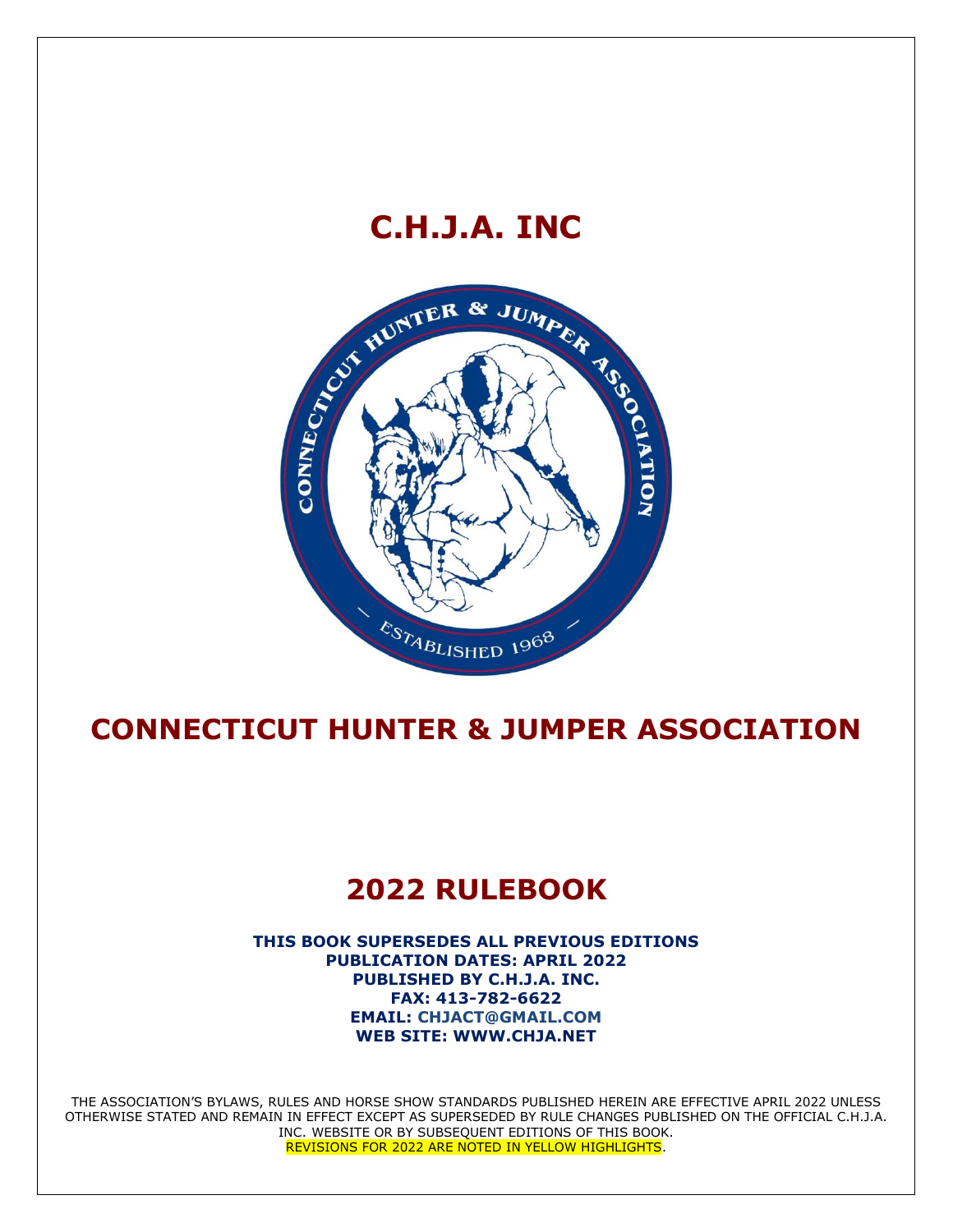# **CONNECTICUT HUNTER & JUMPER ASSOCIATION 2022 RULEBOOK**

**This Rulebook consists of two sections: the Bylaws of C.H.J.A. INC. (pages 1-9), and the Rules and Horse Show Standards of C.H.J.A. INC. (pages 10-33).**

# **BYLAWS OF C.H.J.A. INC.**

# **ARTICLE I: NAME AND PURPOSE**

#### **Section 1**

The name of this organization shall be **C.H.J.A. INC**. also known as the **CONNECTICUT HUNTER & JUMPER ASSOCIATION** or the **CHJA**, hereinafter referred to as the **ASSOCIATION** or the **CHJA**.

#### **Section 2**

A. The purpose of the Association shall be:

1. To promote and standardize all Recognized Shows and other equestrian activities within the State of Connecticut and contiguous states and to act for the common good of exhibitors, sponsors, spectators and management.

2. To provide for awards for membership competition while allowing no part of the net earnings to inure to the benefit of or be distributable to members, trustees, officers or private persons except for reasonable compensation for services rendered.

3. To work in cooperation with the Connecticut Hunter and Jumper Scholarship Fund, Inc. also known as the Scholarship Fund and to assist the Scholarship Fund in its efforts.

B. In the event of the dissolution of the Association, the funds on hand will be distributed as follows: 1/2 to the CHJA Scholarship Fund, and 1/2 to the ASPCA.

# **ARTICLE II: MEMBERSHIPS AND DUES**

#### **Section 1**

The Show Year starts December 1 and ends November 30 of the following year.

#### **Section 2**

Membership in the Association shall consist of eight classifications (USEF Rules on age shall apply):

#### A. **Individual Lifetime Membership** - \$250.00

- B. **Family** \$65.00
- C. **Senior** \$40.00
- D. **Junior** \$40.00
- E. **Professiona**l \$40.00
- F. **Lifetime** Horse Registration -\$100.00
- G. **Horse Registration** \$25.00

Make checks payable to C.H.J.A. INC.

#### **Section 3**

Annual dues shall be payable to the Association on or before December 1 of each Show Year. Membership is effective on the date of receipt of a Member's annual dues and an accurate and complete Membership Application. This also applies to horse/pony recording applications.

#### **Section 4**

No points earned by an exhibitor or horse/pony prior to the date on which dues for the current Show Year are paid and a complete and accurate membership application or recording is submitted will be credited toward yearend awards or Medal Finals qualification. Association Memberships and horse/pony recordings become effective on the day that the completed application and appropriate fees are received by the Membership Office or by the Show Secretary at a C.H.J.A. INC. Recognized show. Points for a membership paid on the day of a show will be valid if paid in negotiable funds. Checks should be made payable to C.H.J.A. INC. in order to create evidence of payment. If cash is paid, a receipt from the show secretary will be required to verify the date on which dues were paid.

If an application is submitted at a show to a Show Secretary, the Secretary must submit it to the Association office with the show's results in order for the membership to be activated on that date and for the points from that show to count. Otherwise, the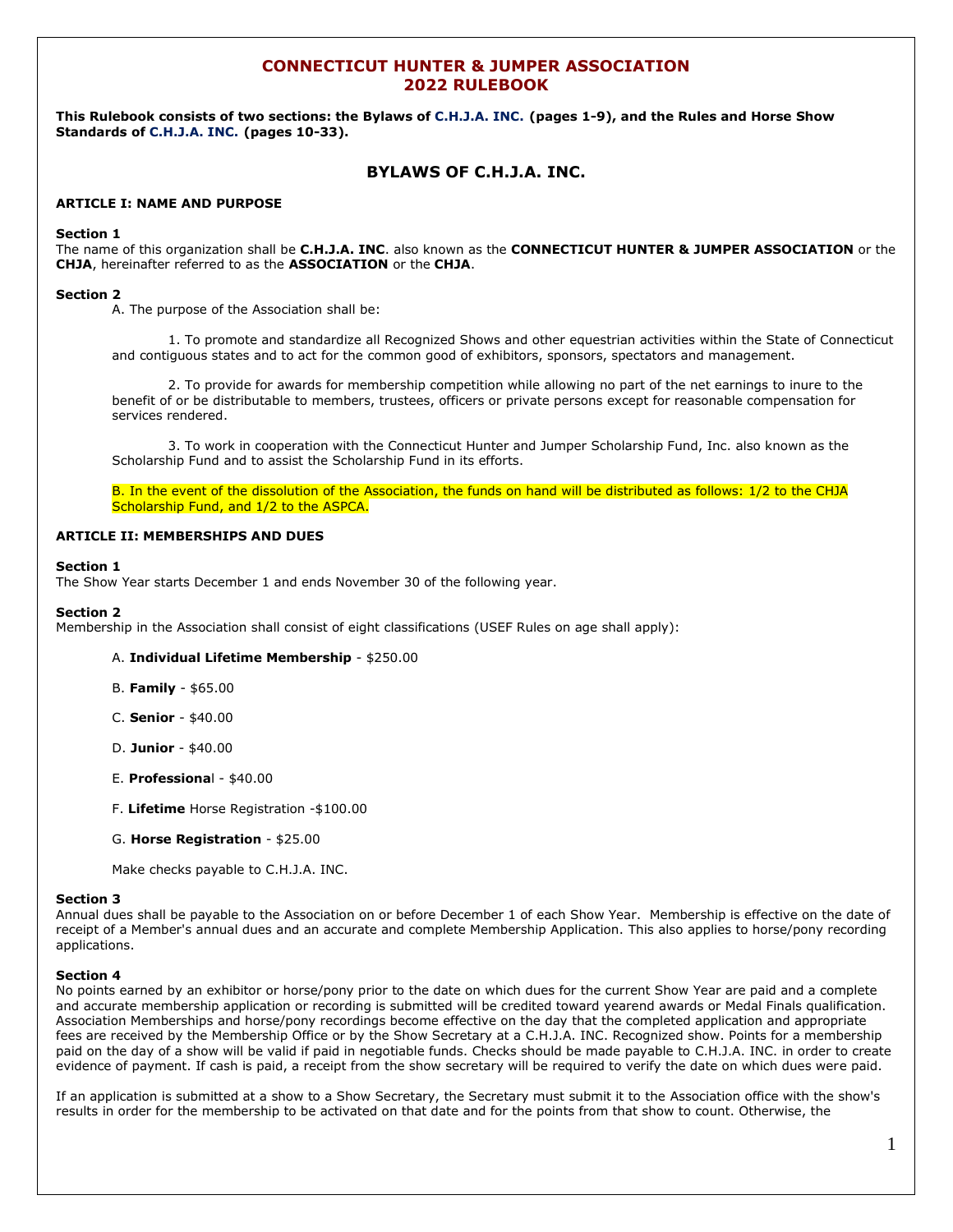membership will become effective on the date the completed application and appropriate fees are actually received by the Association office.

Memberships cannot be transferred or backdated, and points are never retroactive. Points from any show are finalized 30 days after they are posted on the official Association website and cannot be changed. It is a member's responsibility to check the Association website to confirm accuracy of points in this timeframe and bring any corrections to the attention of the Association's Membership Office.

#### **Section 5**

By becoming a Member, each individual agrees to abide by the Bylaws, Rules and Horse Show Standards of C.H.J.A. INC.

# **ARTICLE III: OFFICERS**

#### **Section 1**

The officers of the Association shall be the President, 1st, 2nd and 3rd Vice-Presidents, Secretary, and Treasurer. If an officer or member of the Board of Directors misses three consecutive meetings without being excused by the presiding officer, his office shall be considered vacant and the President shall appoint a successor to serve for the balance of the term of office.

#### **Section 2**

The office of the President, Secretary and Treasurer may not be held by the same person.

# **Section 3**

The President shall be the chief executive of the Association and shall be responsible for conducting its activities, subject only to the control of the Board of Directors. He shall preside at open meetings of members and at meetings of Directors at which he is present. The President may serve for any number of terms and shall be elected to 2-year terms.

# **Section 4**

The Vice-Presidents shall, in the absence of the President, in order of their rank, have all the powers to perform all the duties of the President. The Vice-Presidents may serve for any number of terms and shall be elected to 2-year terms.

#### **Section 5**

The Secretary, or in the absence thereof, a member of the Board of Directors, shall keep the minutes of all meetings of members, the Board of Directors, and Executive Committee, and shall distribute copies of those minutes to each Board member within two weeks of the date of the meeting. The Secretary shall also give any required notice of all such meetings. The Secretary may serve any number of terms and shall be elected to 2-year terms.

#### **Section 6**

The Treasurer shall collect all monies due the Association and shall have the care and custody of and be responsible for the funds of the Association, which he shall deposit in the name of the Association in such bank or places of deposit of his choice as approved by the Board of Directors. The Treasurer shall be bonded at the expense of the Association for the amount of the Association's average monthly cash balance plus \$5,000.00. The Treasurer shall keep an accurate account of all receipts and disbursements. All checks must be signed by the Treasurer or the President for disbursements of \$500.00 or less. An expenditure over \$500.00 must have written approval of the chief executive officer or acting chief executive officer and be subject to prior approval of the Executive Committee. The Treasurer, at the end of the fiscal year, shall deliver the books for review to an accountant or to the Executive Committee. At the Annual Meeting, a report of this review shall be presented to the membership. The Treasurer shall be elected for 2-year terms and may serve any number of terms.

# **ARTICLE IV: BOARD OF DIRECTORS**

#### **Section 1**

The Board of Directors (the "Board") shall consist of at least fifteen (15) members of the Association as stipulated herein.

- A. Six (6) elected Officers.
- B. The immediate Past President.
- C. Eight (8) Members, each of whom shall be elected for a term of four (4) years at the annual meeting.

If any member of the Board of Directors elected under Article IV, Subsection 1.c is thereafter elected as an officer, from the time of such election, he or she shall serve as a member of the Board of Directors under Article IV, Subsection 1.a, and his or her seat as an elected member of the Board shall be filled in accordance with Article IV, Section 6.

#### **Section 2**

The Board of Directors shall be the governing body of the Association and shall have the responsibility for the management of its affairs.

The Board shall have the explicit authority to make changes in existing Bylaws, Rules and Horse Show Standards governing the activities of the Association, and to make new Bylaws, Rules and Horse Show Standards. A 2/3 vote of the entire Board is required for any such action. Any such Rule changes or additions made by the Board shall stand only until the next Annual or Special Meeting of the Members at which time they must be ratified by a majority vote of the Members present and authorized to vote at such a meeting.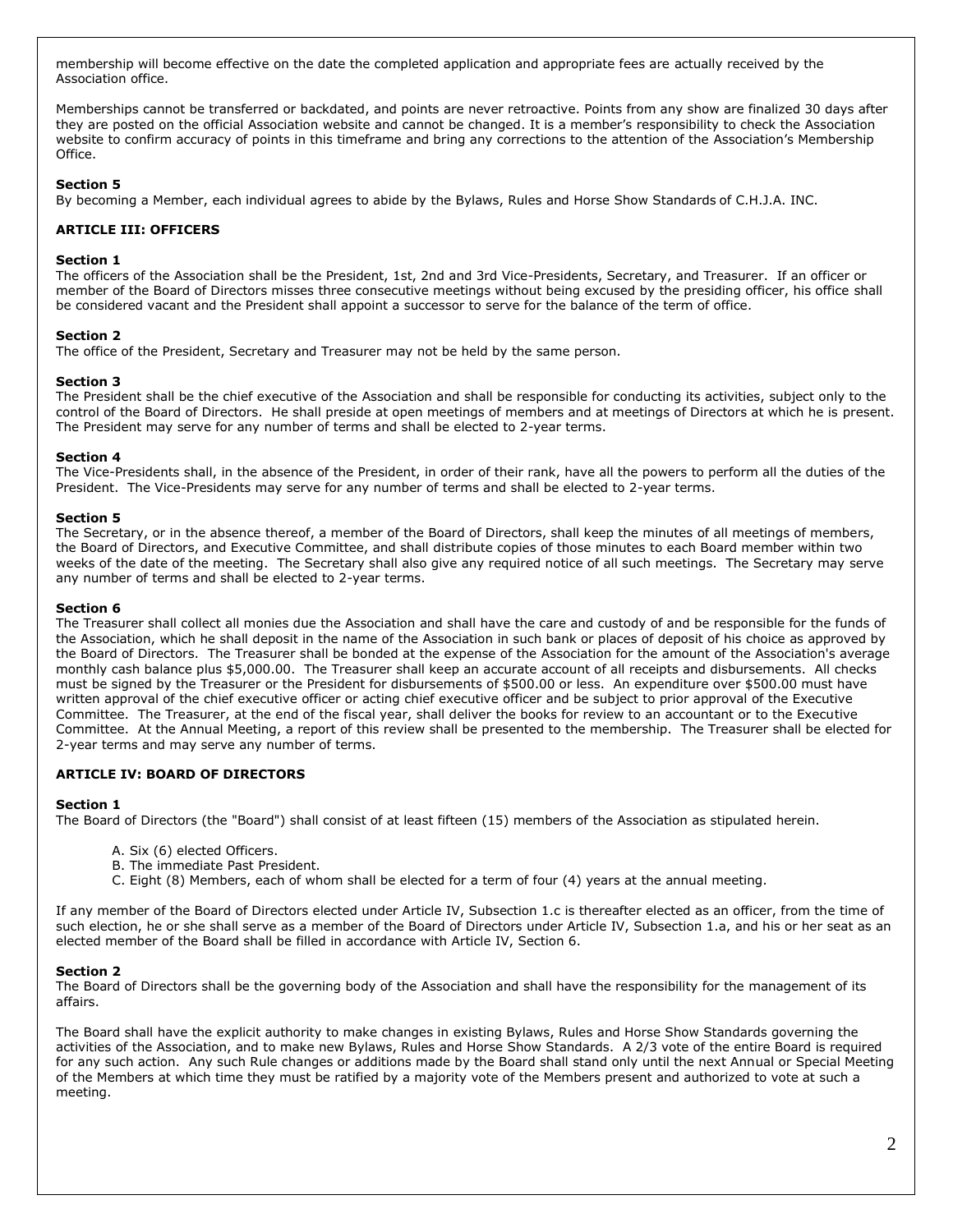# **Section 3**

Meetings of the Board of Directors shall be held at such place as may from time to time be fixed by resolution of the Board of Directors, or as may be specified in the notice of the meeting. Regular meetings of the Board of Directors shall be held at such times as may from time to time be fixed by resolution of the Board of Directors, although the Board of Directors must meet at least quarterly. Special meetings of the Board may be held at any time upon the call of the President or any three directors, by written notice of the time and place of such meeting, duly served on or sent by mail to each Director not less than fifteen (15) days before the meeting. A meeting of the Board of Directors may be held without notice immediately after the Annual Meeting of the Members. Notice need not be given of regular meetings of the Board of Directors held at times fixed by resolution of the Board of Directors. No notice of any meeting need be given to any Director who attends such meeting. Nor shall notice be required to be given any Director who at any time before or after the meeting waives notice of the meeting in writing.

# **Section 4**

At all meetings of the Board of Directors, six (6) members shall constitute a quorum.

# **Section 5**

The Board of Directors shall hear and rule by majority vote of those present all appeals of decisions of the Protest Committee as provided for in Article VI, Section 5.

#### **Section 6**

Vacancies of the Board of Directors occurring during the year shall be filled by appointment of the President. Directors so appointed shall hold office until the term of the vacancy they filled has expired.

# **Section 7**

No Officer or Director of the Association shall be compensated for holding his or her office but may be reimbursed for incidental expenses. An Officer or Director of the Association may be hired by the Association to perform services, provided that any such engagement shall be governed by a written agreement approved by the Board.

# **Section 8**

Each member of the Board, with the exception of the President, the Secretary and the Treasurer, must participate as a member of an active committee, other than the Executive Committee.

# **Section 9**

In order to induce persons to serve as a Director, Director Emeritus (for definition, see Article V), or Officer, and as partial consideration for their services as such, the Association shall reimburse, exonerate, hold harmless, and indemnify each person at any time elected or appointed a Director or Officer of the Association and his respective heirs, executors, administrators, and legal representatives for, from and against any and all costs and expenses (including but not limited to court and legal fees) reasonably incurred by, and any and all liabilities imposed upon him or them in connection with, or arising out of, or resulting from any claim made or any action in which he or they may be involved as a party or otherwise by reason of his having served as such Director, Director Emeritus, or Officer or by reason of any action taken or omitted or alleged to have been taken or omitted by him as such Director, Director Emeritus, or Officer, whether or not he continues to be such Director, Director Emeritus, or Officer, at the time such costs and expenses are incurred or such liability is imposed, unless in such action, suit, or proceeding such person shall have been finally adjudicated by a court of competent jurisdiction not to have acted in good faith in the reasonable belief that his action was in the best interests of the Association in respect of the matter or matters as to which reimbursement, exoneration, holding harmless, or indemnification is sought hereunder; provided, however, that such reimbursement, exoneration, holding harmless and indemnification shall not extend to amounts incurred or paid in connection with any matter which shall be disposed of through a compromise payment or other settlement prior to such final adjudication, whether by or pursuant to a consent decree or otherwise, unless such compromise or other settlement shall be approved as in the best interests of the Association either by a vote of a majority of the Directors other than interested Directors or by a vote or written approval of a majority of the members of the Association entitled to vote at an Annual or Special Meeting of the Association, exclusive of an interested Director, Director Emeritus, or Officer if he then be living, or by his heirs, executors, administrators and legal representatives, if he be not then living. The rights hereby provided shall be in addition to and shall not exclude or affect any other rights to which any Director, Director Emeritus, or Officer may be entitled. For purposes hereof, an interested Director, Director Emeritus, or Officer is one against whom, as such, the claim in question has been made or the action, suit or proceeding in question has been brought or against whom, as such, a claim based on similar grounds has been and is being made or an action, suit or proceeding based on similar grounds has been brought and is still pending. No Director, Director Emeritus, or Officer in the absence of bad faith shall be liable to anyone for making or participating in the making of any determination as to the existence or absence of liability of the Association hereunder or for approving any such compromise or other settlement as aforesaid as in the best interests of the Association.

# **ARTICLE V: DIRECTOR EMERITUS**

#### **Section 1 Background**

A Director Emeritus is a former member of the Association's Board of Directors who has completed his service with distinction, but continues to be associated with the organization as an adviser. The transition to Director Emeritus is at the discretion of the Board of Directors and is an honor bestowed on an individual who has served the organization selflessly with distinction and excellence.

Moving directors into an emeritus status gives the organization a way to make room on the board for new active directors and, at the same time, retain the benefit of a former director's valuable experience.

#### **Section 2 Definition**

There shall be a category of the Association's Board of Directors known as a Director Emeritus. Director Emeritus positions shall be offered to those board members who have served selflessly and with distinction and excellence as President or on the Association's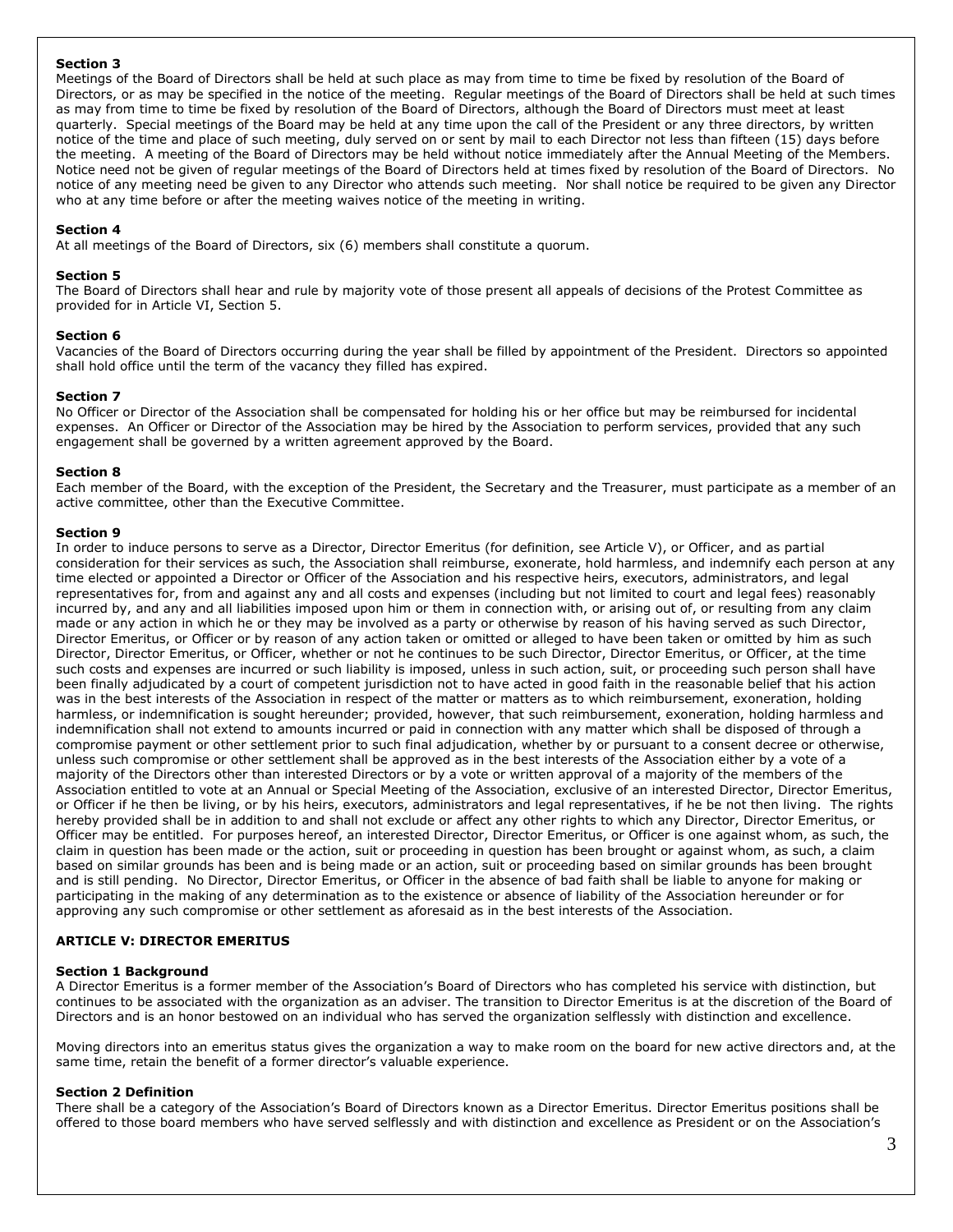Board of Directors. Director Emeritus member candidates will be considered for this honor for their outstanding service to the Association. Director Emeritus carries a Lifetime status.

A Director Emeritus shall be entitled to receive all written notices and information which are provided to the Board of Directors, to attend all Board of Directors meetings, to serve on or participate in meetings of the various Association committees, and are encouraged to attend all other events conducted by the Association.

A Director Emeritus shall not:

- be subject to any attendance policy,
- be required to serve on a committee,
- be counted in determining if a quorum is present at a meeting,
- be entitled to hold office.
- be entitled to vote at any board meeting.

# **Section 3 Eligibility**

In order to be considered for designation as a Director Emeritus, a person must be a current member of the Association who:

- 1. Has served the Association's Board of Directors with distinction and excellence.
- 2. Held an important leadership role and made or continues to make significant contributions.
- 3. Actively served on one or more of the Association's Committees (e.g., Equitation, Awards, Standards, Membership, and Banquet etc.)
- 4. Completed the term(s) for which he or she was appointed.

At the request of the Association President, the Executive Committee will consider potential candidates and will nominate one (1) or more individuals for a Director Emeritus position. The Executive Committee will present the nomination(s) along with supporting statements to the Association's Board of Directors for its consideration. A simple majority vote of directors is sufficient to approve an appointment.

# **ARTICLE VI: COMMITTEES**

# **Section 1 Executive Committee**

The Executive Committee shall consist of the officers of the Association. The President shall be the chairperson of the Executive Committee. The Executive Committee shall act on matters which require attention of the Board of Directors which occur between regular meetings of the Board. The Executive Committee must promptly submit a written report of all actions taken to all members of the Board of Directors. Such action will stand unless opposed by a member of the Board of Directors within two (2) weeks of the mailing of such notice. If a member of the Board of Directors objects to an action of the Executive Committee, a meeting of the Board of Directors must be called. Subject to the Board of Directors, the Executive Committee shall, between meetings of the Board of Directors, have the responsibility for the general management of the affairs of the Association and may make contracts in its name and behalf or authorize such contracts to be made.

# **Section 2 Other Committees**

The President shall appoint committees, which shall serve at his pleasure to conduct the necessary business of the Association. The President may attend any or all committee meetings ex-officio, and shall vote in case of deadlocks. Recommendations by the committees shall be approved by a majority of the Board of Directors except as hereafter provided. All committee chairpersons shall be appointed by and serve at the pleasure of the President. The committees shall consist of, but not be limited to, the following:

# **A. Membership/Points Committee**

The Membership/Points Committee shall be responsible for:

- 1. Solicitation of new members and renewals of existing members.
- 2. Issuance of membership cards and forwarding of dues promptly to the Treasurer.
- 3. Maintenance of an accurate up-to-date list of current members.

4. Accurate tabulation of points accumulated during the Show Year by members of the Association who are in good standing.

# B. **Standards Committee**

The Standards Committee shall consist of eight (8) members and an alternate. The chairperson will be appointed and the alternate selected by the President annually. One member of the Standards Committee will come up for appointment to a 4 year term each year. The President, in the selection of appointed members, shall attempt to provide an equal balance on the Standards Committee between exhibitors and show management. Each year one member of the Standards Committee will come up for election to a four-year term. Meetings of the Committee shall be held on a regularly scheduled basis. If any member misses three (3) consecutive meetings unexcused by the committee chairperson, the member's position shall be considered vacant. Any vacancy on the Standards Committee will be filled by an appointment of the President for the remainder of the term.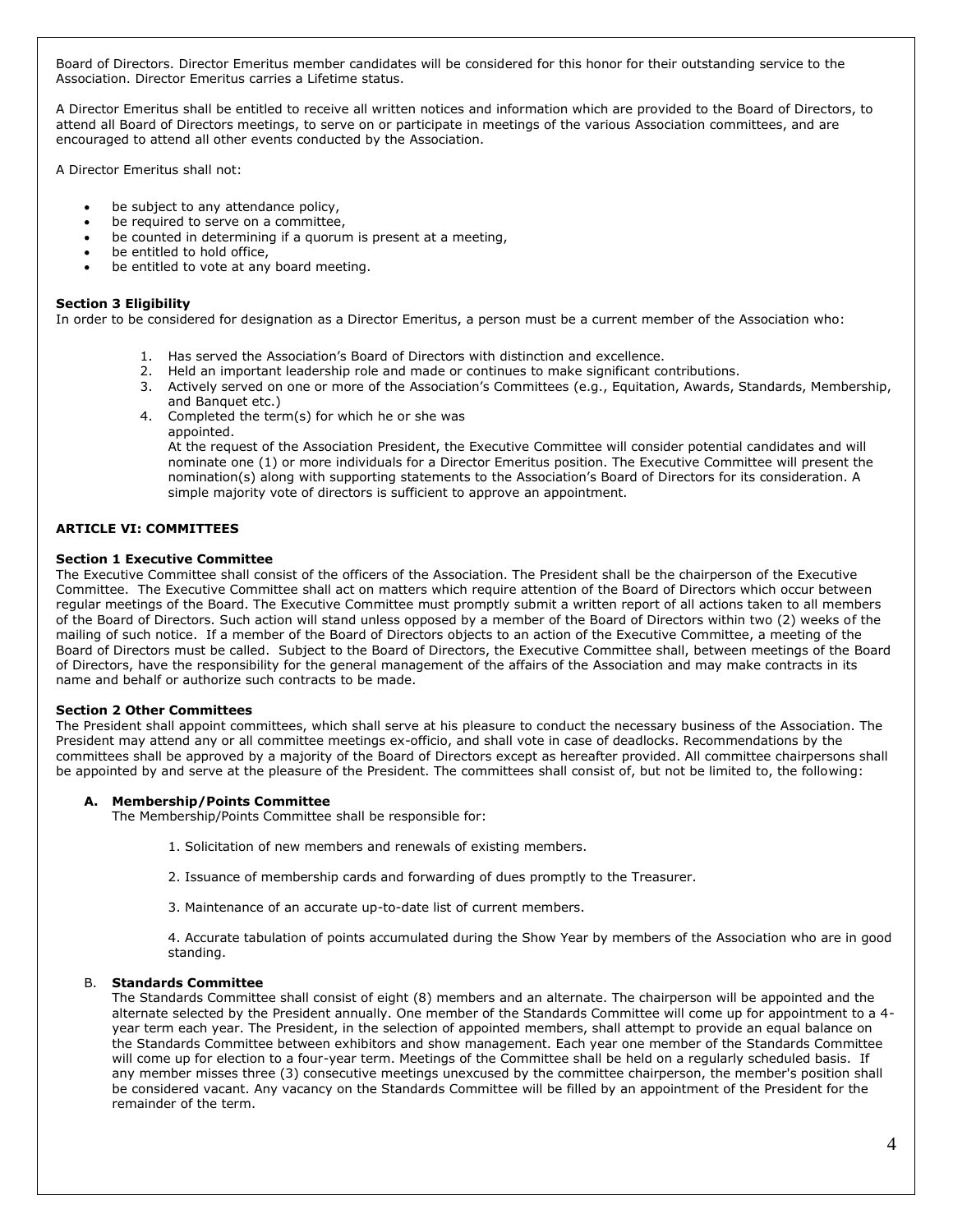The Standards Committee shall:

1. Prepare for adoption at meetings by the Board of Directors and the membership, a Rulebook to include the Bylaws of C.H.J.A. INC. and the Rules and Horse Show Standards of C.H.J.A. INC. that sets forth the rules governing Recognized Shows and from time to time their recommendations for updating the same.

2. Promptly process all applications for recognition.

3. Discuss, approve or reject all horse shows that apply for the Association's Recognized Show status and maintain a record of all such actions.

4. Notify the secretary and manager of the applying horse show of action taken and provide an explanation for any rejection.

5. Provide consulting services to the Recognized Shows and ensure that these shows present hunter, jumper and equitation classes in accordance with the Bylaws, Rules and Horse Show Standards of the Association.

6. Review all proofs of prize lists submitted and provide written notice to the secretary and show management of approval or required modifications within 10 days of receipt.

7. Collect and promptly forward all fees received to the Treasurer.

8. Document Recognized Shows strengths and weaknesses. Notify Recognized Shows of these and maintain a record of their comments.

9. Notify the Board of any significant problems with a Recognized Show or its management.

# C. **Awards Committee**

The Awards Committee shall:

1. Be responsible for the care, maintenance, purchase and presentation of all awards.

2. Solicit the membership from time to time for donations to help defray the costs of the Association's activities.

#### **D. Scholarship Committee**

The Scholarship Committee shall:

- 1. Be responsible for reviewing all scholarship applications
- 2. Make a selection for each year's scholarship recipients based on established criteria.
- 3. Assist in obtaining donations to maintain the scholarship fund.

#### **E. Equitation Committee**

The Equitation Committee shall be responsible for promoting, organizing and managing the annual Medal Finals.

# **F. Banquet Committee**

The Banquet Committee shall be responsible for promoting, organizing and managing the annual Awards Banquet.

#### **G. Nominating Committee**

The Nominating Committee shall consist of five (5) members of the Association, at least one of whom shall be a member of the Board of Directors, and all of whom shall be appointed by the President. Suggestions for nominations of Officers and Directors for the succeeding year should be addressed to the Chairperson of the Nominating Committee and mailed to the Association at its general address. Nominations must be received before October 15, preceding the Annual Meeting. It shall be the duty of this committee to report all nominations for the election of Officers and Directors to the Annual Meeting of the Association. Such report shall be included in the Secretary's written notice of the Annual Meeting as provided in Article IX, Section 1, and shall include the recommendations of the committee.

# H. **Protest Committee**

The Protest Committee shall consist of the members of the Executive Committee plus one member of the Association appointed by the President who is an active USEF steward and not a member of the Board. This person shall act as chairperson of the committee.

#### **ARTICLE VII: PROTESTS, CHARGES AND HEARINGS**

#### **Section 1. Filing and Contents**

A. Protests may be made to the Protest Committee by an exhibitor, an agent, a trainer, or the parent of a Junior exhibitor for any violation of the Bylaws, Rules and Horse Show Standards of the Association. A protest must be:

- 1. In writing
- 2. Signed by the protestor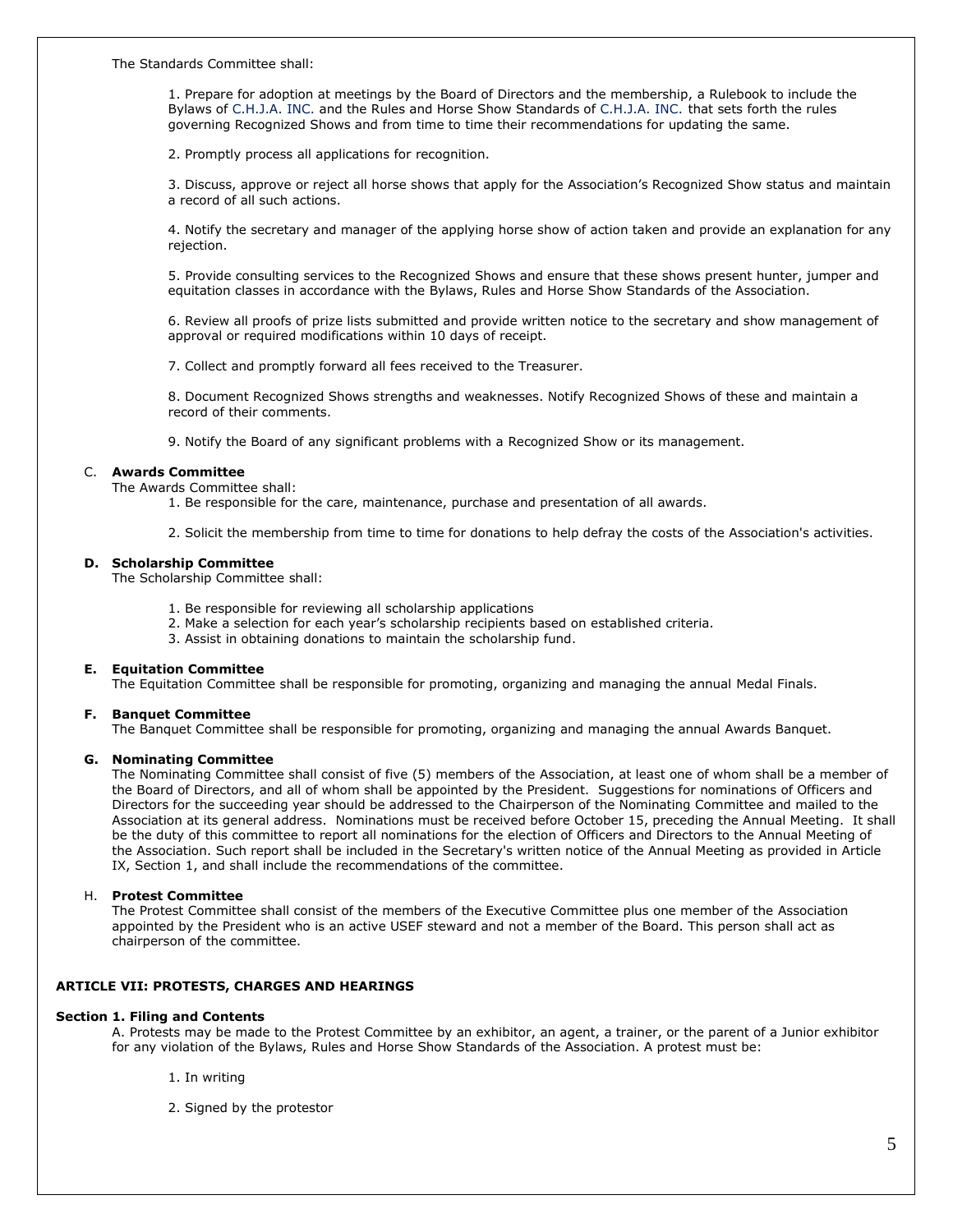3. Addressed to the Secretary of the Association

4. Accompanied by a deposit of \$50.00, to be refunded if the protest is upheld, and

5. Mailed Certified Mail to the Secretary of the Association and the party against whom the protest is directed within seven (7) days of the alleged violation.

B. Charges may be made to the committee by an official of the show or an officer of the Association for any violation of the Bylaws, Rules and Horse Show Standards of the Association. A charge must be:

- 1. In writing
- 2. Signed by the person making the charge
- 3. Addressed to the Secretary of the Association, and

4. Mailed Certified Mail to the Secretary of the Association and the party against whom the charge is directed within seven (7) days of the alleged violation.

C. A protest or a charge must comply with either Parts a. or b. respectively and must state the full name and address of the accused and contain a complete and definite statement of the acts, which constitute the alleged violation. Precise details regarding a violation of the Bylaws, Rules and Horse Show Standards of the Association are necessary. The maker must be prepared to substantiate the protest or charge by personal testimony at a hearing or by sworn statements, witnesses or other evidence.

D. The committee shall not consider a protest that is specified as non-protestable according to any applicable rules in the current edition of the USEF Rule Book, or according to the current rules of any of its applicable affiliates, e.g., USHJA.

#### **Section 2. Hearings** (to be convened by the Protest Committee)

A. Any person or show against whom a protest or charge is filed shall be entitled to a hearing. Such a hearing shall be held no earlier than on ten (10) days notice to the accused, and no later than after 25 days notice.

B. Notice of hearing shall contain a brief statement of the facts constituting the alleged violation and shall specify the time and place at which the hearing is to be held.

C. Accused persons may attend the hearing at their option and may bring witnesses in their own behalf.

#### **Section 3. Duties of the Committee**

A. The committee, after receiving a protest or charge, shall promptly hold a hearing and obtain from witnesses, entry blanks and other sources, all necessary information and evidence; all persons directly concerned shall be given the opportunity to appear. The committee shall then adjudicate the issue impartially, make effective its decision upon the parties in interest and report its determination to the Board of Directors. If the protest is sustained, the deposit shall be returned to the protestor; if not sustained, the deposit shall be forfeited to the Association. In all cases, the findings and a recommendation shall contain a determination of the penalty.

B. In the event the committee fails to hold a hearing within twenty-five (25) days after receipt of a protest or charge or fails to render a decision within twenty-five days after a hearing, the Board of Directors may take jurisdiction of the matter's final adjudication.

#### **Section 4. Suspension**

The committee may temporarily suspend any person against whom a protest or charge has been filed from participating in any manner in the affairs of the Association or at Recognized Shows for a period not exceeding ninety (90) days or until the charge is adjudicated, whichever is sooner. If the committee deems it necessary, it may extend the temporary suspension for a further period not to exceed an additional ninety (90) days.

#### **Section 5. Appeal**

Either party to a protest may appeal the final decision of the committee to the Board of Directors. On such appeal, the Board of Directors will not review the findings of fact but will determine only whether the Bylaws, Rules and Horse Show Standards of the Association were properly interpreted and applied.

#### **Section 6. Rehearing**

Upon the discovery of new facts not presented at a hearing, a party may request a rehearing before the committee. Such requests shall be in writing and shall contain a statement of the new facts upon which it is based. The filing procedure and duties of the committee for the rehearing shall be the same as the procedure for the original hearing.

# **ARTICLE VIII: VIOLATIONS AND PENALTIES**

#### **Section 1. Individuals**

A. The provisions of this Rule shall apply at any Recognized Show to the following persons: owner, exhibitor, agent, trainer, manager, rider, driver, show official, show employee or member of the family of the above, individual member of the Association or any person who acts in a manner in violation of the Bylaws, Rules and Horse Show Standards of the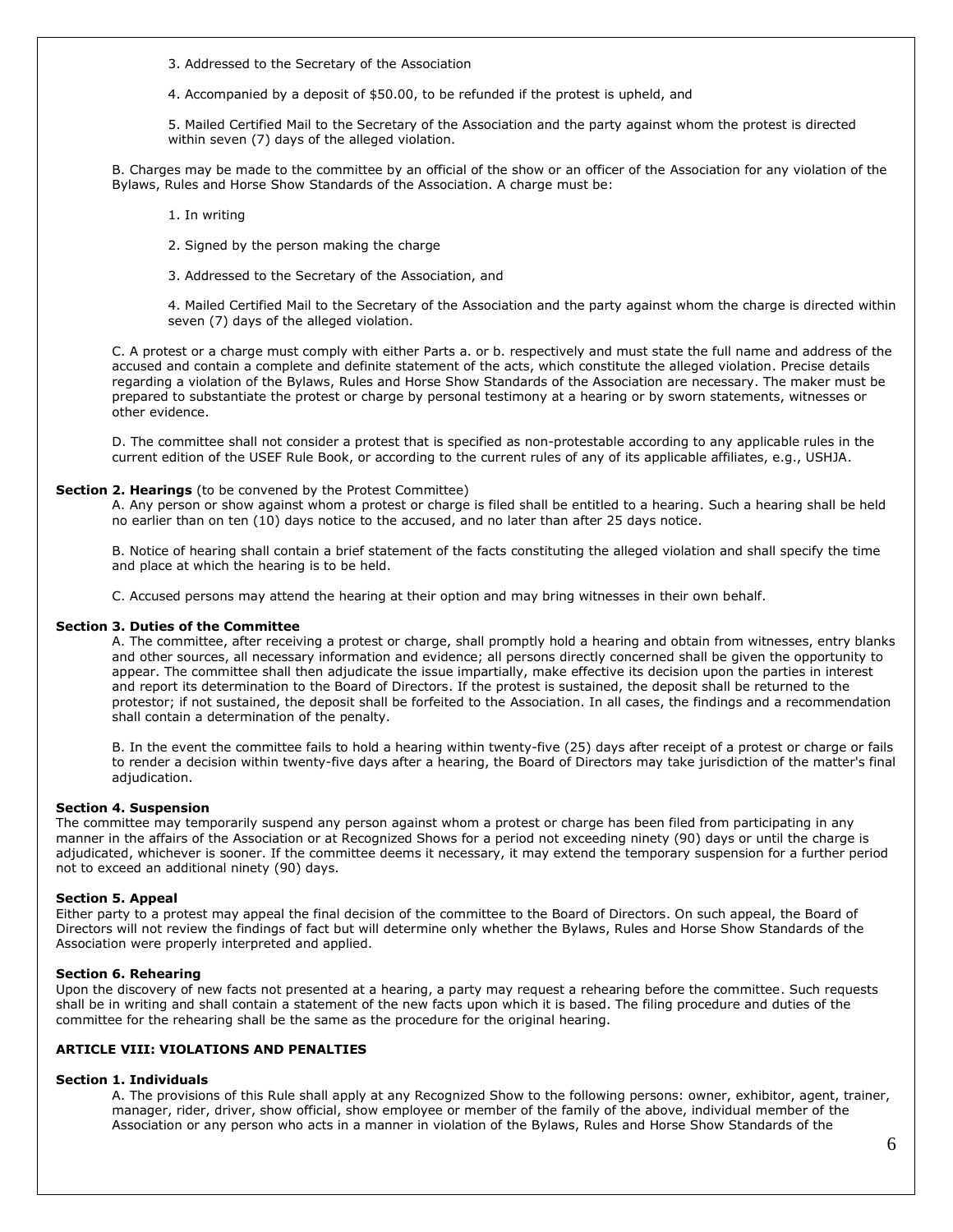Association or deemed prejudicial to its best interests. Any act at a Recognized Show which is a violation as defined in Article VII, Section 1, Part B of the Bylaws of this Association, by a member of the family of a person participating in the show that is described in the previous sentence, may be deemed to have been committed by such person and subject him to penalties.

B. Violations. A violation is any act prejudicial to the best interests of the Association, including but not limited to the following:

1. Violation of the Bylaws, Rules and Horse Show Standards of the Association.

2. Disqualification by a Recognized Show.

3. Penalization by another Horse Show Association, Humane Society or Court of Law for violation of Bylaws, Rules and Horse Show Standards of the Association.

4. Acting or inciting or permitting any other to act in a manner contrary to the Bylaws, Rules and Horse Show Standards of the Association, or in a manner improper, unethical, dishonest, unsportsmanlike or intemperate, or prejudicial to the Association.

5. Any act committed or remark made during a Recognized Show considered offensive and/or made with intent to influence or cast aspersions on the judging.

6. Failure of a Judge or Steward to perform his duties at a Recognized Show in accordance with the Bylaws, Rules and Horse Show Standards of the Association

7. Failure of an exhibitor or his representative to sign the entry blank of a Recognized Show in which he competes.

8. Physical assault upon a person and/or cruelty to a horse as defined in any applicable rules in the current edition of the USEF Rule Book, or according to the current rules of any of its applicable affiliates, e.g., USHJA.

9. Failure to obey any penalty imposed by the Association.

10. Exhibiting any horse while in the care, training or custody of a suspended trainer.

11. Riding, exhibiting, coaching or training for the benefit, credit, reputation, or satisfaction of a suspended person.

C. Penalties. If found guilty, the accused shall be subject to such penalty as the Protest Committee may affirm, including but not limited to:

1**.** Censure - A Vote of Censure shall be reported to the Directors of the Association at their next meeting and listed under the defendant's name in the Secretary's Record of Penalties. If found guilty of a further violation the defendant shall be subject to a heavier penalty than for a first offense.

2. Suspension of such persons for any period from showing or having others show, exhibit or train for him. A suspended person is forbidden for the time specified in the penalty to hold or exercise office in the Association or in any Recognized Show and is excluded from all show grounds during Recognized Shows, as an exhibitor, participant or spectator.

3. Suspension for any period of the horse or horses, completely or in part owned, leased or of the stable of such person. The committee may, at a later date, remove the suspension of said horse or horses if a sale thereof is made in such manner as to be a bona fide transaction and not with the intention of relieving the suspended owner of penalty.

4. Suspension for any period of any volunteer or any employed person who rides or exhibits for the benefit, credit, reputation or satisfaction of the person disciplined.

5. Expulsion from all Recognized Shows.

6. Expulsion or Suspension from membership in the Association.

7. Forfeiture of trophies, ribbons and prize money won in connection with offense committed.

8. Fine of at least \$100.00 and not more than \$200.00 as determined by the Protest Committee.

D. Notification. The Secretary of the Association shall notify the management of every Recognized Show through an official publication of the Association of the penalizing of any person and of the period thereof. Any Recognized Show, which allows a suspended or expelled person to participate, is itself subject to suspension or expulsion.

E. The Board of Directors may report disciplinary action taken by the Association to another Association if in their opinion such course is advisable for the protection of mutual interests.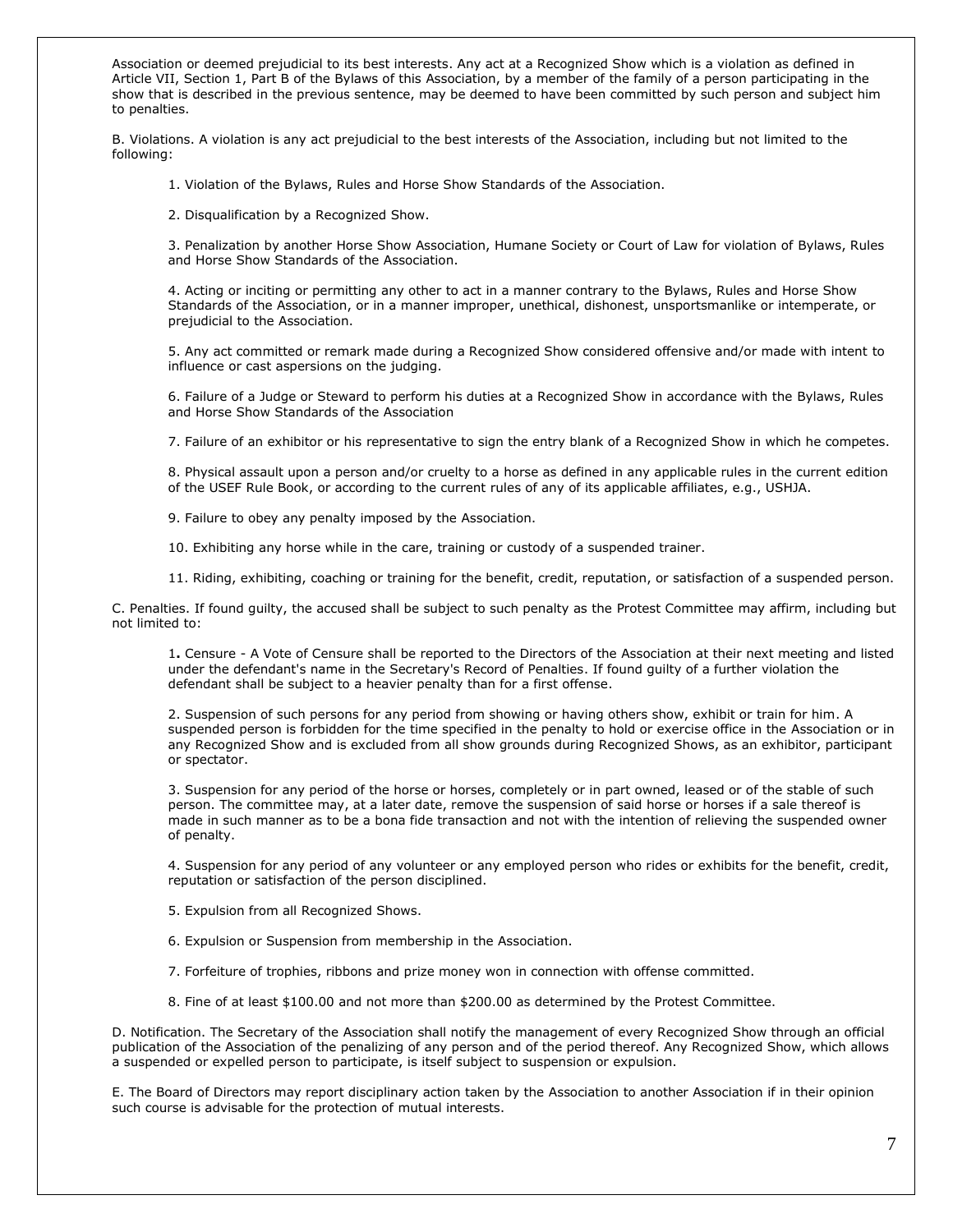F. Reciprocity. On receipt of official notice that disciplinary action has been taken by a Horse Association, Humane Society or Court of Law against a person for an act which may be a violation of Bylaws, Rules and Horse Show Standards of the Association, an officer of this Association may make a charge against such person to the Protest Committee and the Committee after a hearing of such disciplined person under the provisions of these Bylaws, Rules and Horse Show Standards of the Association may take such action as it deems in the best interest of the Association.

# **Section 2. Recognized Shows**

A. The provisions of the Association's Bylaws, Rules and Horse Show Standards apply to all Recognized Shows.

B. Violations. A Recognized Show is subject to penalty by the Protest Committee for violation of the Bylaws, Rules and Horse Show Standards of the Association. Violations include, but are not limited to, the following:

- 1. Failure to conduct a show in accordance with the Bylaws, Rules and Horse Show Standards of the Association.
- 2. Failure to pay its indebtedness to the Association.
- 3. Failure to pay premiums and other indebtedness within 60 days.
- 4. Failure to report the disqualification of a person at the show.
- 5. Failure to honor written contracts with judges, stewards or other competition officials and employees.

6. Failure to furnish the Association with entry blanks, judge's cards, class sheets, membership applications, horse recordings or any other documents it may request in connection with the show.

7. The use of stewards or judges who are not Association approved.

8. The listing of a judge, steward, technical delegate or course designer in the Prize List or catalogue before the invitation to serve has been accepted.

9. Permitting persons or horses adjudged not in good standing to participate in any manner.

10. Permitting acts that are improper, intemperate, dishonest, unsportsmanlike or contrary to the Bylaws, Rules and Horse Show Standards of the Association

11. Acting in a manner prejudicial to the best interests of the Association.

C. Penalties. A Recognized Show found guilty of a violation will be subject to penalty including but not limited to the following:

1. Censure - A vote of Censure will be listed under the defendant's name in the Secretary's Record of Penalties. If found guilty of a further violation, the defendant will be liable to a heavier penalty than for a first offense.

- 2. Suspension for any period from the list of Recognized Shows.
- 3. Expulsion from membership in the Association.
- 4. Fine.

D. Notification. The Secretary of the Association shall notify the membership, through an official publication of the Association, of the penalization of any Recognized Show and of the period thereof.

# **ARTICLE IX: ELECTIONS**

#### **Section 1**

Election of Officers and Directors of this Association and elected members of the Standards Committee whose terms have expired shall be held at the Annual Meeting of the Association (the "Annual Meeting").

Nominations for Officers, Directors and members of the Standards Committee must be submitted to the Nominating Committee in writing prior to October 15 in order to be considered for election at the next Annual Meeting of the Association. See also Article V - Section 2e.

#### **Section 2**

Officers elected at the Annual Meeting shall assume office at once and all officers shall serve for a term of two years or until their successors have been duly elected.

#### **Section 3**

In each year, two Directors shall be elected at the Annual Meeting for a term of four (4) years, replacing the Directors whose terms have expired.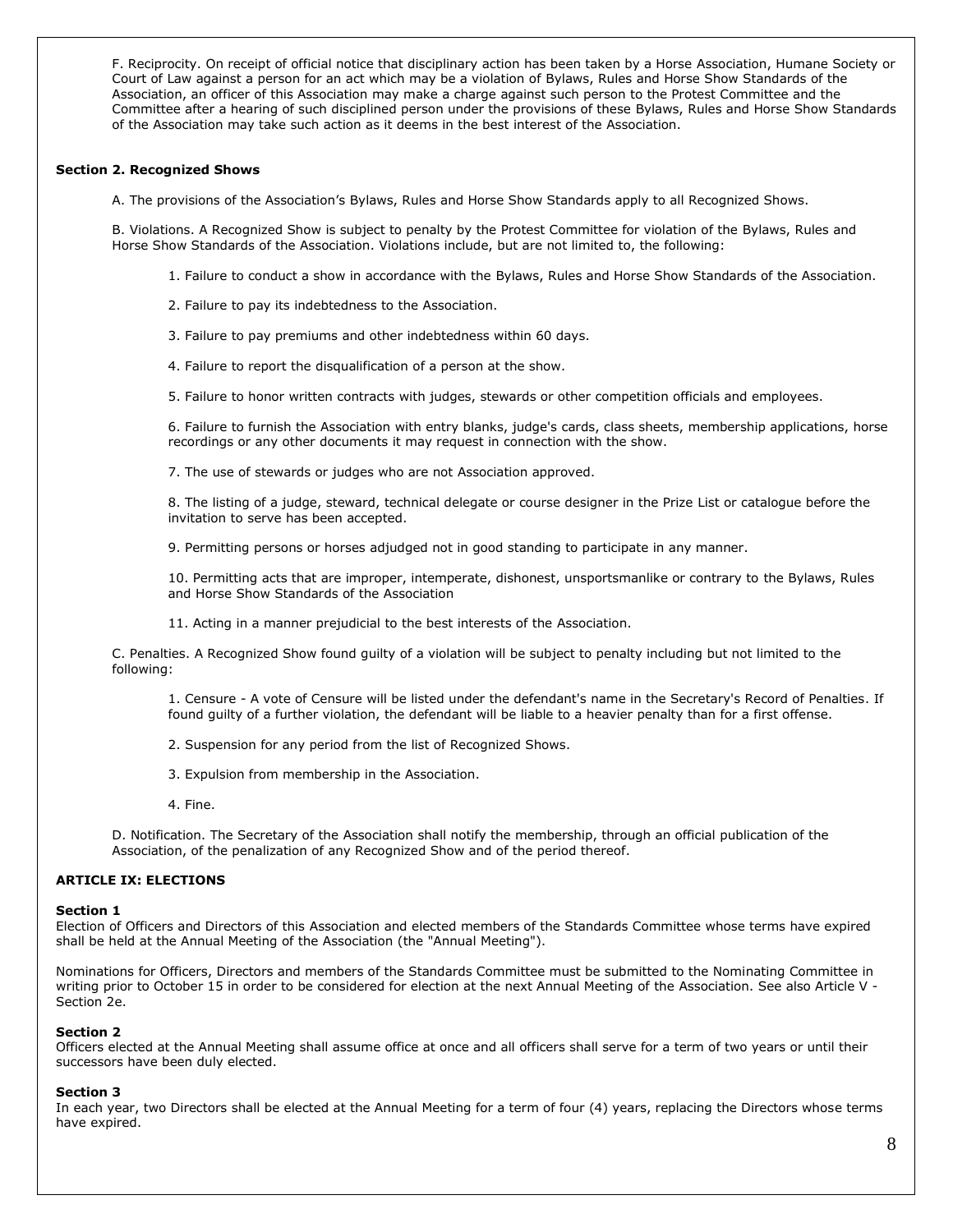# **ARTICLE X: MEETINGS**

# **Section 1**

The Annual Meeting of the Association shall be held after November 30. A public place and hour of the meeting shall be fixed by Board Resolution. Any Member desiring to have an item of business brought before the annual meeting must submit his/her specific proposal to the President in writing by October 15. All such proposals must be included on the agenda for the Annual Meeting. Changes to the agenda shall be considered at Annual Meetings held in even numbered years. However, the Members must vote on ratification of any changes made to the Bylaws, Rules and Horse Show Standards of the Association by the Board between Annual Meetings. The Secretary shall give all Members not less than thirty (30) days written notice of the time and place of the Annual Meeting and the issues to be voted on, and only those issues listed may be voted on at the meeting. The Secretary's notice shall also contain the report and recommendations of the Nominating Committee. Notice printed in the official publication or on the official web site of the Association is acceptable. All notices required to be given under this Article shall be deemed to be given when deposited in the United States Mail, postage prepaid, addressed to the Members entitled to such notice.

# **Section 2**

Special Meetings of the Association shall be called at the discretion of the President or by the written request of any three (3) Directors or 15% of the Voting Members. Any such request shall state the general business to be transacted at such meeting. Special Meetings shall be held at such public place and at such time as shall be fixed by the President, or, if he fails to do so, then by a resolution of the Board of Directors, and shall be within forty-five (45) days of his receipt of the request for said meeting. The Secretary shall give all Members not less than thirty (30) days written notice of the time and place of the Special Meeting. Notice printed in the official publication of the Association or on the official web site is acceptable. All notices required to be given under this Article shall be deemed to be given when deposited in the United States Mail, postage prepaid, addressed to the Members entitled to such notice. The notice of every Special Meeting shall state the general nature of the business to be transacted thereat.

# **Section 3**

Those Members present shall constitute a quorum at the Annual Meeting or at any Special Meetings.

# **ARTICLE XI: PROCEDURE**

Roberts Rules Revised shall be the guide on all questions of procedure. A copy of Robert Rules Revised shall be in the hands of an Officer at all meetings.

# **ARTICLE XII: VOTING**

At Annual or Special Meetings of the Association's Members, each Senior Member may cast one (1) vote. Members must be present to vote.

# **ARTICLE XIII: AMENDMENTS**

Amendments to the Bylaws, Rules and Horse Show Standards of the Association may be made at an Annual or Special Meeting of the Association by a two-thirds vote of those present provided the proposed amendment or amendments or the substance thereof shall have been submitted in writing to the general membership thirty (30) days prior to any meeting at which a proposed amendment is to be considered.

THE OFFICERS, COMMITTEE MEMBERS, AND BOARD OF DIRECTORS OF THE ASSOCIATION ARE IN NO WAY RESPONSIBLE FOR ERRORS AND/OR OMISSIONS, WHICH MAY OCCUR HEREIN.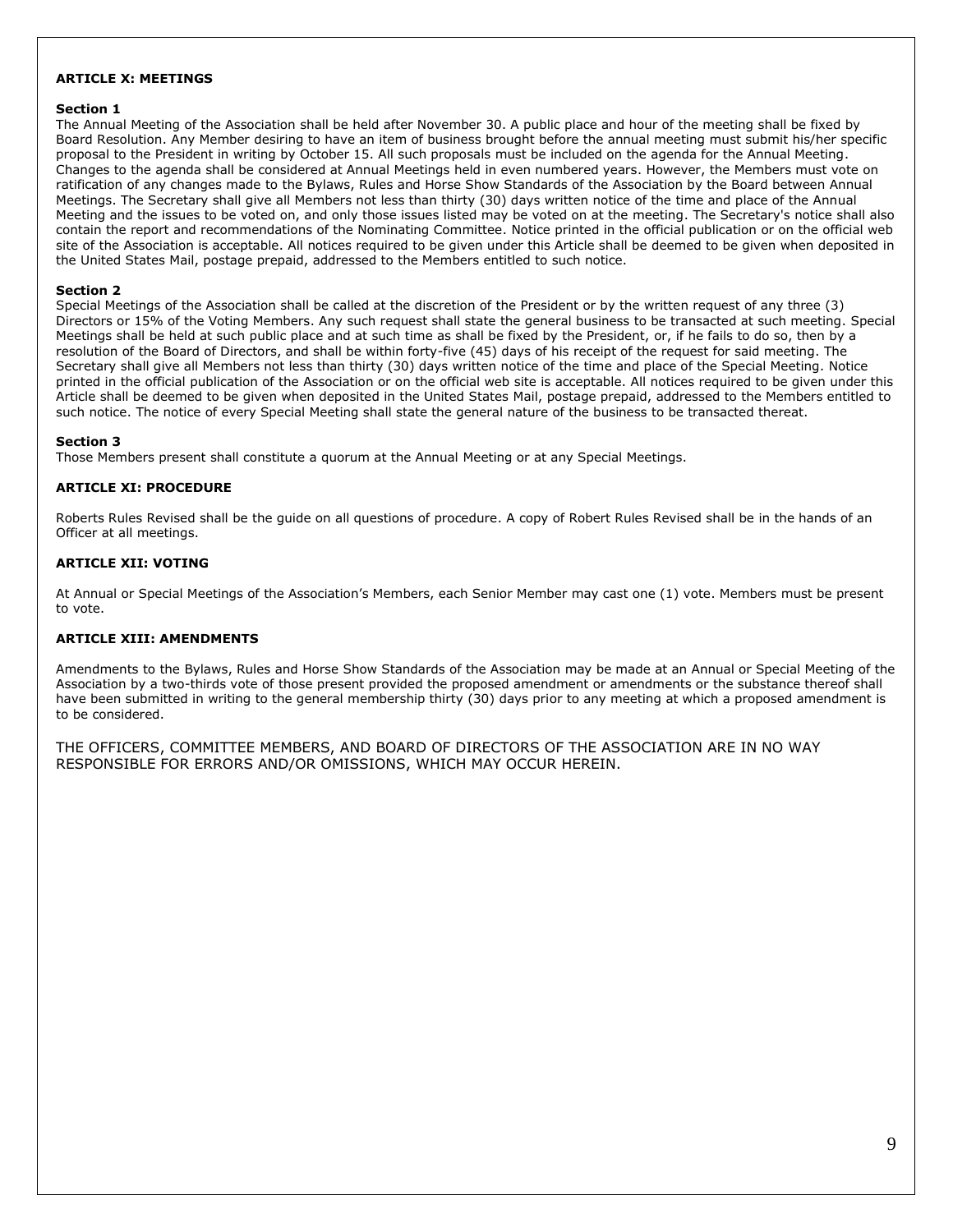# **C.H.J.A. INC.**

# **RULES AND HORSE SHOW STANDARDS**

All Recognized Shows and exhibitors shall be governed by the Bylaws, Rules and Horse Show Standards of the Association except in those instances in which the Recognized Shows are also recognized by the United States Equestrian Federation (USEF) and there is a conflict with the rules of the USEF, in which case rules of the USEF will prevail. Where point systems of the Annual Awards conflict, Bylaws, Rules and Horse Show Standards of the Association will prevail. Any class specifications or conditions governing operations of the classes not covered by the Association Rule Book will be governed by the current USEF Rule Book.

A knowledge and compliance of the Bylaws, Rules and Horse Show Standards of the Association is required of each member when exhibiting at a Recognized Show.

It is obvious that, however complete the Bylaws, Rules and Horse Show Standards of the Association may be, they never can cover all possible situations which may arise. If a matter cannot be solved by interpreting the Bylaws, Rules and Horse Show Standards of the Association to the letter, the solution to be adopted by those responsible should lie in a principle which follows as nearly as possible the spirit intended in the development of these Bylaws, Rules and Horse Show Standards of the Association.

#### **DEFINITIONS**:

Used herein, the following terms shall have the following meanings:

**Adult:** A person who has reached his 18th birthday on or before December 1 of the current Show Year. The age of a person on December 1 will be maintained throughout the entire Show Year. Persons born on December 1 assume the greater age on that day.

**Affiliate:** A C.H.J.A. INC. Recognized Horse Show

**Annual Meeting of the Association:** The meeting provided for in Article X, Section 1 of the Bylaws of the Association.

**ASPCA:** The American Society for the Prevention of Cruelty to Animals.

**Association:** C.H.J.A. INC.

**Board of Directors:** As defined in Articles IV & V of the Bylaws of the Association.

**CHJA:** C.H.J.A. INC.

**Director/Director Emeritus:** A member of the Board of Directors of the Association.

**Family:** For membership purposes, a "Family" includes a nuclear family, e.g., parent(s), and minor (under 18) children.

**Junior:** A person who has not reached their 18th birthday as of December 1 of the current Show Year. The age of a person on December 1 will be maintained throughout the entire Show Year. Persons born on December 1, assume the greater age on that day. If a competition is in progress on any November 30, Junior status at the start of the competition will be maintained throughout that competition.

**Medal Finals:** The competition described in Rule 1, Part 5.

**Member:** A person who has fulfilled the requirements for membership in the Association.

**Recognized Show:** A show that is a C.H.J.A. INC. Recognized Show in which at least three Divisions have been recognized by the Association. The show can also be recognized by other associations such as the USEF, CHSA, and/or NEHC.

**Recognized Division:** A grouping of at least three related Association Recognized Classes.

**Recognized Section:** Those Sections of Divisions listed in Rule 1.

**Recognized Class:** Those Classes listed in Rule 1.

**Rules:** The Bylaws, Rules and Horse Show Standards of the Association governing the conduct and affairs of the Association, its Members and Recognized Shows as may be in effect from time to time.

**Scholarship Fund:** The Connecticut Hunter and Jumper Scholarship Fund, Inc.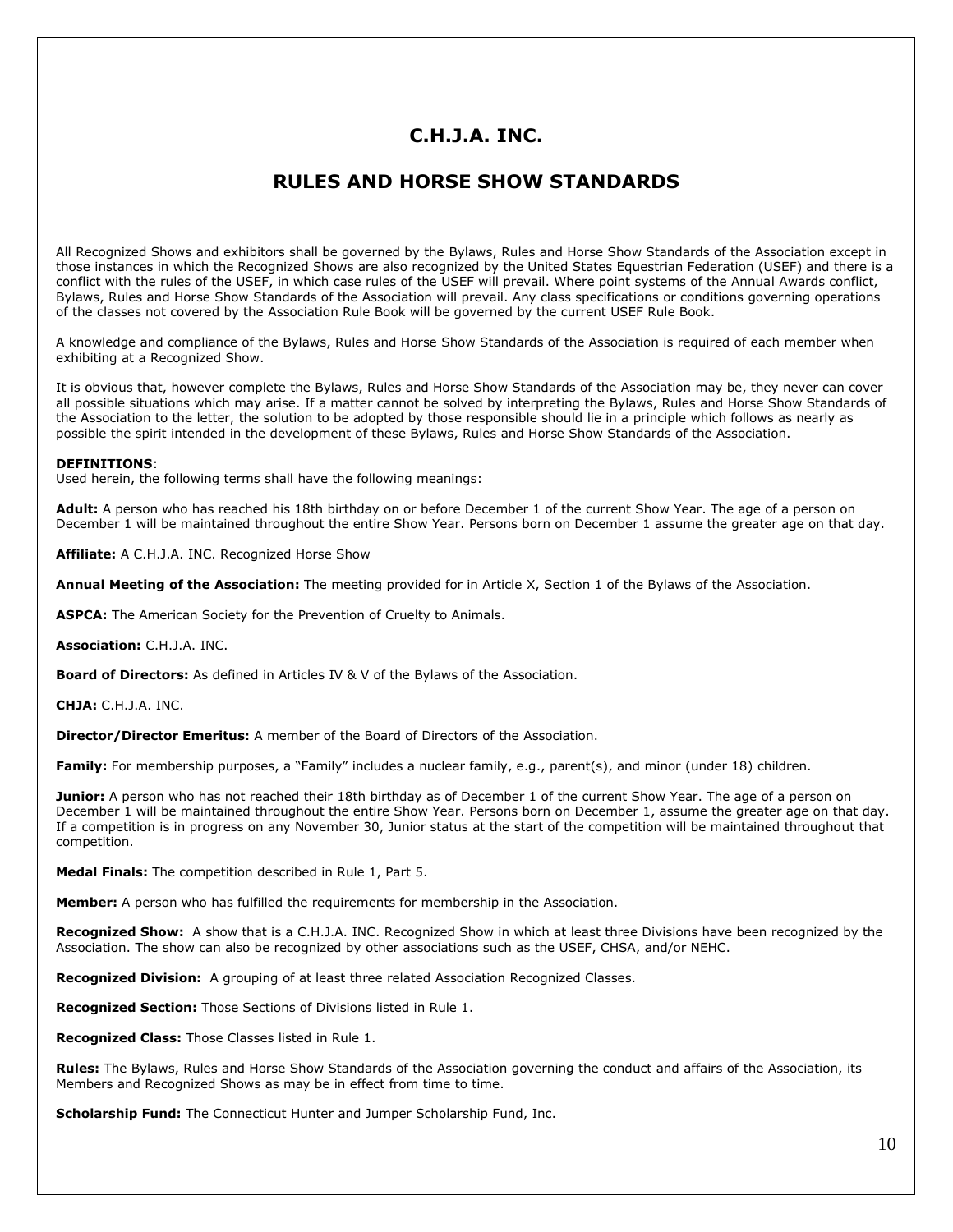**Senior:** See Adult.

**Show Year:** The Show Year begins on December 1 and ends on the following November 30.

**Special Meeting of the Association:** The meeting provided for in Article IX, Section 2 of the Bylaws of the Association.

**USEF:** United States Equestrian Federation

**USHJA:** United States Hunter Jumper Association

# **RULE 1. CHJA RECOGNIZED HUNTER AND JUMPER DIVISIONS**

#### **Part 1. General**

A. In stake classes, shows must guarantee the amount offered as prize money.

B. Note: Per USEF rules, class descriptions and special class specifications are no longer required to be stated in the prize list but should be stated on judges' cards. Exhibitors are expected to be familiar with the rules of the governing organizations.

# **Part 2. Course Requirements**

#### **A. General Course Requirements**

1. Obstacles shall be at least 10' in width. If an obstacle is less than 20' in width then it must have wings at least 30" wide on the approach side.

2. Ground rails are required under all obstacles where the base of the obstacle does not touch the ground. Brush shall constitute a ground line in Hunter classes.

3. Breakaway jump cups must be used on the back rails of all oxers.

4. Show management should consult the current USEF Rule Book for Divisional requirements for course designs.

#### **B. Hunters**

#### **1. General Course Requirements**

a. Fifty percent or more of the obstacles must be at least the required height and none shall be more than 2" under except for the first obstacle (exceptions: brush obstacle, ditch or bank).

- b. Maximum spacing between rails on any set of standards is 10".
- c. Soundness: All horses must be serviceably sound.

#### **2. Short Stirrup Hunter Division**

a. Division Specifications

(1) Open to all riders twelve years of age and under who have never competed over obstacles exceeding 18" in an USEF or Recognized Show. Riders competing in this Division may not compete in any other Recognized Division or Recognized Class in a show where obstacles exceed 18" in height.

(2) This division will consist of two jumping classes and one under saddle class, to be judged on the horse, equitation not to count.

(3) If there are twenty-five or more entries in the first Class of this Division then the Division shall be split into groups of no more than thirteen entries. If applicable, the same amount of prize money offered for the original Division shall be offered in each group and a Champion and Reserve Champion must be awarded for each group.

b. Course Requirements: Jumping classes to be shown over a course not to exceed eight obstacles not to exceed 18" in height. All classes in this Division must be held in an enclosed area (riding ring).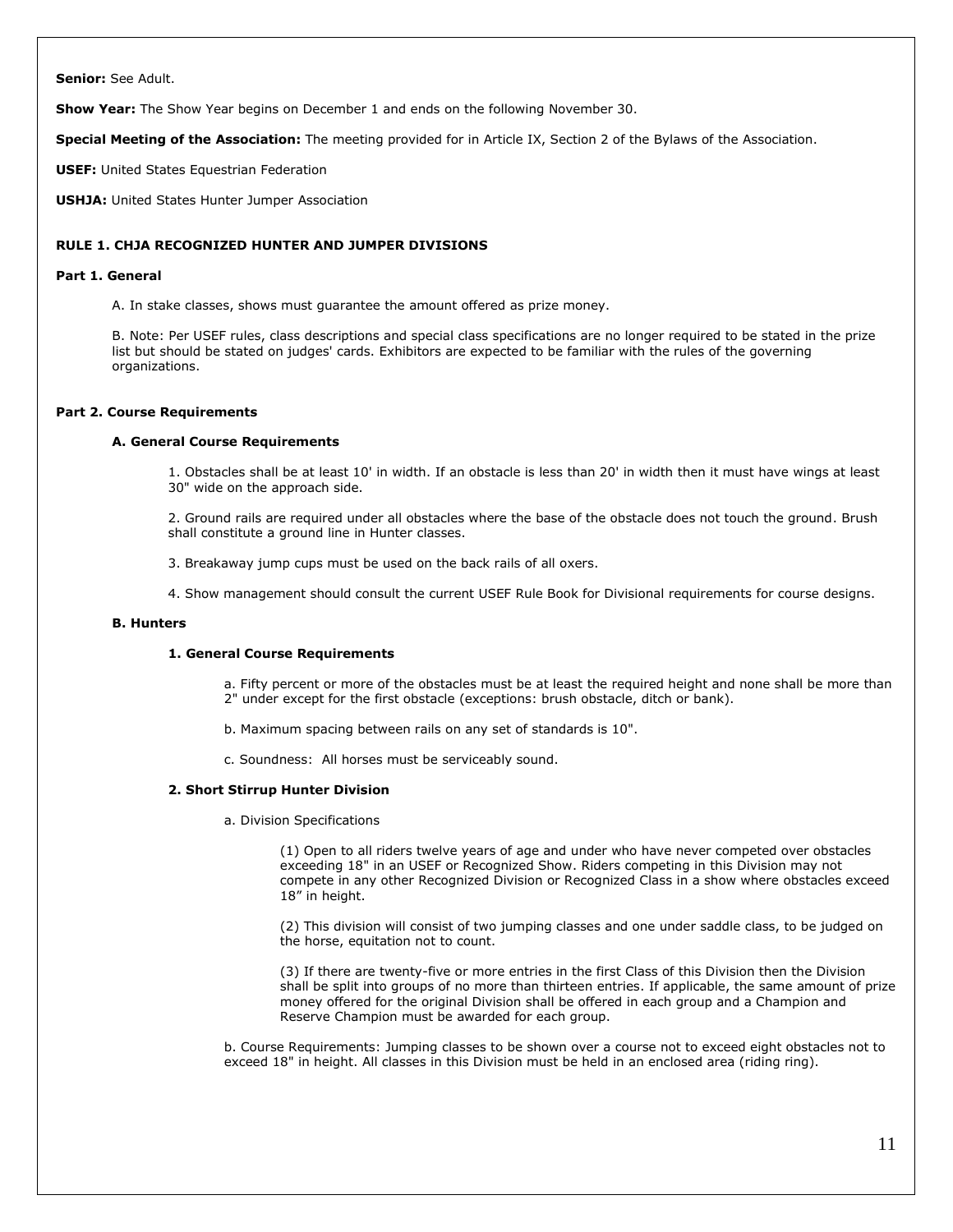#### **3. Junior and Children's Hunter Divisions**

# a. **Children's Hunter Division - Pony**

(1) Division Specifications: see current USEF Zone I Specifications

(2) Course Requirements: Jumping classes to be shown over a course of at least eight obstacles. Heights: 2'0" for small/medium ponies, and 2'6" for large ponies. Spreads not to exceed fence height. Distances will not be adjusted. Combinations will not be permitted.

# b. **Children's Hunter Division - Horse**

(1) Division Specifications: see current USEF Zone I Specifications

(2) Course Requirements: Jumping classes to be shown over a course of at least eight obstacles 3' in height. Spreads not to exceed fence height. Combinations will be permitted unless combined with Children's Hunter Pony.

#### c. **Pre**-**Children's Hunter Division - Horses and Ponies**

Open to junior riders who are eligible for Limit equitation over fences as of December 1 of the current show year and have never shown over fences exceeding 2'6" at a recognized horse show. Riders may show horses or ponies. Fence height 2'0". At the same show, horse/rider and pony/rider combinations may not cross enter into Children's Hunter Horse/Pony, Pony Hunters or any class where fences exceed 2'6". No combinations permitted.

#### d. **Modified/Low Children's Hunter Division – Horses and Ponies**

Open to junior riders who are eligible for Children's Equitation. Open to horses or ponies. Fence height 2'6". Spreads not to exceed fence height. No combinations. At the same show, same horse/rider or pony/rider combination cannot enter any over fence classes exceeding 2'6".

#### e. **CT Training Hunter Division**

Open to all horses or ponies. No age limitations and no rider restrictions. No restriction of horse/pony/rider into other divisions if otherwise eligible. To be judged on performance, soundness, suitability and manners. Simple lead changes **and/or trotting** in corners are permitted. To be shown over a hunter type course. Combinations are optional. Fence height not less than 18" and not to exceed 2'6". The same horse/rider combination may not compete in more than one fence height section at the same show.

CHJA points will accrue at all heights for one combined yearend award.

#### **4. Pony Hunter Divisions - Green, Small, Medium and Large**

- a. Division Specifications: see current USEF specifications
- b. Green Pony Hunter: A pony of any age who has not been shown over fences the regulation height or higher for its respective section (2'3" for small ponies; 2'6" for medium and 2'9" for large ponies) prior to December 1 of the current competition year. Fence heights Small Ponies to jump 2'3"; Medium Ponies to jump 2'6"; Large Ponies to jump 2'9

#### c. Course Requirements

(1) General: Same requirements as for Hunter; see current USEF requirements

(2) Heights and spreads: 2'3" for small, 2'6" for medium and 3'0" for large ponies (see above for green pony heights)

(3) Distances

(a) The suggested distances for in and outs are 20' for small, 22' for medium and 24' for large ponies. The in and out distance must be adjusted for each height section.

(b) If the distance between obstacles is less than 72' then the distance must be adjusted for each height section.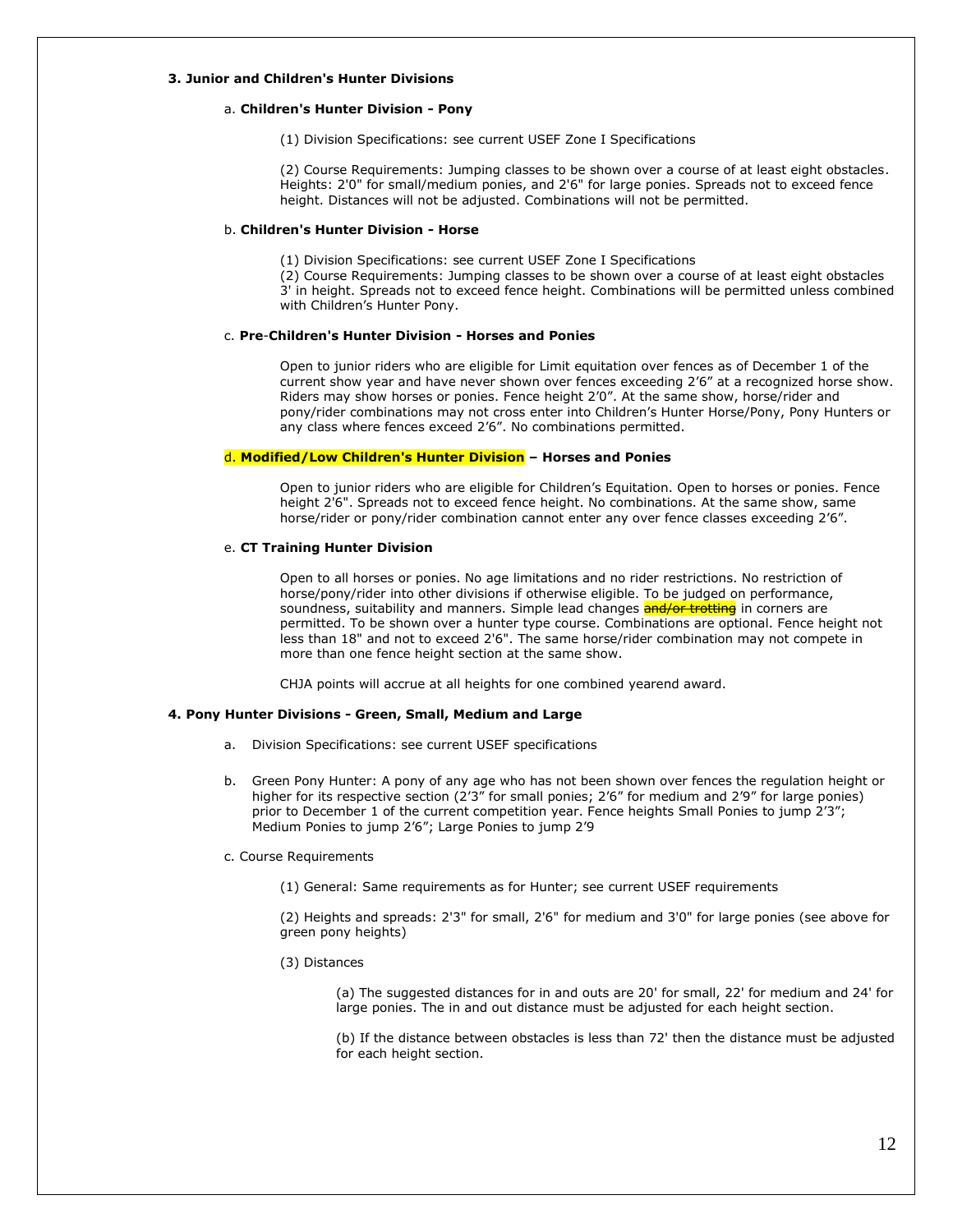#### **5. USEF/USHJA/CHJA Rated Hunters and Connecticut Hunter Divisions**

- a. Division Specifications
	- (1) See current USEF and USHJA Zone 1 specifications for the following: Green Working Hunters (3'0", 3'3", 3'6", 3'9"), Amateur Owner Hunters (3'3" & 3'6"), Junior Hunters (Small & Large, 3'3" & 3'6"), and Adult Amateur Hunters. Note: The Association does not currently recognize Conformation Hunters or the High Performance, Performance, and Small Hunter Divisions.
	- (2) Low & High Connecticut Working Hunter & Connecticut Open Working Hunter: Open to all horses/riders. Same horse/rider combination may not show in both the Low and High CT Working Hunter at the same show. Additionally, if on the day of a Recognized Show, either the Low Connecticut Working Hunters or the High CT Working Hunters do not fill according to Association requirements of a minimum of three entries, then show management may combine the classes. Riders competing in the combined class shall accumulate points for one combined yearend award.

If the prize list indicates in advance that these classes will be combined, then they will not be pointed by the Association.

- b. Course Requirements
	- (1) General: See current USEF requirements
	- (2) Course Diagrams: See current USEF requirements
	- (3) Height of Obstacles

(a) Please see USEF Rulebook and updates at [www.usef.org](http://www.usef.org/) for all USEF recognized hunter divisions and<http://www.ushja.org/zones/zone1specs.aspx> for USHJA Zone 1 specifications.

(b) Adult Amateur Sections - 2'9" to 3'0", spreads not to exceed obstacle height

(c) Low Connecticut Working Hunter – 2'9" to 3'0", spreads not to exceed obstacle height

- (d) High Connecticut Working Hunter 3'3", spreads not to exceed obstacle height
- (e) Connecticut Open Working Hunter 3'6", spreads not to exceed obstacle height

# **6. Modified/Low Adult Hunter Division**

a. Division Specifications

(1) Open to adult amateur riders who, as of Dec. 1 of the current show year, have not shown in classes with fences 3' or higher at more than three recognized (USEF, CHJA, CHSA, NEHC) horse shows within the past two show years. Riders in this division may not compete in any class at the same show where obstacles exceed 2'6". (Alternatively, a prize list offering Modified Adult Equitation with the full specifications may list the specifications for this division or section as "Must be eligible for Modified Adult Equitation.")

(2) This Division will consist of one under saddle class and at least one jumping class.

c. Course Requirements: obstacles are not to exceed 2'6" in height.

#### **7. Hunter Derbies**

a. Derby Specifications

(1) Format Options. All Derby classes in one show must be run according to either the Hunter Derby Classic Format or the Hunter Derby Hunt and Go Format. Prize lists may not mix the Classic and the Hunt and Go in one show. The format chosen may be stated in the prize list or determined the day of the show.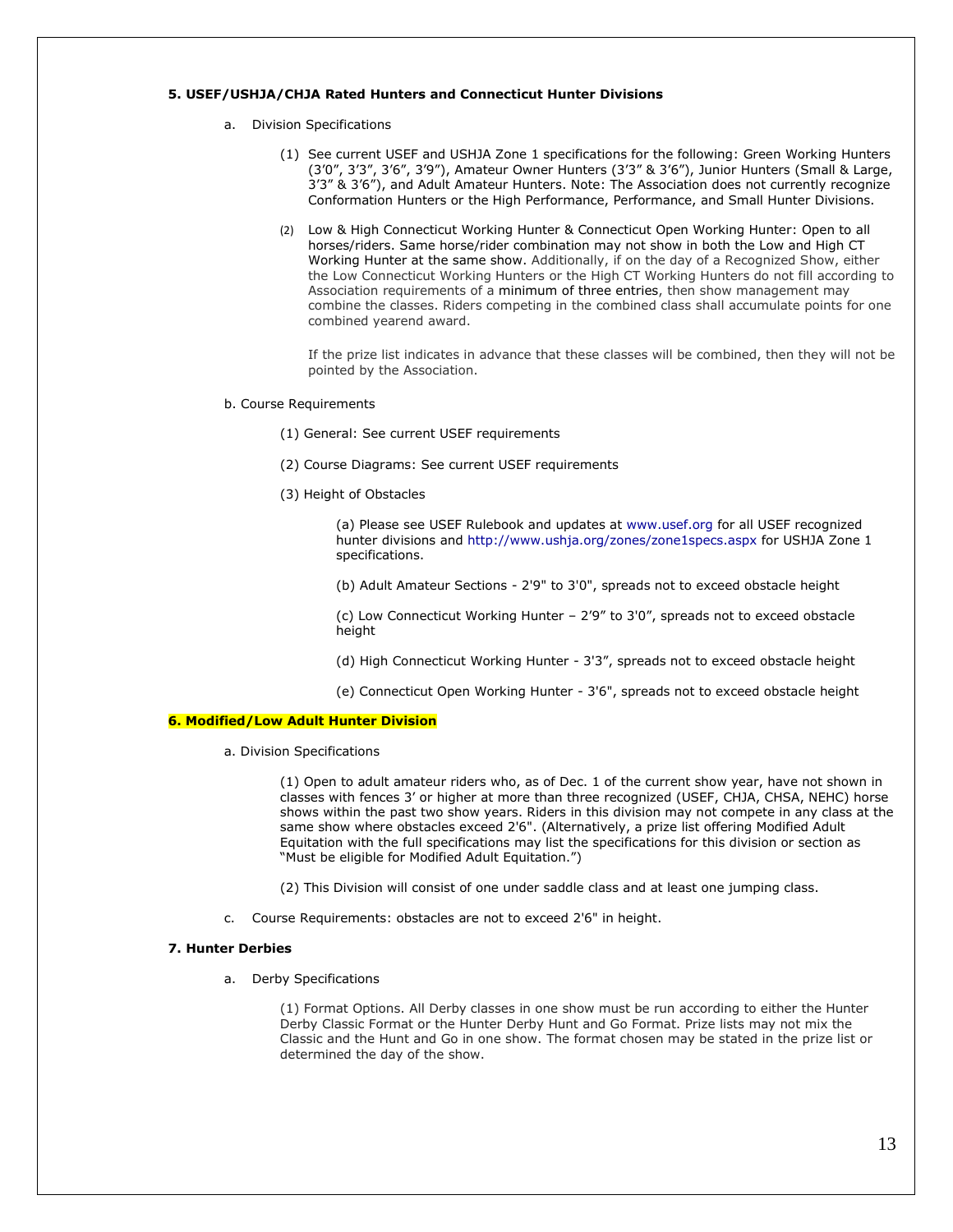(2) Hunter Derby Classic Format

Note: As of 2020, the walk jump has been removed from all handy rounds, as per USEF/USHJA Hunter Derby Specifications.

2'9" Hunter Derby Classic. This is a two round class open to all riders to be shown over a course of eight to ten fences at 2'9" with higher options. The first round judged on performance, hunter pace, style, quality and substance, and movement. The course should include at least one in and out, one bending line and one unrelated distance. The obstacles are to simulate those found in a hunt field. Natural obstacles may be used. The top four or 25% from the first round will return to jump a handy hunter round of six to eight obstacles which may include at least two of the following: trot jump, tight turn option, clever options for jump approach, and halt and/or back. To be judged on style, brilliance, and handiness. Judges will adhere to USHJA Hunter Derby rules for scoring. The score will be a total of the two rounds. To fill a class, at least four horses must compete.

2'6" Hunter Derby Classic. This is a two round class open to amateur adults and junior riders to be shown over a course of eight to ten fences at 2'6" with higher options. The first round judged on performance, hunter pace and style, quality and substance, and movement. The course should include at least one in and out, one bending line and one unrelated distance. The obstacles are to simulate those found in a hunt field. Natural obstacles may be used. The top four or 25% from the first round will return to jump a handy hunter round of six to eight obstacles which may include at least two of the following: trot jump, tight turn option, clever options for jump approach, and halt and/or back. To be judged on style, brilliance, and handiness. Judges will adhere to USHJA Hunter Derby rules for scoring. The score will be a total of the two rounds. To fill a class, at least four horses must compete.

2'0"-2'3" Hunter Derby Classic. This is a two round class open to amateur adults and junior riders to be shown over a course of eight to ten fences at 2'0"-2'3" with higher options not to exceed 2'6". The first round judged on performance, hunter pace, style, quality and substance, and movement. The course should include at least one in and out, one bending line and one unrelated distance. The obstacles are to simulate those found in a hunt field. Natural obstacles may be used. The top four or 25% from the first round will return to jump a handy hunter round of six to eight obstacles which may include at least two of the following: trot jump, tight turn option, clever options for jump approach, and halt and/or back. To be judged on style, brilliance, and handiness. Judges will adhere to USHJA Hunter Derby rules for scoring. The score will be a total of the two rounds. To fill a class, at least four horses must compete.

#### (3) Hunter Derby Hunt and Go Format

2'9" Hunter Derby Hunt and Go This is a two round class open to all riders to be shown over a course of eight to ten fences at 2'9" with higher options. The first round to be judged on performance, hunter pace, style, quality and substance, and movement. The course should include at least one in and out, one bending line and one unrelated distance. The obstacles are to simulate those found in a hunt field. Natural obstacles may be used. All riders will be invited back for the second round, a handy hunter round of six to eight fences which may include at least two of the following: trot jump, tight turn option, clever options for jump approach, and halt and/or back. To be judged on style, brilliance, and handiness. Judges will adhere to USHJA Hunter Derby rules for scoring. The score will be a total of the two rounds. The exhibitor will be allowed to ride the first round, leave the ring, and then return for the handy round. Both rounds can be ridden back to back. To fill a class, at least four horses must compete.

2'6" Hunter Derby Hunt and Go This is a two round class open to amateur adults and junior riders to be shown over a course of eight to ten fences at 2'9" with higher options. The first round to be judged on performance, hunter pace, style, quality and substance, and movement. The course should include at least one in and out, one bending line and one unrelated distance. The obstacles are to simulate those found in a hunt field. Natural obstacles may be used. All riders will be invited back for the second round, a handy hunter round of six to eight fences which may include at least two of the following: trot jump, tight turn option, clever options for jump approach, and halt and/or back. To be judged on style, brilliance, and handiness. Judges will adhere to USHJA Hunter Derby rules for scoring. The score will be a total of the two rounds. The exhibitor will be allowed to ride the first round, leave the ring, and then return for the handy round. Both rounds can be ridden back to back. To fill a class, at least four horses must compete.

2'-2'3" Hunter Derby Hunt and Go This is a two round class open to amateur adults and junior riders to be shown over a course of eight to ten fences at 2'-2'3" with higher options not to exceed 2'6". The first round to be judged on performance, hunter pace, style, quality and substance, and movement. The course should include at least one in and out, one bending line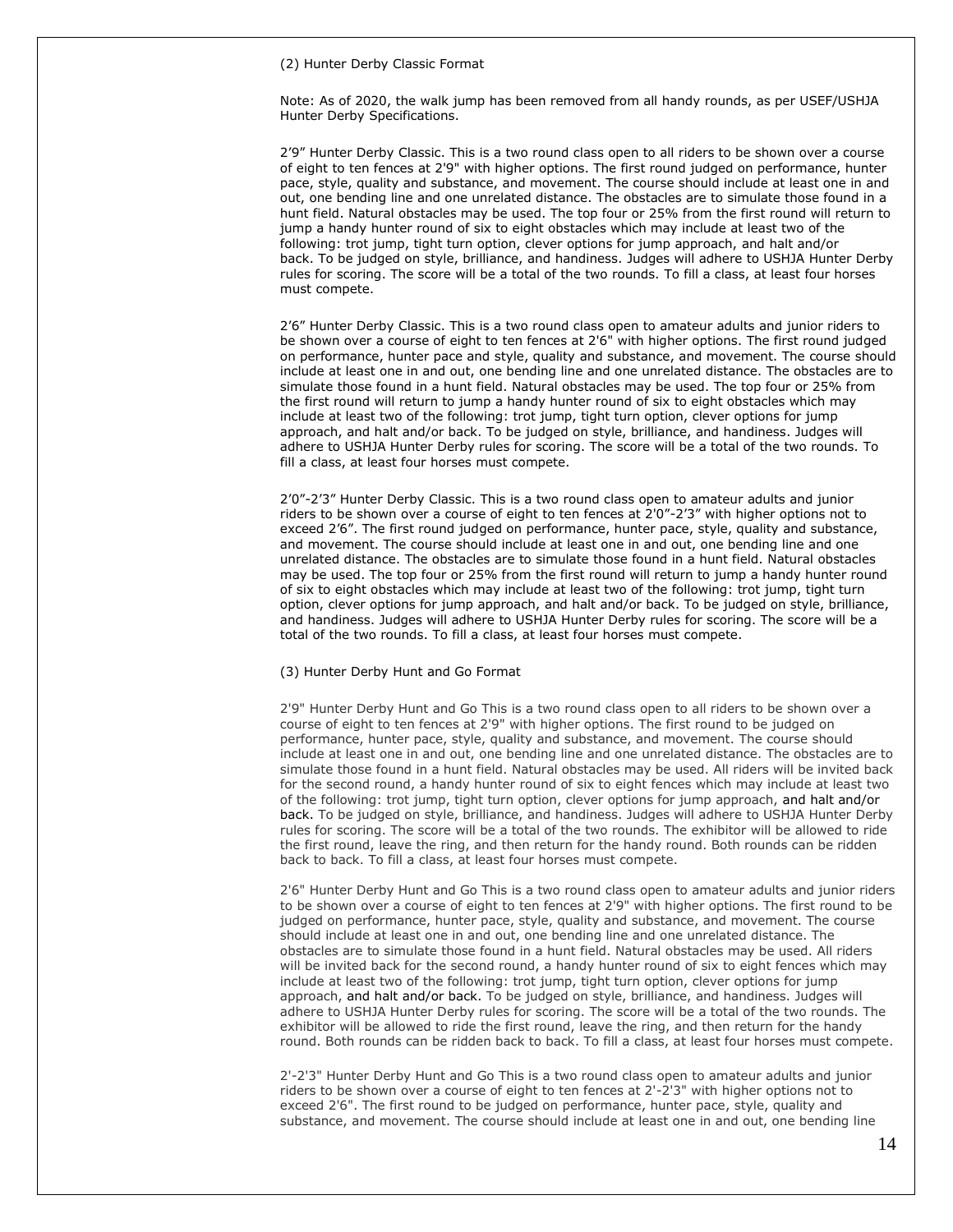and one unrelated distance. The obstacles are to simulate those found in a hunt field. Natural obstacles may be used. All riders will be invited back for the second round, a handy hunter round of six to eight fences which may include at least two of the following: trot jump, tight turn option, clever options for jump approach, and halt and/or back. To be judged on style, brilliance, and handiness. Judges will adhere to USHJA Hunter Derby rules for scoring. The score will be a total of the two rounds. The exhibitor will be allowed to ride the first round, leave the ring, and then return for the handy round. Both rounds can be ridden back to back. To fill a class, at least four horses must compete.

(4) Yearend Award. CHJA points will accrue at all heights and both formats for one combined yearend award. Horses will be eligible for a yearend award if they compete in a minimum of four shows, with no minimum number of points required.

(5) Combining Derby Classes on Day of Show. If, on the day of a Recognized Show, any of the Hunter Derby Classes do not fill according to CHJA requirements of a minimum of four entries, then show management may combine the classes but must run each of the combined divisions at the appropriate height according to CHJA rules for that division.

Riders competing in the combined class shall accumulate points in their appropriate division.

If the prize list indicates in advance that any of these divisions will be combined, then they will not be pointed by the CHJA.

Allowing this division to be combined on the day of the show is to benefit CHJA members that are at the show but find the divisions they entered do not have four entrants.

# **C. Jumpers**

#### **1. Low Training Jumper Division**

a. Division Specifications: Open to all horses and riders. Horse and rider combinations are not eligible to compete in any other jumper classes at the same horse show whose specifications exceed 3'6".

b. Course Requirements: All obstacles shall not exceed 3'0".

# **2. Intro Jumper Division**

- a. Division Specifications: Open to all horses and riders. At the same show, horse/rider combinations are not eligible to compete in any other Jumper classes where fences exceed 3'0".
- b. Course Requirements: Fence height will be 2'-2'3". No combinations.

# **3**. **Adult Amateur Jumper Division**

a. Follow current USEF Zone 1 specifications.

b. Adult Amateur jumpers to be ridden by exhibitors who have reached their 18th birthday by December 1 of the current competition year and hold a current USEF Amateur certification. Open to horses and ponies.

- c. Sections offered:
	- Low Adult Amateur Jumper
	- High Adult Amateur Jumper
- d. Cross Entry:
	- Rider: Riders may not compete in any other class at the same competition where fences exceed 1.15m except the USEF Talent Search Class.
		- Horse/Pony: Horses may show at 1.40m or below with another rider.
	- Horse and Rider Combination: Horse/rider combinations may enter only one classic, if both Low and High are offered.

e. Combining/Dividing Sections: Sections may be divided by age of rider or by horse/pony and may also be combined with Children's Jumper if so stated in the prize list.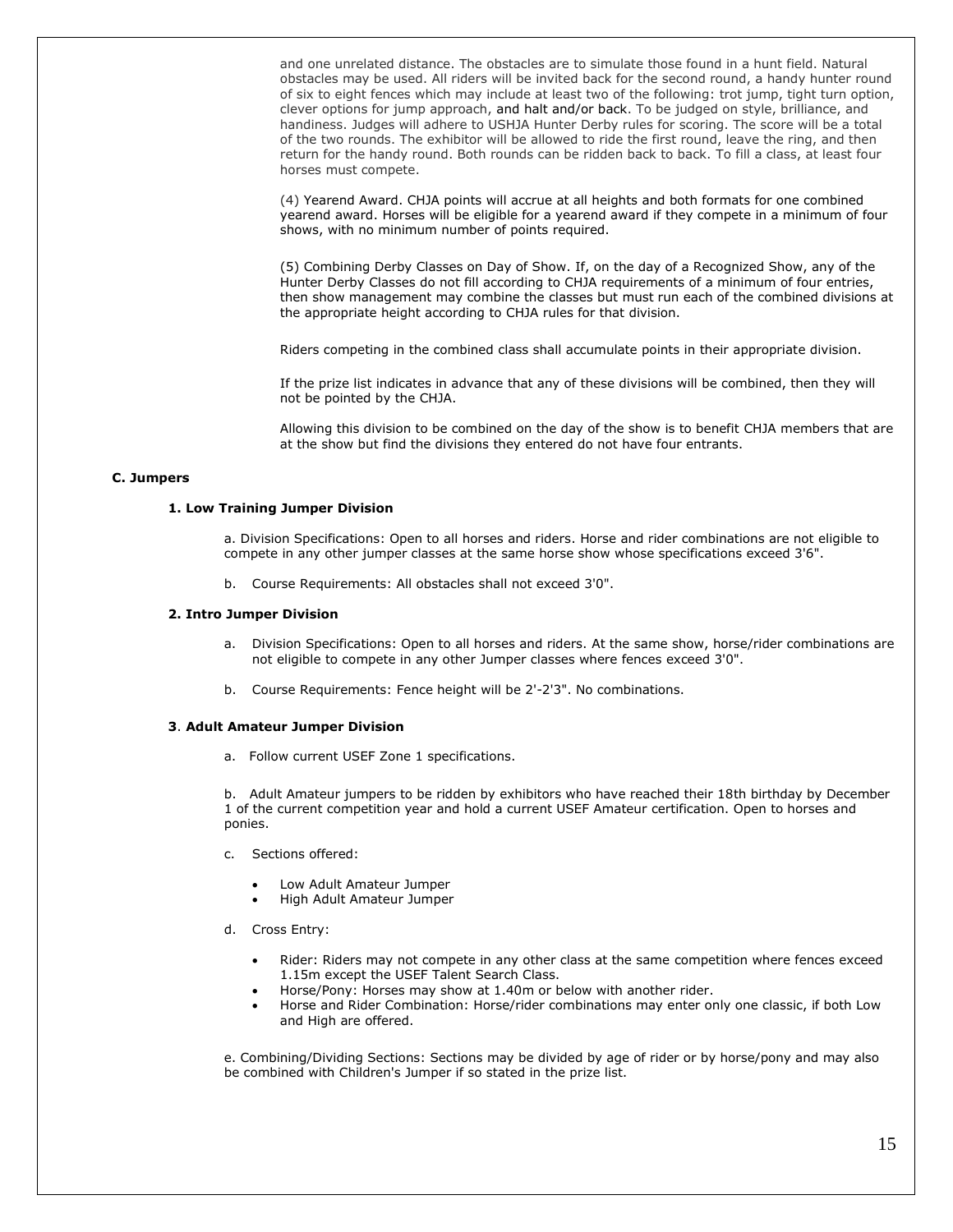f. Fence height:

- Low Adult Amateur Jumper: .90m-1.0m (3'-3'3") (Note: lower height as of March 2018)
- High Adult Amateur Jumper: 1.10m-1.15m (3'6"-3'8")

g. Horse/rider combinations may not show in both the Low Adult Amateur Jumper and the High Adult Amateur Jumper Divisions at the same show.

h. Members accruing points in the Children's Low/High Jumper divisions and the Adult Amateur Low/High Jumper Divisions will be eligible for one combined CHJA year-end award.

#### 4. **Children's Jumper Division**

a. Follow current USEF Zone 1 specifications.

b. Children's jumpers to be ridden by exhibitors who have not reached their 18th birthday by December 1 of the current competition year.

c. Sections offered:

- Low Children's Jumper
- High Children's Jumper

d. Cross Entry:

- Rider: Riders may not compete in any other class at the same competition where fences exceed 1.15m except the USEF Talent Search Class.
- Horse/Pony: Horses may show at 1.40m or below with another rider.
- Horse and Rider Combination: Horse/rider combinations may enter only one classic, if both Low and High are offered.

e. Combining/Dividing Sections: Sections may be divided by age of rider or by horse/pony and may also be combined with Adult Amateur Jumper if so stated in the prize list.

f. Fence height:

- Low Children's Jumper: .90m-1.0m (3'-3'3") (Note: lower height as of March 2018)
- High Children's Jumper: 1.10m-1.15m (3'6"-3'8")

g. Horse/rider combinations may not show in both the Low Children's Jumper and the High Children's Jumper Divisions at the same show.

h. Members accruing points in the Children's Low/High Jumper Divisions and the Adult Amateur Low/High Jumper Divisions will be eligible for one combined CHJA year-end award.

#### **5. Junior Jumper Division**

- a. Division Specifications: see current USEF specifications
- b. Course Requirements: see current USEF requirements

#### **6. Amateur Owner Jumper Division**

- a. Division Specifications: see current USEF specifications
- b. Course Requirements: see current USEF requirements

#### **7. Connecticut Open Jumper Division**

- a. Division Specifications: Open to all horses and ponies.
- b. Course Requirements:

(1) All obstacles shall be at least 3'6" in height with a maximum height in the first round of 3'9". The majority of obstacles in the first round to be set at 3'6" in height.

(2) The minimum spread shall be 3'.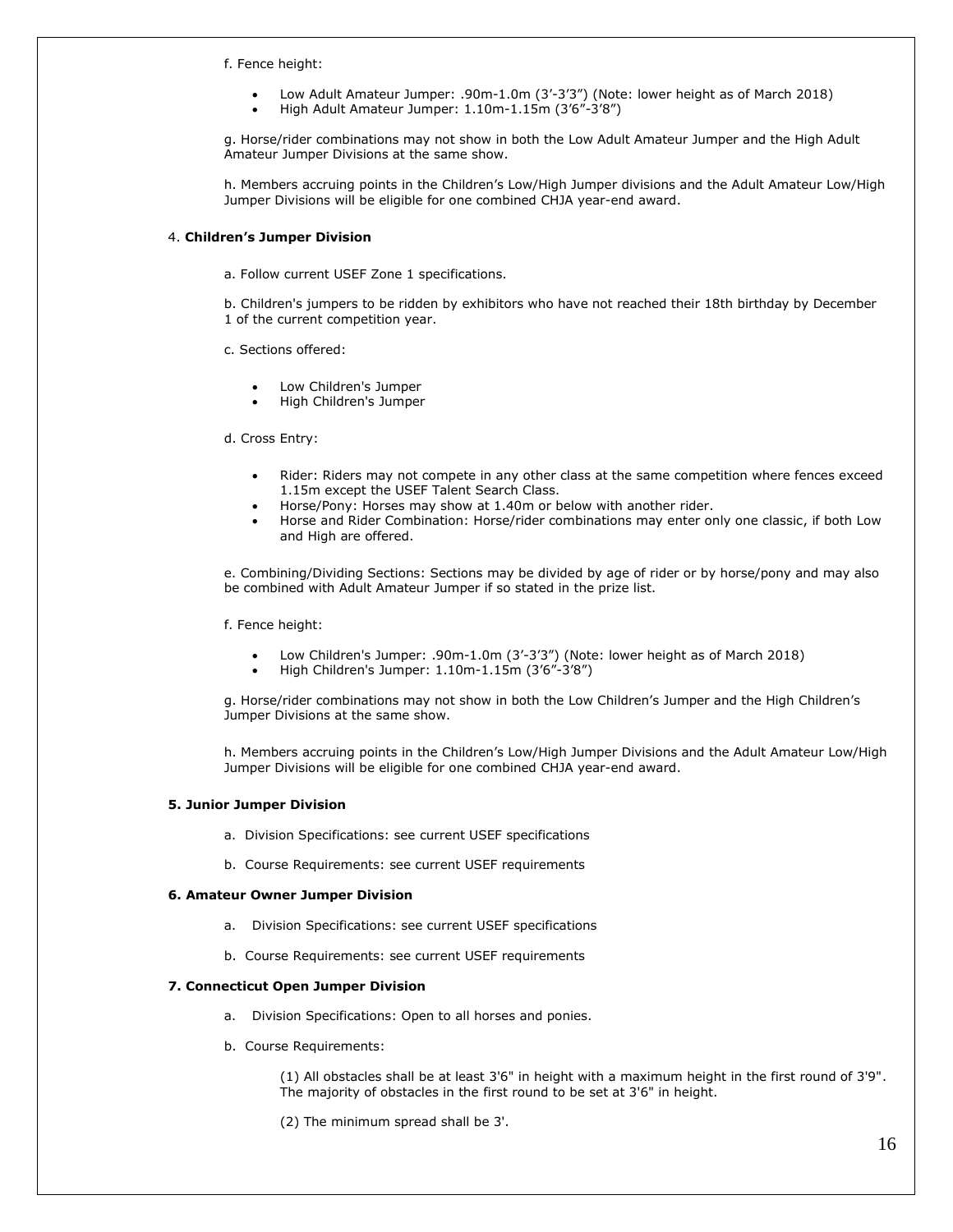(3) No jump shall be raised, or have its spread increased by more than 6", in each successive jump-off.

(4) Classes to be scored using USEF rules.

# **Part 3. Classification Rating Chart**

#### A. **Yearend High Score Award Points (see also Rule 3)**

- 1. Points for yearend high score awards in hunter/jumper divisions are tabulated as follows:
	- a. Each Hunter/Jumper class will stand on its own with a minimum of three entries needed to compete and complete (show and place) for points to be awarded. Additionally, divisional championships and reserves will not be awarded if there are not a minimum of two over fences classes and a hack in hunters, or three jumping classes in jumpers, which have three entries compete in and complete each class in the division. Lastly, hack classes in hunter divisions will not count for points, even with a minimum of three completing entries if there is not at least one over fences class in the division with the minimum three entries competing and completing. See Rule 2, Part 3, Prize Ribbons, for more information on awarding championships in case of a tie.
	- b. Basic points are awarded for each place as follows:  $1^{st}=10$ ,  $2^{nd}=6$ ,  $3^{rd}=4$ ,  $4^{th}=2$ .  $5^{th}=1$ ,  $6^{th}=1/2$ , and then are multiplied by the below multipliers based on the number of entries competing in and completing each class. If a divisional championship and reserve is applicable (see above section a.), then the competitors will receive an additional 10 points for champion and 6 for reserve, with no multiplier.

| Number of entries    | Points Multipliers |
|----------------------|--------------------|
| 125 entries and over | Quadruple points   |
| 117-24 entries       | Triple points      |
| 110-16 entries       | Double points      |
| $ 3-9 $              | Single points      |

# **Part 4. CHJA RECOGNIZED EQUITATION DIVISIONS**

#### **A. General Equitation Requirements**

# **1. Yearend High Score Award Points** (see also Rule 3)

a. Points may only be accumulated in the age group indicated on a competitor's application for membership.

b. The number of entries for point rating purposes will be determined by the number of entries completing the class.

| Number of entries    | <b>Points</b>    |
|----------------------|------------------|
| 125 entries and over | Quadruple points |
| $17-24$ entries      | Triple points    |
| $10-16$ entries      | Double points    |
| 13-9                 | Single points    |

c. In all cases, at least three entries are required to complete the class for points to count with the exception of the Leadline class, which only requires (1) entry to complete the class for points to count.

d. No competitor may enter classes for more than one age group in any one show.

e. Flat and over obstacle classes shall be treated separately for point purposes, but one high score award will be given in each Division.

f. Championships and reserves will only be awarded in Equitation divisions that offer a minimum of two over fence classes and one flat class in which three entries compete in and complete each class.

#### **2. Other Requirements**

a. In any Recognized Equitation Division or Section, if a flat class is offered, a class over obstacles must also be offered for that Division or Section.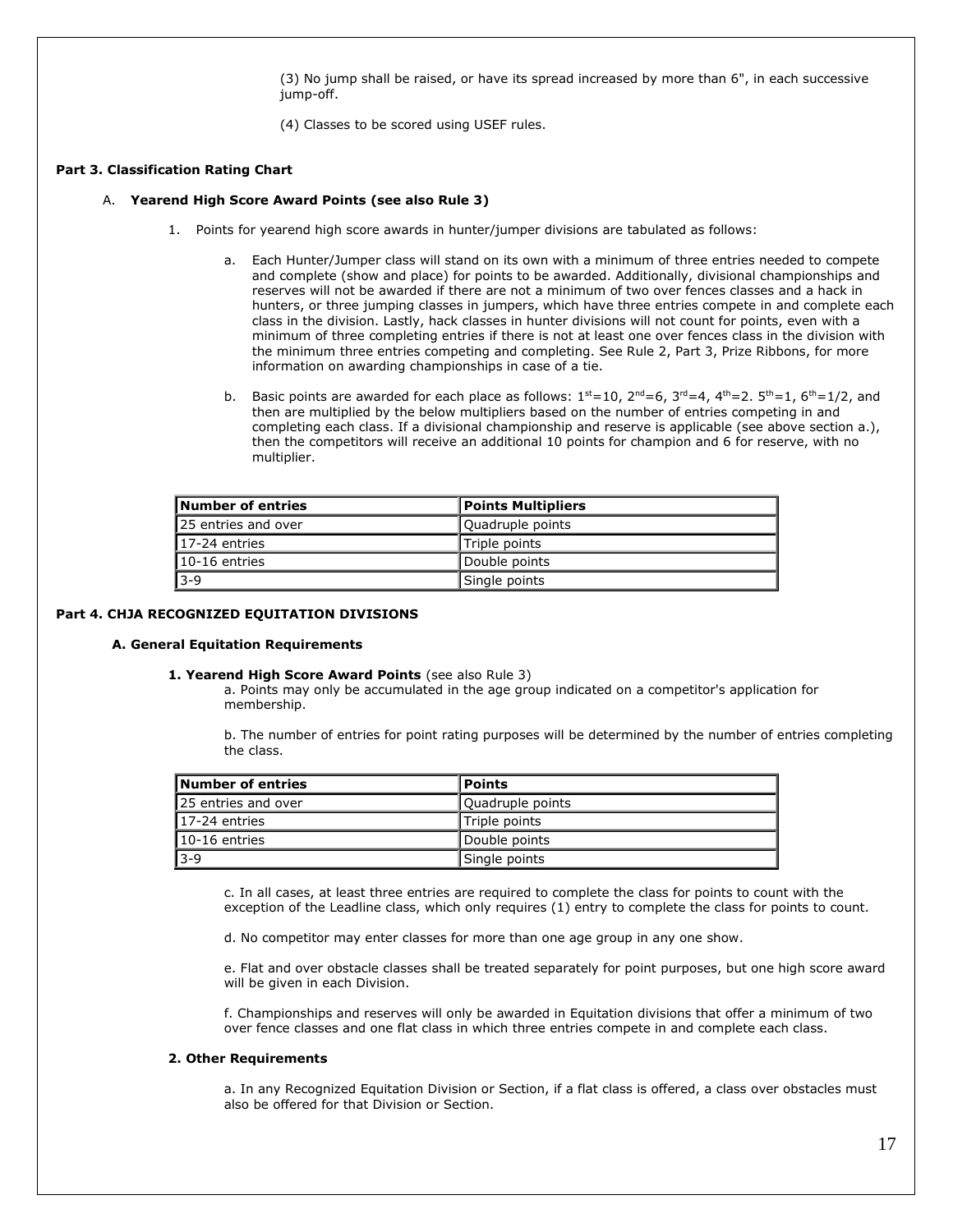b. Classes shall be held over a course appropriate for the Division. Types of jumps shall be left to the discretion of show management.

c. General course requirements are the same as for Hunters and Jumpers (See Rule 1, Part 2, A) and in Short Stirrup equitation classes, brush shall constitute a ground line.

#### **B. Recognized Equitation Divisions, Sections and Classes**

#### **1. Leadline Class**

a. Class Specifications: Open to competitors who have not reached their seventh birthday and have not competed in any classes in any USEF or Recognized Show other than Leadline.

- b. Entries may be asked to trot.
- c. Riders to be judged on elementary fundamentals of horsemanship.
- d. An Adult will be required to lead each entry.

e. This is a qualifying Division, not a yearend High Score Award Division. All competitors who have accumulated at least 10 points will receive an award.

f. Only one (1) entry is needed to complete the Leadline class for the exhibitor to receive points.

#### **2. Walk Trot Equitation**

a. Section Specifications: Open to riders 10 years and under who have not competed in any class requiring them to canter or jump at a Recognized Show. Riders may not compete in any short stirrup classes.

b. Class Requirements: Riders will be asked to walk and trot in both directions of the ring. They will be judged on position and ability to control their mount. Proper diagonals will be considered.

c. Yearend Award: All riders who obtain 30 points will be recognized. Riders obtaining 30 points are still eligible to compete in these walk trot classes. Note: This is a qualifying Division, not a yearend high score Division. All competitors who have accumulated 30 points will receive an award.

d. Classes in this division are not subject to the points multiplier for number of entries, so all placings will receive single points. Recognized Show management may divide classes as they see fit.

e. Only one (1) entry is needed to complete the Walk Trot class for the exhibitor to receive points.

#### **3. Short Stirrup Division**

a. Division Specifications: Open to all riders twelve years of age and under who have never competed over obstacles exceeding 18" in height in a Recognized Show or USEF Recognized Show. Riders competing in this Division may not compete in any other Recognized Division or Recognized Class in a show where obstacles exceed 18" in height with the exception of pleasure and pet-type pony classes.

This Division must contain three classes: one walk-trot-canter and two **cross-rails over fences.** Note: The yearend high score award Champion and Reserve Champion in this Division are ineligible for yearend awards in this Division in succeeding years. Such children may enter classes in this Division as long as they meet all other eligibility requirements, and may win ribbons in those classes, but any points earned in this Division will not count for yearend awards.

b. All classes must be held in an enclosed area (riding ring).

c. Walk-Trot-Canter: Riders will be asked to walk, trot and to canter in both directions of the ring. They will be judged on position and ability to control their mount. Proper diagonals and leads will be considered.

**d. Cross-Rails Over Fences -Course Requirements**

**(1) Riders will be asked to jump a course of at least four, but not more than eight, obstacles. All jumps must be cross-rails, not to exceed 18" in height.**

**(1) To be shown over a course of four (4) to eight (8) fences at a height of 18". Fences shall be cross-rails or verticals with no combinations. Fences may be taken at a trot or canter.**

**(2) All jumps must be located along the rail, and each obstacle must have wings of at least 30" in width. Combinations are prohibited.**

**(3) (2) Riders will be judged on position over the obstacle, between obstacles and on their ability to control their mount.**

**(4) Riders may trot or canter over obstacles.**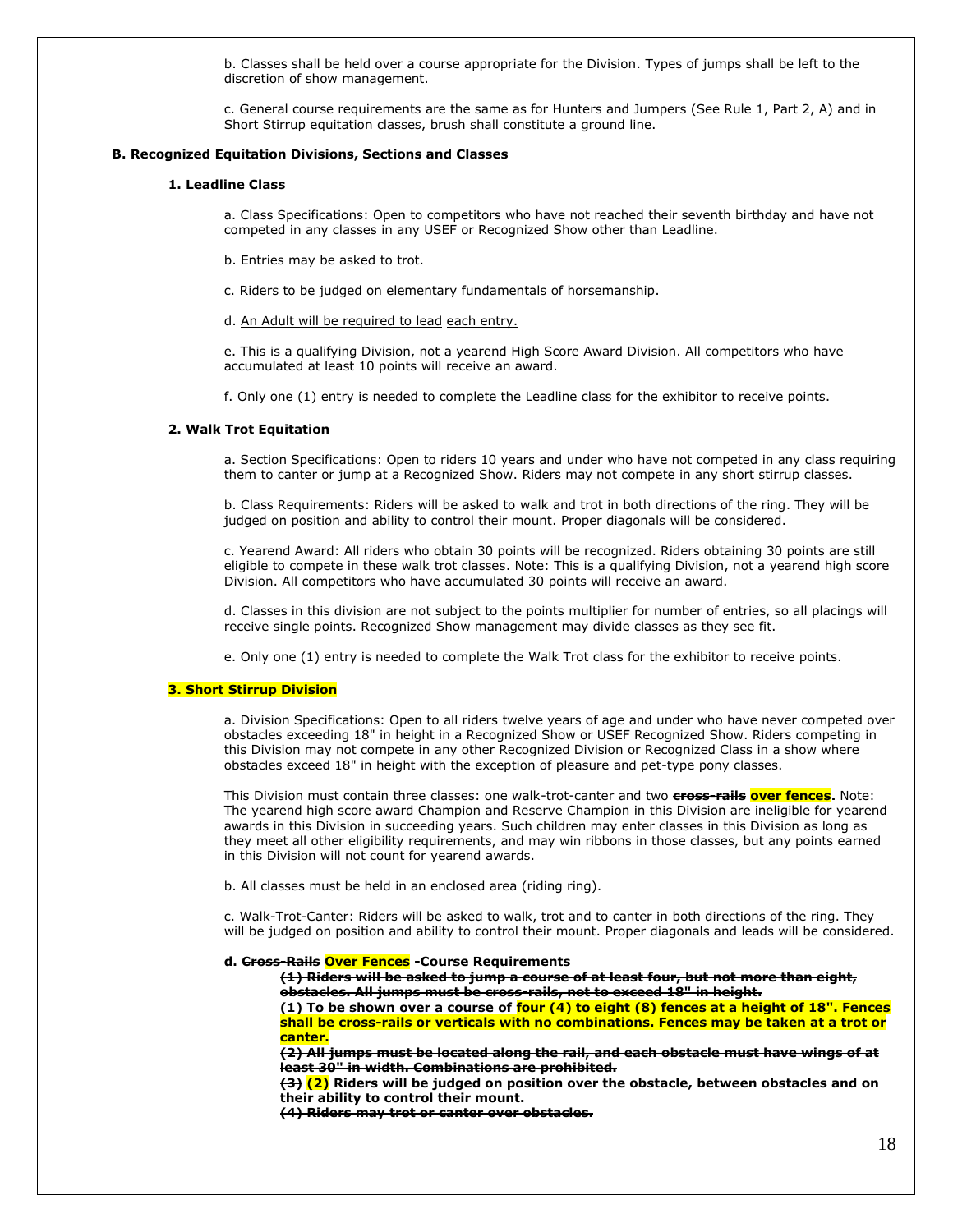# **4. Pre**-**Children's Equitation Division**

Open to junior riders who are eligible for Limit Equitation over fences as of December 1 of the current show year and have never shown over fences exceeding 2'6" at a recognized horse show. Riders may show horses or ponies. Fence height 2'0". At the same show, riders may not cross enter into Children's Equitation, Children's Pony Hunter, Pony Hunters, any Medal classes that exceed 2' or any class where fences exceed 2'6". No combinations permitted.

#### **5. Children's Equitation Division**

a. Section Specifications: Open to riders who are eligible for Children's Hunter and who have not shown over a course at a recognized show where fences exceed 3'0" and have never shown in the CHJA Junior Medal Finals.

b. Class Specifications: Fences for horses and large ponies 2'6" in height. Fences for small/medium ponies 2'0" in height. Combinations are prohibited.

#### **6. Junior Equitation Division**

a. Section Specifications: Open to all Junior Riders. Riders cannot cross enter into the Children's Equitation Division at the same show. Fence height 3'.

#### **7. Modified Adult Equitation Division**

a. Division or Section Specifications:

(1) Open to adult amateur riders who, as of Dec. 1 of the current show year, have not shown in classes with fences 3' or higher at more than three recognized (USEF, CHJA, CHSA, NEHC) horse shows within the past two show years. Riders in this division may not compete in any class at the same show where obstacles exceed 2'6".

(2) This Division or Section will consist of one flat class and at least one jumping class.

b. Course Requirements: Obstacles are not to exceed 2'6" in height. Judges may require additional testing using current USEF Tests 1-8.

#### **8. Adult Equitation Division**

a. Division Specifications: Open to Adult Amateur riders.

b. Course Requirements: The course must contain at least six individual jumping efforts. Obstacles must be at least 2'9" in height and are not to exceed 3'0" in height. Wings are optional. At least one change of lead and at least one combination are required. Judges may require additional testing using current USEF Tests 1-19.

# **C. CHJA Medal Class Requirements**

#### **1. General**

In each of the below listed classes, the following shall apply:

a. Only CHJA Members are permitted to compete in these classes. Membership cards or numbers must be provided, or a membership application completed and dues paid at the time of registration for these classes. These are stand alone classes and may not be combined with any other class.

b. If there are between **three four** and 30 entrants, the class may not be split. If the class has between 31 and 40 entrants, the class may be split at the Recognized Show manager's discretion and points will be awarded as if 2 classes ran. If there are over 40 entrants, the class must be split and points will be awarded as if 2 classes ran.

c. The class consists of two phases. The first phase is over obstacles and the second phase is on the flat with each phase counting 50%. In order to win a ribbon, a rider must complete both phases.

d. The judge will select at least six contestants, if available, to compete in the second phase at a walk, trot and canter. USEF recognized shows that are awarding eight places may call back eight contestants, but high score points will only be awarded to six places.

e. Where available, the judge shall pin a reserve.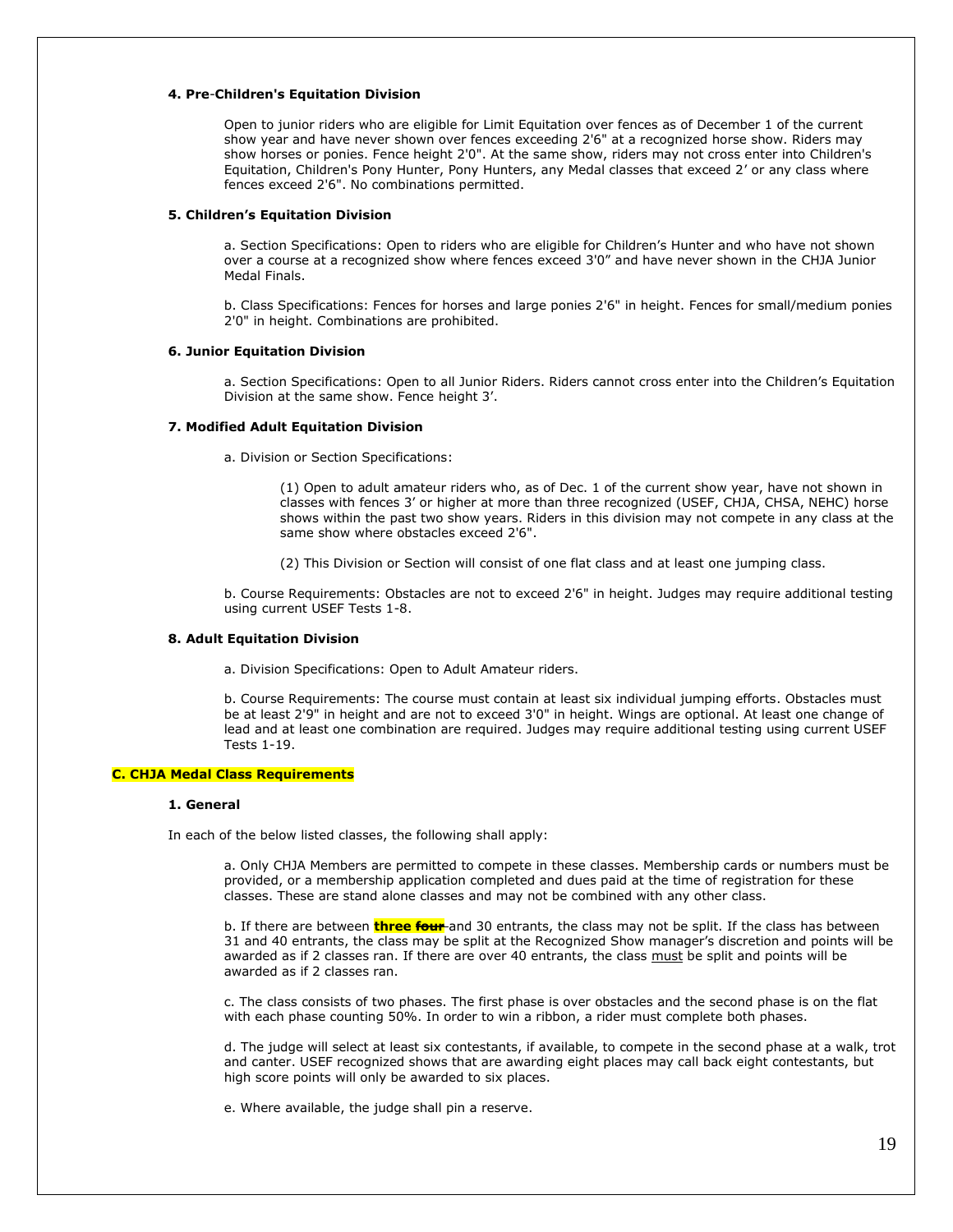f. The same horse/pony shall be shown by the same rider in all phases.

g. For any class to count, at least **three four** riders must complete both phases of the class.

h. Exhibitors may compete in only one CHJA Medal Class per Recognized show.

i. Recognized shows (Regular or Local) may offer one of each type of CHJA Medal class per show. This applies to one- day or multi-day shows.

j. A CHJA Medal qualifying class is a standalone class and cannot be combined with any other class. If a CHJA Medal Qualifying class is combined with any other class, points will not be awarded.

#### **2. CHJA Junior Medal**

a. Open to Junior Members of the CHJA.

b. The first phase is to be shown over a course of not less than eight obstacles, 3' in height. At least one combination, including one oxer is required. The course must contain at least two changes of direction (change of lead) after the first obstacle.

c. Second (flat) phase is mandatory and will count 50%.

d. Judges may require additional testing, using current USEF Tests 1-19.

Note: A rider qualifying for the CHJA Junior Medal Final may choose to ride in either the CHJA Junior Medal Final or the CHJA Master's Medal Final. If a rider has ever qualified for any 3'6" (or higher) final prior to the end of the qualifying period for the current year's CHJA Medal Finals, (e.g., Medal/Maclay/Washington/USEF) they must ride in the CHJA Masters Medal Final.

# **3. CHJA Pony Medal**

**Note: As of 2020, the specifications for the CHJA Pony Medal changed. Heights were lowered.** Small and Medium ponies will jump obstacles 2'0" in height and Large ponies to jump obstacles 2' 6" in height.

a. Open to Junior Members of the CHJA.

b. The first phase is to be shown over a course of not less than six obstacles. Small and Medium ponies to jump obstacles 2'0" in height. Large ponies to jump obstacles 2'6" in height. A combination is optional and must be adjusted according to fence height. If the distance between obstacles is less than 72' then the distance must be adjusted for each height section.

c. Second (flat) phase is mandatory and will count 50%.

d. Judges may require additional testing, using current USEF Tests 1-8.

# **4. CHJA Modified Adult Medal**

a. Open to Adult Amateur Members of the CHJA who are eligible for Modified Adult Equitation. In addition, if the rider has qualified or shown in a 3' equitation Finals within the last two years including The CHJA Medal Finals, she/he is not eligible for the CHJA Modified Adult Medal qualifying class.

b. The first phase is to be shown over a course of not less than eight obstacles, 2'6" in height. The course must contain at least two changes of direction (change of lead) after the first obstacle and no combinations.

c. Second (flat) phase is mandatory and will count 50%.

d. Judges may require additional testing, using current USEF Tests 1-8

#### **5. CHJA Adult Medal**

a. Open to Adult Amateur Members of the CHJA.

b. The first phase is to be shown over a course of not less than eight obstacles, 3'0" in height and must contain one combination including an oxer. The course must contain at least two changes of direction (change of lead) after the first obstacle.

c. Second (flat) phase is mandatory and will count 50%.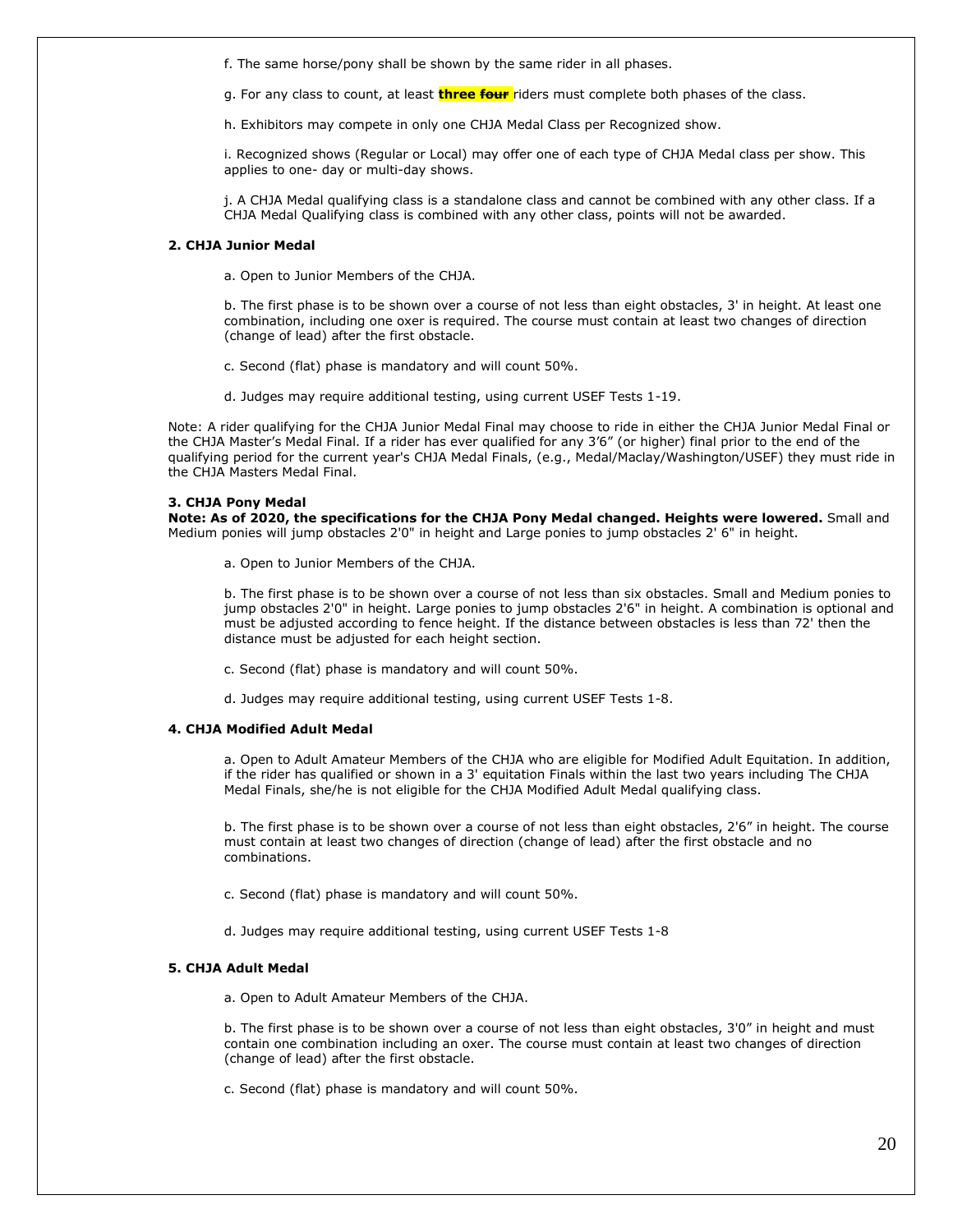d. Judges may require additional testing, using current USEF Tests 1-19.

e. In order to split the CHJA Adult Medal class by age groups, there must be at least 50 entrants in the class. Splitting the class is at the discretion of the Equitation Committee.

#### **6. CHJA Children's Medal**

a. Open to Junior members of the CHJA who are eligible for Children's Hunter and who have not shown over a course at a Recognized show where fences exceeded 3'0". If the rider has ever qualified or shown in a 3' equitation Finals including the CHJA Medal Finals, she/he is not eligible for the CHJA Children's Medal. The class consists of two phases.

b. The first phase to be shown over a course of not less than eight obstacles at 2'6" in height. The course must contain two changes of direction after the first fence and no combinations are permitted.

c. The second (flat) phase is mandatory and will count 50%.

d. Judges may require additional testing; using current USEF Tests 1-8.

#### **7. CHJA Masters Medal**

a. This class is open to riders who have qualified in the current year for the CHJA Adult Medal Final or the CHJA Junior Medal Final.

b. The class will be run under the same general specifications as the CHJA Adult Medal and the CHJA Junior Medal, but the fence height will be 3'3" to 3'6".

c. A rider qualifying for the CHJA Adult Medal Final may choose to ride in either the CHJA Adult Medal Final or the CHJA Masters Medal Final.

d. A rider qualifying for the CHJA Junior Medal Final may choose to ride in either the CHJA Junior Medal Final or the CHJA Masters Medal Final. If a rider has ever qualified for any 3'6" (or higher) final prior to the end of the qualifying period for the current year's CHJA Medal Finals, (e.g., Medal/Maclay/Washington/USEF) they must ride in the CHJA Masters Medal Final.

e. The CHJA Masters Medal Final will also be open to all past CHJA Medal Finals Champions and Reserves, with the restriction that they be current juniors or amateurs.

f. The Champion of the CHJA Master's Medal Final is eligible to compete in the class in subsequent years with the restriction that they be current juniors or amateurs.

g. A Junior who has won the CHJA Master's Medal Final is eligible to compete in the CHJA Adult Medal Final once they become Amateur members.

h. A Junior who has won the CHJA Master's Medal Final is eligible to compete in the CHJA Modified Adult Medal Final once they become Amateur members, and they also meet all the requirements for eligibility for the CHJA Modified Adult Equitation Division and CHJA Modified Adult Medal qualifying classes. Effective

i. An Amateur who has won the CHJA Master's Medal Final may compete in the CHJA Adult Medal Final in subsequent years after a two show year waiting period.

j. An Amateur who has won the CHJA Master's Medal Final may compete in the CHJA Modified Adult Medal Final in subsequent years as long as they meet all the requirements for eligibility for the CHJA Modified Adult Equitation Division and CHJA Modified Adult Medal qualifying classes.

#### **8. CHJA Pre Children's Medal**

a. This class is open to Junior members of the CHJA who have not shown over fences exceeding 2' 6" at a Recognized Show. If a rider has ever qualified for or shown in a 2'6" Equitation final including the CHJA Children's Medal, they are no longer eligible for the CHJA Pre Children's Medal. The class consists of two phases.

b. The first phase to be shown over a course of not less than eight obstacles at 2' in height. The course must contain two changes of direction after the first fence and no combinations are permitted.

c. The second (flat) phase is mandatory and will count 50%.

d. Judges may require additional testing; using current USEF Tests 1-8.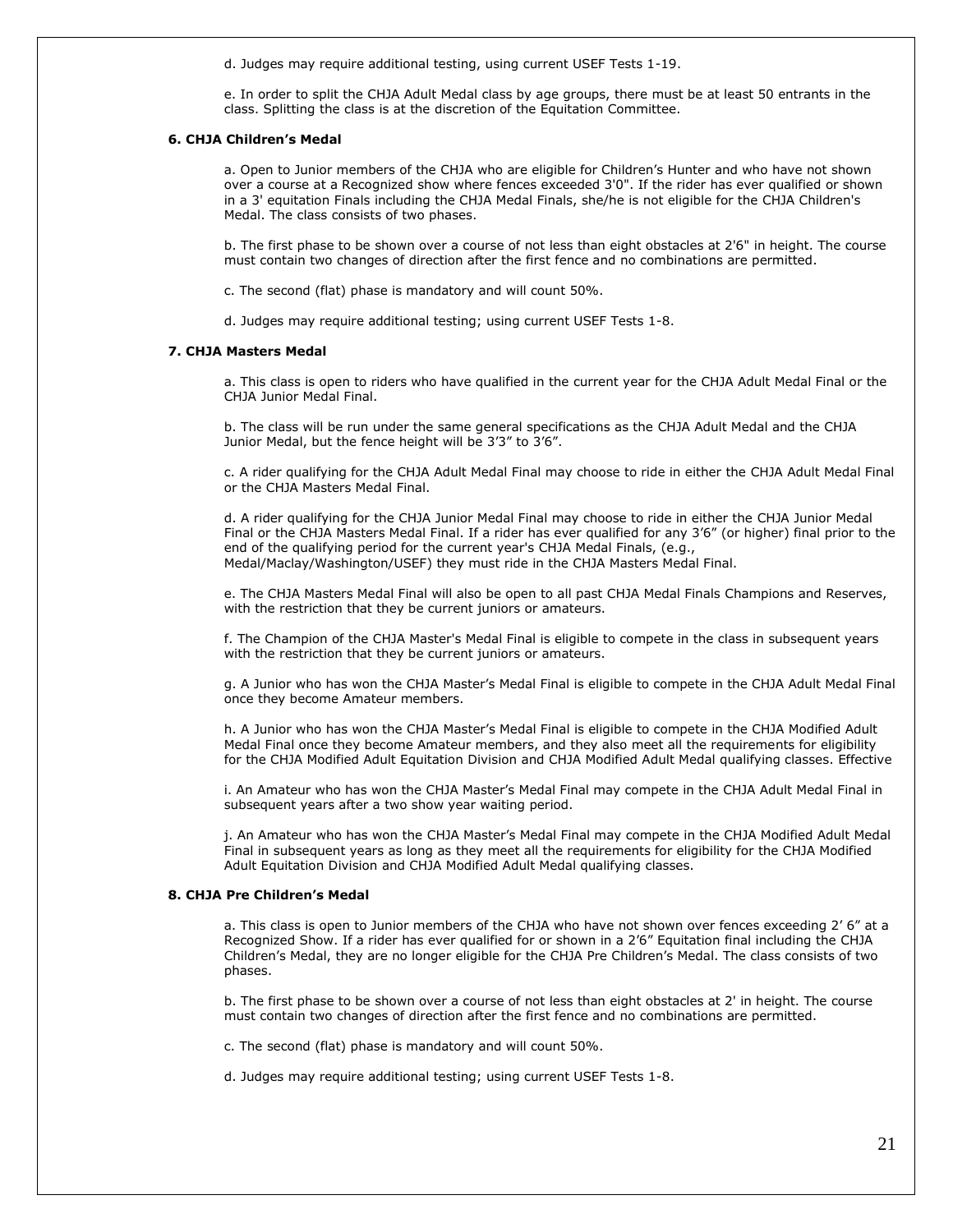#### **Part 5. CHJA Medal Finals**

# **A. CHJA Medal Finals Competition**

Each year the Association holds a CHJA Medal Finals competition open to all that have qualified to compete. The date and location of the CHJA Medal Finals is to be announced prior to August 1 of each year. At least six riders must qualify for that class to be held at the CHJA Medal Finals.

# **B. Qualification**

Riders qualify by accumulating **12 10** or more points in CHJA Medal Classes held at Recognized Shows during the qualifying period. The qualifying period runs from 20 days before the previous year's CHJA Medal Finals competition to 20 days prior to the current year's CHJA Medal Finals competition. In determining the date of a competition, the day the show begins is used. The Equitation Committee may, at its discretion, designate a lower minimum number of qualifying points for any given year. The winner of the CHJA Junior Medal Finals, the winner of the CHJA Modified Adult Medal Finals, the winner of the CHJA Adult Medal Finals, and the winner of the CHJA Children's Medal Finals are not eligible to compete in their respective CHJA Medal classes in subsequent years.

the Champion of the of the CHJA Master's Medal Final is eligible to compete in the class in subsequent years with the restriction that they be current juniors or amateurs. A Junior who wins the CHJA Master's Medal Final is eligible to compete in the CHJA Adult Medal Final once they become Amateur Members. An Adult who wins the CHJA Master's Medal Final may compete in subsequent years in the CHJA Adult Medal Final after a two show year waiting period, or the CHJA Modified Adult Medal Final, as long as they meet all the requirements for eligibility for the CHJA Modified Adult Equitation Division and CHJA Modified Adult Medal qualifying classes.

Even if they have qualified for multiple CHJA Medal Finals, competitors may only compete in one CHJA Medal Final in a given year. The winner of the CHJA Pony Medal Finals may compete in subsequent years, but only on a pony of larger height than the pony ridden in the winning year.

In order to participate in the CHJA Medal Finals as a rider or trainer, a person must be an Active Junior, Amateur or Professional Member of the Connecticut Hunter & Jumper Association.

#### **C. Qualifying Points**

Points are scored 10, 6, 4, 2, 1, 1/2 regardless of the classification of the show or the number of entrants in the class. Upon qualification, riders will receive a certificate from the Equitation Committee.

#### **D. Finals Judges**

The judge or judges will be selected and approved by the Equitation Committee and must be USEF Registered (big "R").

#### **E. Disqualification**

Any riders, horses or their trainers entering the CHJA Medal Finals show ring when it is officially closed will be automatically disqualified and not allowed to compete in the Finals.

# **Part 6. CHJA Hunter Classics**

#### **A. CHJA Hunter Classic**

Each year the CHJA will hold a Hunter Classic open to all CHJA members who qualify in either the Children's Hunter Horse Division, the Children's Hunter Pony Division or the Adult Amateur Hunter Division (under and over 35 combined). The date and location of the CHJA Hunter Classic is to be announced prior to August 1 of each year. For the CHJA Hunter Classics to be held in either the Children's Hunter Horse or Pony Divisions or the Adult Amateur Hunter Division, at least ten (10) horses must be entered.

**Note: Starting in 2021, the CHJA Hunter Classics will be run in a Hunter Derby format. See below sections D., E., and F. for specifications.**

#### **B. Qualification**

The top 25 riders in each division will be invited to participate in either the CHJA Children's Hunter Horse Classic, the CHJA Children's Hunter Pony Classic or the CHJA Amateur Hunter Classic. The qualifying period will follow the show year. Points for the CHJA Hunter Classics will accrue as of December 1 of the previous year to 22 days before the current year's Hunter Classics.

In order to participate in the CHJA Hunter Classics as a rider or trainer, a person must be an Active Junior, Amateur or Professional Member of the Connecticut Hunter & Jumper Association.

#### **C. Qualifying Points**

In order to accumulate points, horses/ponies must be registered with the CHJA and their owners must be current members of the CHJA in good standing. Points will be awarded as defined in Rule 3, Parts 1 & 2 of the current CHJA Rule Book.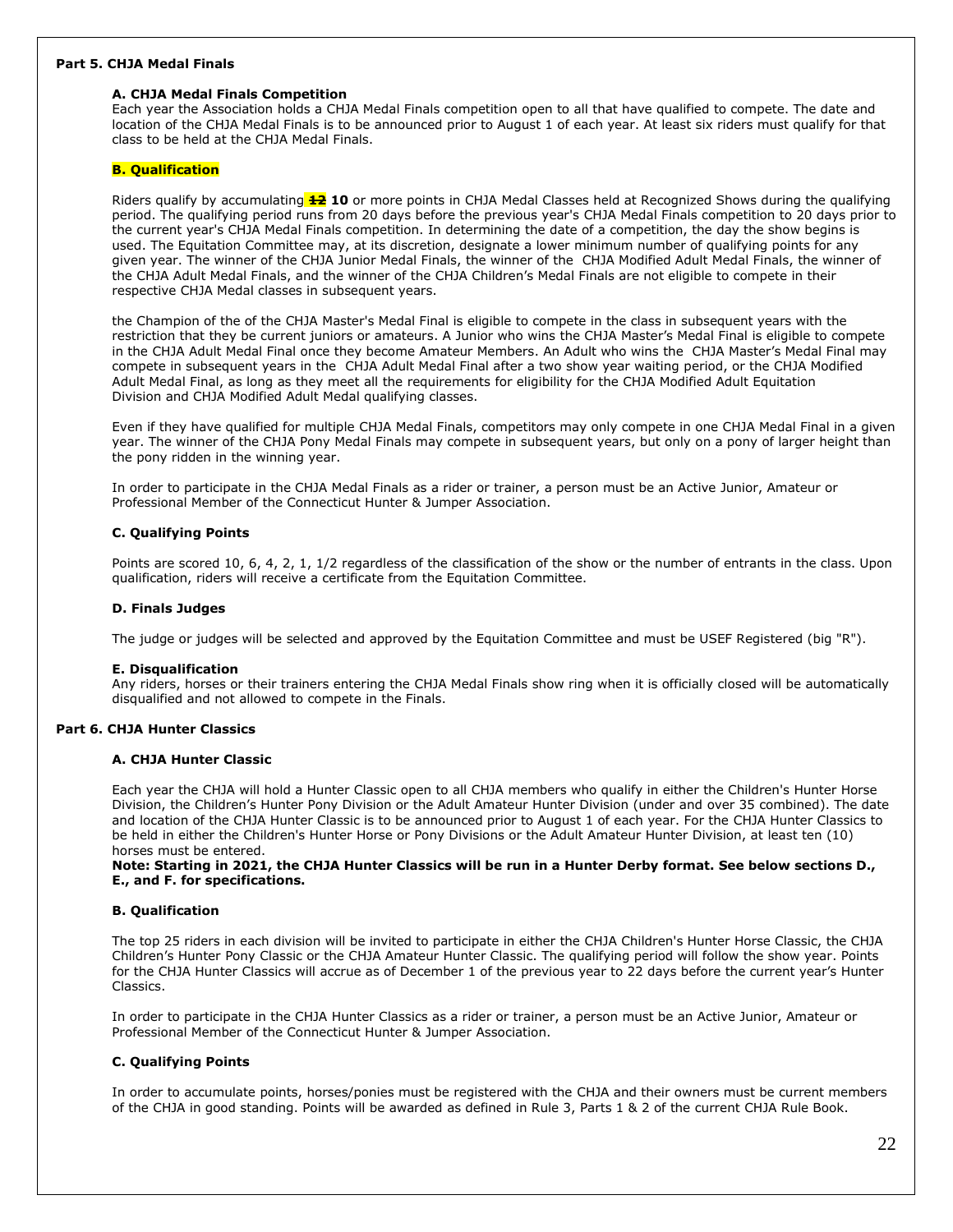#### **D. Classic Format – CHJA Adult Amateur Hunter Classic**

#### *Note: Includes high option fences for bonus points in the second round.*

The CHJA Adult Hunter Classic will be judged as a Hunter Derby, in a two-round format. To be judged on an open numerical system by two USEF registered judges. In the first round (Classic Hunter Round), all horses/ponies will jump a hunter type course consisting of a minimum of ten jumps not to exceed 3' in height with spreads to 3'.

The first round will be judged on performance, hunter pace, jumping style, quality and substance, and movement. It should include at least one in and out, one bending line, one unrelated distance, and one long approach. The obstacles are to simulate those found in the hunt field. Natural obstacles may be used.

The top ten (10) competitors are eligible to return for the second (Handy Hunter) round.

The second round will consist of at least eight obstacles, and must have a minimum of two handy options, such as: tight turns, different tracks, clever options for jump approaches, pen type obstacles, hand gallop a jump, trot a lowered obstacle not to exceed 2'6" in height, halt and/or back. A maximum of four high option fences set at 3'3" will be offered. After a base score is given, one point will be added (to a maximum of four) for each high option fence jumped.

The second round shall be judged on performance, hunter pace, jumping style, quality and substance, movement, handiness and brilliance of pace.

Scores from the first round will be added together with the scores of the second round to determine the placings. If a tie exists for first place only after the second round, a third round will be held to determine the winner. All other ties will remain tied. No rider may show more than two horses in any one classic. *Ribbons to 10th Place*

#### **E. Classic Format – CHJA Children's Hunter Horse Classic**

*Note: Does not include high option fences for bonus points in the second round. There are many Children's Medal entrants that also do the Children's Hunter Classic and jumping over 3' would disqualify them from the Children's Medal.*

The CHJA Children's Hunter Horse Classic will be judged as a Hunter Derby, in a two-round format. To be judged on an open numerical system by two USEF registered judges. In the first round (Classic Hunter Round), all horses will jump a hunter type course consisting of a minimum of ten jumps not to exceed 3' in height with spreads to 3'.

The first round will be judged on performance, hunter pace, jumping style, quality and substance, and movement. It should include at least one in and out, one bending line, one unrelated distance, and one long approach. The obstacles are to simulate those found in the hunt field. Natural obstacles may be used.

The top ten (10) competitors are eligible to return for the second (Handy Hunter) round.

The second round will consist of at least eight obstacles not to exceed 3', and must have a minimum of two handy options, such as: tight turns, different tracks, clever options for jump approaches, pen type obstacles, hand gallop a jump, trot a lowered obstacle not to exceed 2'6" in height, halt and/or back.

The second round shall be judged on performance, hunter pace, jumping style, quality and substance, movement, handiness and brilliance of pace.

Scores from the first round will be added together with the scores of the second round to determine the placings. If a tie exists for first place only after the second round, a third round will be held to determine the winner. All other ties will remain tied. No rider may show more than two horses in any one classic. *Ribbons to 10th Place*

#### **F. Classic Format – CHJA Children's Hunter Pony Classic**

*Note: Does not include high option fences in the second round.*

The CHJA Children's Hunter Pony Classic will be judged as a Hunter Derby, in a two-round format. To be judged on an open numerical system by two USEF registered judges. In the first round (Classic Hunter Round), all ponies will jump a hunter type course consisting of a minimum of ten jumps. Small and medium ponies (S/M) will jump fences not to exceed 2' and large (L) ponies will jump fences not to exceed 2'6".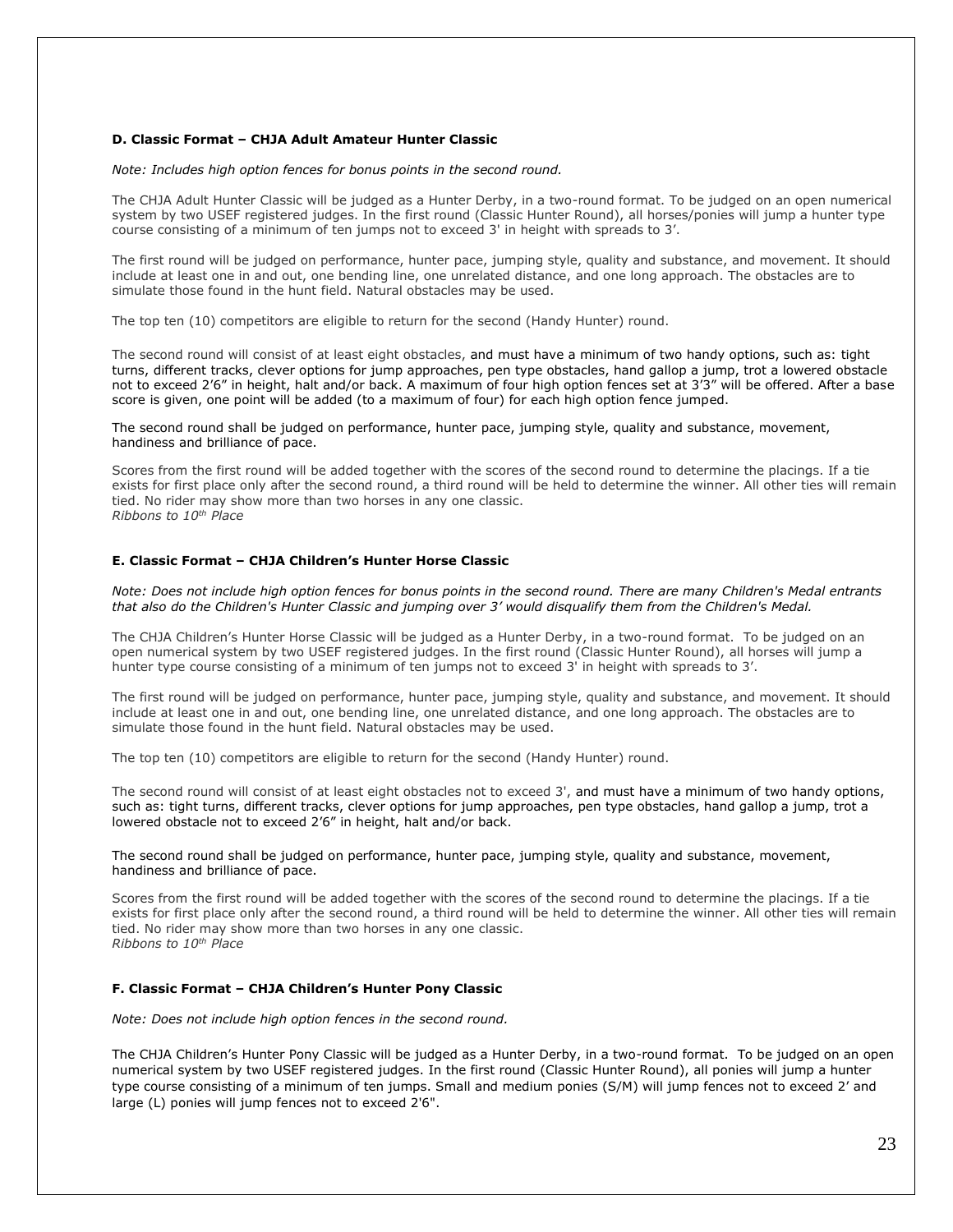The first round will be judged on performance, hunter pace, jumping style, quality and substance, and movement. It should include at least one in and out, one bending line, one unrelated distance, and one long approach. The obstacles are to simulate those found in the hunt field. Natural obstacles may be used.

The top ten (10) competitors are eligible to return for the second (Handy Hunter) round.

The second round will consist of at least eight obstacles (S/M ponies not to exceed 2', L ponies not to exceed 2'6") and must have a minimum of two handy options, such as: tight turns, different tracks, clever options for jump approaches, pen type obstacles, hand gallop a jump, trot a lowered obstacle not to exceed 18" for S/M ponies, and not to exceed 2' for L ponies, halt and/or back.

The second round shall be judged on performance, hunter pace, jumping style, quality and substance, movement, handiness and brilliance of pace.

Scores from the first round will be added together with the scores of the second round to determine the placings. If a tie exists for first place only after the second round, a third round will be held to determine the winner. All other ties will remain tied. No rider may show more than two horses in any one classic. *Ribbons to 10th Place*

# **G. Attire**

Riders will be required to wear scarlet or dark coats, white shirts with white stock, choker, or tie, white, buff or canary breeches and hunting cap, derby, or hunting silk hat. All riders must wear approved protective headgear in accordance with USEF Rules.

# **RULE 2. REQUIREMENTS FOR SHOW MANAGEMENT**

# **Part 1. Show Affiliation**

In order to have a show Recognized by the CHJA, the show's management must comply with the following requirements:

A. Applications

For existing affiliated shows with carryover dates, or existing affiliated shows which want to add new dates, a properly completed online application, together with required Show Affiliation Fees must be received at least 30 days prior to the proposed show date. Applications for carryover show dates held in the preceding Show Year, or for new dates in the current show year, will be available on the password protected CHJA online application system, and existing affiliated shows will be provided with user name and password credentials to access this site.

Once credentials are provided, applications must be submitted online. If an existing affiliate does submit paper applications, either for carryover or new dates, there will be an additional \$50 fee per show date for processing. Fees for existing affiliates' dates are preferred to be paid online via PayPal, but checks will be accepted (see address of Treasurer on chja.net). However, no date will be approved prior to payment being received.

For new affiliates, a properly completed paper application, together with a check for required Show Affiliation Fees must be received at least 60 days prior to the proposed show date. An application can be submitted by printing the application which is on the CHJA web site [\(www.chja.net,](http://www.chja.net/) under Show Management). For new affiliates, there is no additional \$50 fee per show. See Standards Department on website for mailing address.

Once a new affiliate has a show approved for the first time, they will be provided with online credentials, and all future show applications must be submitted online. (Replaces 2017 first two paragraphs. Approved January 29, 2018.)

We will reserve carryover show dates for shows held in the preceding Show Year until September 15 of the upcoming year. This date may be changed with written notification. If a properly completed application, together with all required fees is not entered online or postmarked by this deadline, then the date shall be considered open.

Applications for open show dates will be approved on a first received basis.

#### B. **Good Standing**

No show will be Recognized unless the show, and the show's management are in good financial standing with the CHJA and neither the show nor its management are under suspension for prior rules' violations.

#### **C. Recognized Show Management**

The Recognized show's manager and secretary must be Senior Members of the CHJA.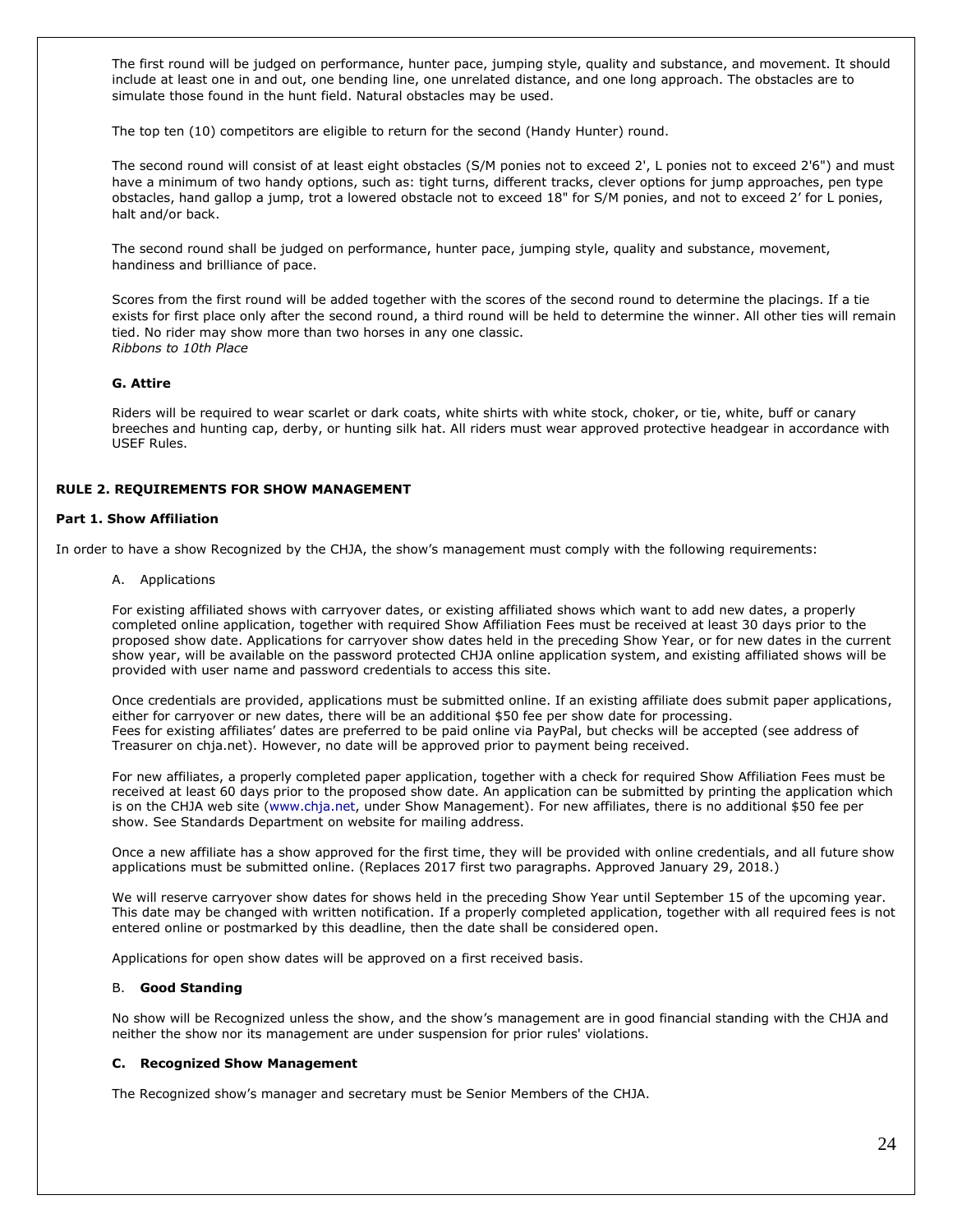#### **D. Divisions Offered**

At least three Recognized Divisions must be offered.

#### **E. Prize List**

1. Each Recognized Show must have a prize list and entry blank. The Prize List must:

a. Be submitted in proof form to the CHJA Standards Secretary at least two weeks prior to printing and/or posting to the Recognized show's web site (earlier submission is encouraged) in order that the Standards Committee can assure that the prize list conforms to CHJA specifications (outlined below). Mail, faxing, or email is acceptable (see [www.CHJA.net,](http://www.chja.net/) Standards, for contact information).

b. If the prize list is not submitted in accordance with the above requirement, or any subsequent requested edits or changes to align with CHJA standards are not made to the printed and/or web site version of the prize list, the CHJA shall not recognize Classes that do not conform to CHJA specifications. In addition, FAILURE TO SUBMIT A PRIZE LIST PROOF AND/OR MAKE REQUESTED EDITS SHALL RESULT IN A FINE AND MAY RESULT IN OTHER DISCIPLINARY ACTION.

c. Contain the following statement:

"Every class offered herein which is recognized by the CHJA will be conducted and judged in accordance with the current Rules and Horse Show Standards of C.H.J.A. INC. To show in CHJA Medal classes, riders MUST be members. In order to compete for CHJA annual yearend awards, the owner of the horse or pony must be a member of the CHJA and the horse or pony must be registered with the CHJA. A copy of the CHJA Rule Book, class specifications, Medal class specifications, and membership applications are available at the show secretary's office and at [www.CHJA.net](http://www.chja.net/)."

Exception: For local member Recognized shows offering only Medal Classes for points, this statement may be modified as follows:

"Every CHJA Medal class offered herein will be conducted and judged in accordance with the current Rules and Horse Show Standards of C.H.J.A. INC. To show in CHJA Medal classes, riders MUST be CHJA members. A copy of the CHJA Medal class specifications and membership applications are available at the show secretary's office and at [www.CHJA.net.](http://www.chja.net/) No CHJA points for any other divisions."

d. Contain a current CHJA Membership Application if other organization applications (other than USEF) are included, but if no other organization applications are included in the prize list, then the CHJA Membership application MUST be available the day of the show at the secretary's office, as stated above.

e. Clearly indicate which Divisions, Sections or Classes are recognized by the CHJA. It is not necessary to provide full class or division descriptions, but it is necessary to indicate which will receive CHJA points.

Note: One option would be to put "CHJA points" next to the header of each equitation, hunter or jumper division that will be run according to CHJA specifications. Another option would be to put a list of those classes in the Rules and Regulations section of the prize list as NEHC requires. You could also identify the CHJA classes in the timetable.

f. Contain a time schedule of classes offered.

g. Clearly state the amount of entry fees, the closing date for advance entries and the amount of any post-entry fee.

h. List the location of and directions to the Recognized show grounds.

i. List the name(s) of the officiating judge(s) and the Divisions in which they will adjudicate and the name of the steward.

j. List the name of the veterinarian and, if on call, the telephone number where he may be reached during the Recognized show. If not known, the prize list must state where the information will be posted during the Recognized Show.

k. Once a prize list has been approved, classes and divisions may only be changed, added, or deleted according to the rules set forth in the most recent USEF Rule Book.

l. If a show chooses not to print and mail out its final prize list, with all requested edits and changes, but instead to post it online, a complete version of the final prize list as approved by the CHJA Standards MUST be posted on the Recognized show's web site so members can easily access it.

1. The URL address of this site should be provided to the CHJA (either on the show's recognition application or when the show sends the prize list for proofing) so the CHJA can post it on the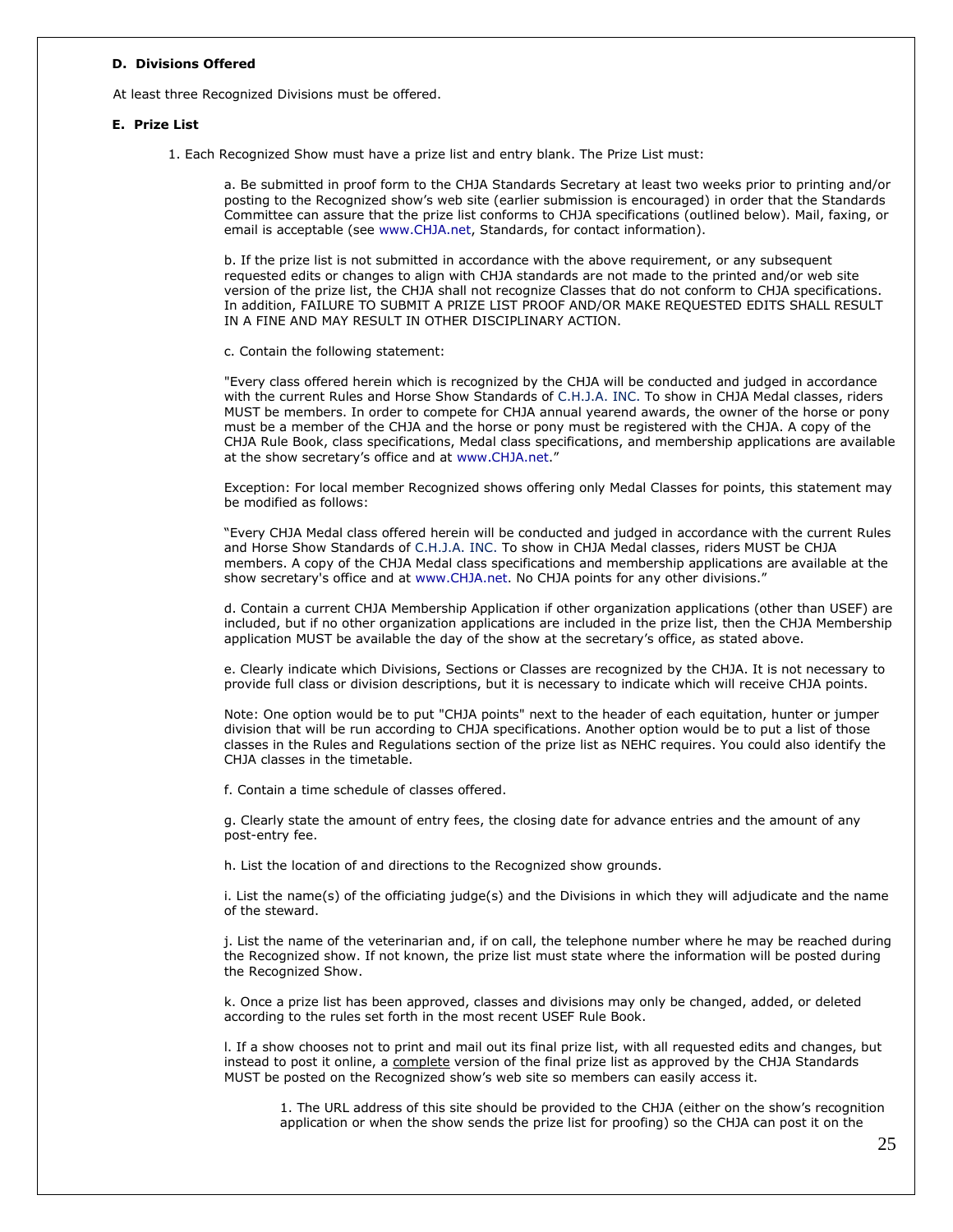CHJA.net site.

2. If a show does not have its own site, then it must provide the URL where the complete version will be posted. It is the responsibility of the Recognized show's management to make certain that this has been done. FAILURE TO POST THE RECOGNIZED SHOW'S PRIZE LIST SHALL RESULT IN A FINE AND MAY RESULT IN OTHER DISCIPLINARY ACTION.

m. If a Recognized show chooses to post its prize list online but then to mail out a shortened version of its prize list, or some other mailed reminder for members of the show date and/or schedule, this version must CLEARLY indicate what classes, divisions, or sections are CHJA recognized or CLEARLY indicate the URL where the complete version is posted and this information can be obtained. FAILURE TO PROVIDE THIS INFORMATION AND/OR THE URL SHALL RESULT IN A FINE AND MAY RESULT IN OTHER DISCIPLINARY ACTION.

# **F. Affiliation Fees**

Affiliation fees are those fees that accompany an application for approval of a Recognized show. The fees shall vary with total prize money offered in Recognized Classes and shall be as set forth below:

| Total Prize Money | <b>Affiliation Fee</b> |
|-------------------|------------------------|
| $$0 - $750$       | 575.00                 |
| $$750 - $1,500$   | 1\$100.00              |
| Over \$1,500      | 5150.00                |

Recognized show applications should be submitted online. There will be an additional \$50 fee for submitting hard copy applications.

#### **G. Medal Class Fees**

Fees for Medal Classes will be \$5.00 per entry per class with no maximum cap. These fees are payable on completion of the class and must accompany Recognized show results as required by Part 6.

# **H. Cancellation**

In the event that a Recognized show is canceled, all affiliation fees shall be returned provided that notice of cancellation, in writing (email is acceptable), is received by the Secretary of the Standards Committee at least 60 days prior to the Recognized show date. Recognized shows cancelled between 30 and 60 days prior to the show's date will not have their affiliation fees returned. Recognized shows canceled less than 30 days prior to the show's date will not have their affiliation fees returned and will be imposed a fine of \$200 unless the cancellation is due to an Act of God such as a natural disaster or extreme weather conditions.

"Mulligan Exception:" In addition, <u>one (1) time per show year, per Recognized show manager</u>, if a cancellation is caused by a "financial hardship," e.g., lack of entries, change of ownership/management, last minute venue issues, the \$200 fine will also be waived. The written cancellation (email is acceptable) should include the specific reason in order to be considered for a waiver of the fine.

Those Recognized shows canceled for two consecutive years for a reason other than an Act of God will lose that show date and the date shall be considered open. Applications for open Recognized show dates will be approved on a first received basis.

Legal Definition of Act of God: An event that directly and exclusively results from the occurrence of natural causes that could not have been prevented by the exercise of foresight or caution.

#### **I. Insurance**

At least 14 days prior to the Recognized show date the show must provide to the CHJA Membership Office (see Standing Committees section for address) a certificate of insurance, evidencing General Liability coverage of at least one million dollars per occurrence and naming C.H.J.A. INC. as additional insured. The certificate must include the dates or date of the Recognized Show being insured.

The Affiliate, and show management on its behalf, understand that it shall be solely responsible and liable for all acts, conduct, hazards, and casualties related to the Affiliated Show. By submitting the application to become a C.H.J.A. INC. Affiliated Show and/or by accepting affiliation with C.H.J.A. INC., show management, on behalf of the affiliate, agrees to indemnify, hold harmless and defend C.H.J.A. INC., and its officers, employees, representatives, agents, and volunteers from and against all claims, suits, actions, causes of action damages, losses, costs, and expenses whatsoever, including reasonable attorney fees, brought by or on behalf of any show participant, competitor, spectator, property owner, horse owner, or other person, with regard to any horse show and/or related activities and/or conduct, contemplated by, or related in any way to, the affiliation relationship between the Affiliate and C.H.J.A. INC., including, but not limited to court and administrative actions and proceedings, whether in law or in equity.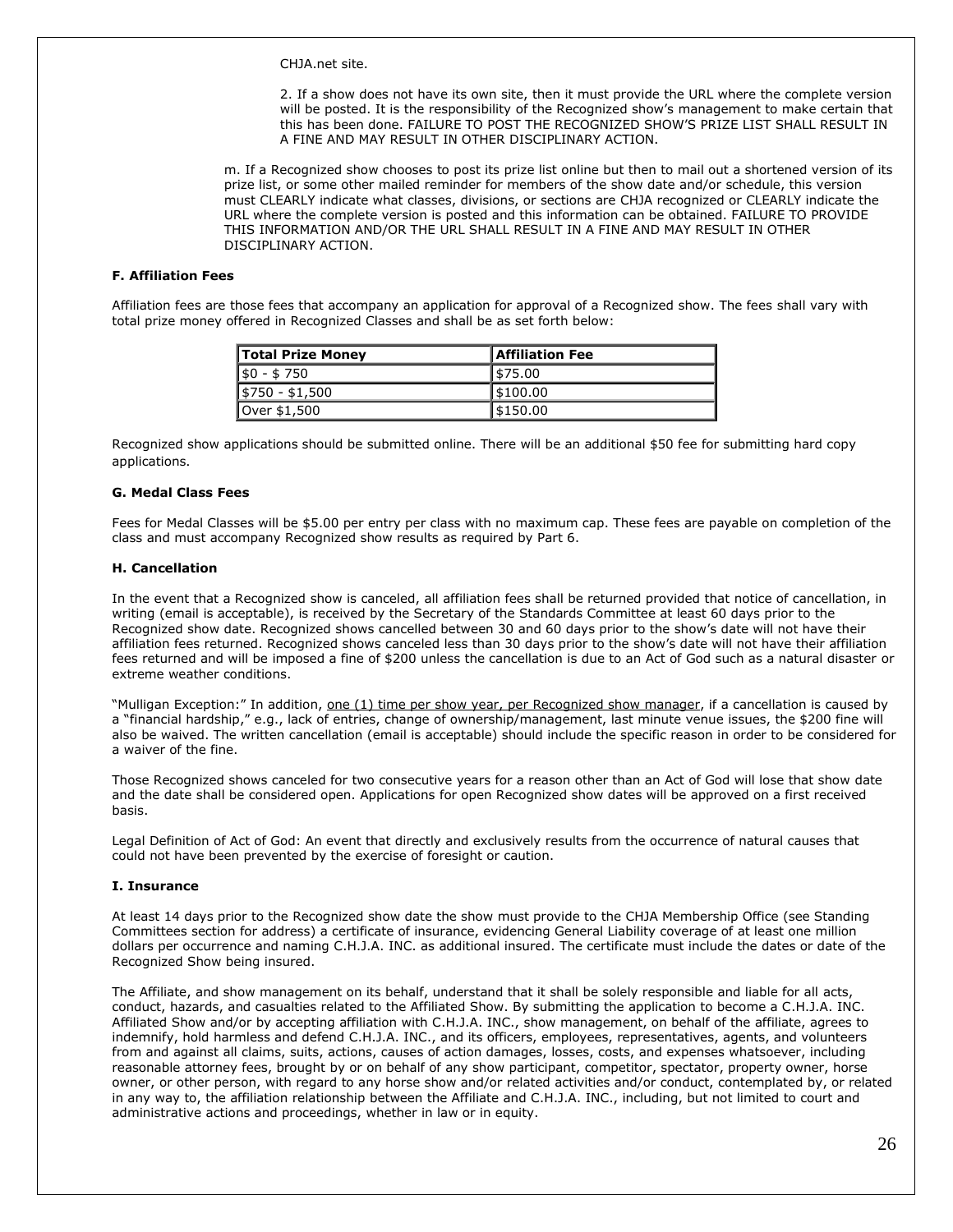#### **J. Mileage Limitation**

The distance between recognized CHJA competitions must be at least 40 radius miles.

#### **K. Local Member Show**

1. The local member show category allows a show that is USEF or NEHC recognized to offer CHJA Medal classes. These local member shows must be run on the weekdays Monday through Friday. Points won in any other classes will not count toward yearend awards. Local member shows must comply with all Recognized show requirements, including the mileage limitation, except that they are not required to recognize three divisions.

2. The fee for offering CHJA Medal Classes at a Local Member show is \$60.00, plus the regular Medal Class Fees (see Rule 2, Part 1, G.)

#### **L. Multiple Weekday Shows**

Shows held only on weekdays can be given Regular Member status if they include at last three consecutive weekdays. Regular Member shows held on three or more consecutive weekdays must comply with all CHJA show Requirements.

#### **M. Multiple Day Shows**

CHJA recognition of shows held on multiple days will only be considered for the entirety of the competition. Competition or show dates begin at 12:01 A.M. on the calendar date on which the first class is scheduled and end on the calendar date on which the last class is scheduled.

#### **N. Shows Held on Holidays**

Shows can be recognized as a Regular member show if they are held on a nationally recognized holiday (e.g., Memorial Day, President's Day, Columbus Day).

#### **O. Out of State Show Approvals**

Out-of-state shows have no date carryover rights from year to year. Their dates will be considered for approval anew each year, but only after in-state shows have received approval of both their carryover dates and any new dates for which they have properly applied. After October 1, applications for out-of-state shows will be considered, in the order they were received. However, no out-of-state show will receive approval for a date on which an in-state show has already been approved, regardless of mileage.

#### **P. Combining Classes**

#### **1. Combining Hunter, Equitation and Jumper Divisions**

If, on the day of a Recognized show, any of the following divisions do not fill according to CHJA requirements of a minimum of three entries, then the Recognized show's management may combine the classes but must run each of the combined divisions at the appropriate height according to CHJA rules for that division.

Riders competing in the combined class shall accumulate points in their appropriate division.

If the prize list indicates in advance that any of these divisions will be combined, then they will not be pointed by the CHJA. (Exception: Low Children's Jumpers and Low Adult Amateur Jumpers, and High Children's Jumpers and High Adult Amateur Jumpers may be pre-combined in the prize list as Low Children's/Adult Jumpers and High Children's/Adult Jumpers.\*)

Allowing these divisions to be combined on the day of the Recognized show is to benefit CHJA members that are at the show but find the divisions they entered do not have the minimum three entrants.

Junior Equitation and Adult Equitation Pony Hunters (S, M, L) Children's Hunters (Horse and Pony) Adult Hunters (age groups) Adult Hunters and Children's Hunters (Horse and Pony) Amateur Owner Hunters and Junior Hunters Modified Children's Hunters and Modified Adult Hunters Low CT Working Hunters and High CT Working Hunters Children's Equitation and Modified Adult Equitation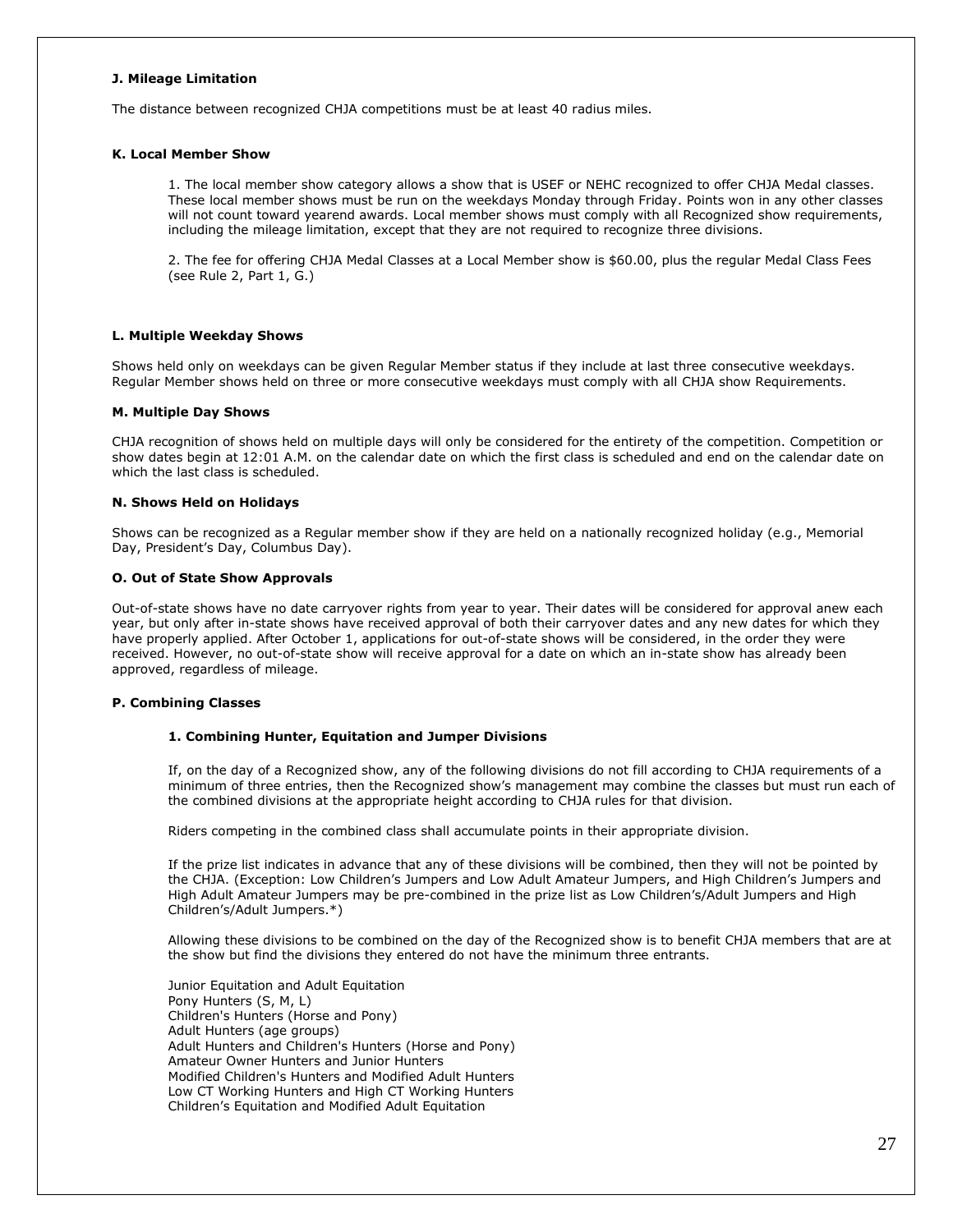#### **2. Combining CHJA Medal Qualifying Classes**

#### **a. CHJA Junior Medal and CHJA Adult Medal**

If, on the day of a Recognized show, either a CHJA Junior Medal or a CHJA Adult Medal qualifying class does not fill according to CHJA requirements of a minimum of four entries, then the show's management may combine the classes. Riders competing in the combined class shall accumulate points in their appropriate CHJA Medal Class.

#### b. **CHJA Children's Medal and CHJA Modified Adult Medal**

If, on the day of a Recognized show, either a **CHJA Children's Medal** or a **CHJA Modified Adult Medal** qualifying class does not fill according to CHJA requirements of a minimum of four entries, then the show's management may combine the classes. Riders competing in the combined class shall accumulate points in their appropriate Medal Class.

Allowing these CHJA Medal classes to be combined on the day of the show is to benefit CHJA members that are at the show but find the qualifying class they entered does not have four entrants. If the prize list indicates in advance that any CHJA Medal classes will be combined, then they will not be pointed by the CHJA.

# **Part 2. Availability of Rules and Reports**

**A. Rules**: A current version of both the C.H.J.A. INC. Rulebook and the USEF Rule Book must be available on the show grounds.

**B. Reports:** CHJA member reports are available at http://www.Association.net/pages/1625.html for completion by Members.

#### **Part 3. Prize Ribbons**

To encourage participation, it is recommended that Recognized shows offer one ribbon for every six entries and no less than six ribbons in Junior Divisions (or eight ribbons if required at USEF recognized shows). Prize ribbons shall conform to the following colors at all Recognized Shows.

| Grand Champion            | Blue, Red, Yellow and White |
|---------------------------|-----------------------------|
| Reserve to Grand Champion | Red, Yellow, White and Pink |
| <b>Champion</b>           | Blue, Red and Yellow        |
| Reserve Champion          | Red, Yellow and White       |

| First Prize   | <b>Blue</b> |
|---------------|-------------|
| Second Prize  | Red         |
| Third Prize   | Yellow      |
| Fourth Prize  | White       |
| Fifth Prize   | Pink        |
| Sixth Prize   | Green       |
| Seventh Prize | Purple      |
| Eighth Prize  | Brown       |
| Ninth Prize   | Gray        |
| Tenth Prize   | Light Blue  |

If the divisions are eligible for the awarding of championships and reserves (see Rule 1, Part 3, A.,1.,a. and Part 4, A. 1., f.), Recognized show management must determine a Champion and a Reserve Champion in each Recognized Division or for each group if Divisions are split. These shall be determined based on points earned in the Division, with Class ribbons to count as follows:

1st Place 10 points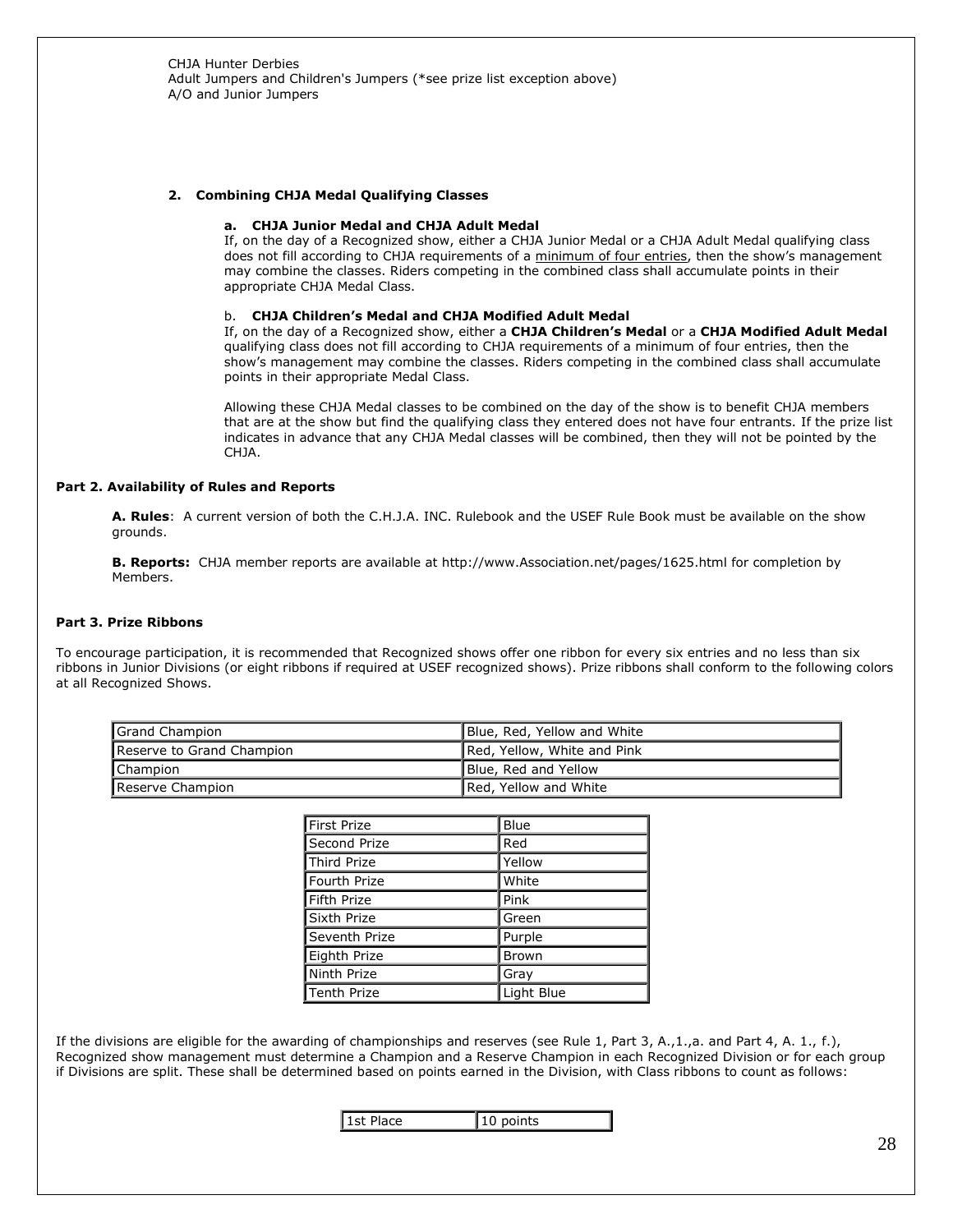| 2nd Place | 6 points    |
|-----------|-------------|
| 3rd Place | 4 points    |
| 4th Place | 2 points    |
| 5th Place | 1 point     |
| 6th Place | $1/2$ point |

# **1. Equitation Championships**

In the event of a tie after points are tabulated, the rider earning the most points over fences will be Champion. If there are an equal number of points over fences, the riders will remain tied and each rider will receive 10 points awarded for a Championship. They may flip a coin for the ribbon, or show management may give each of them a Championship ribbon if available. Refer to Rule 1 Part 4.

# **2. Hunter Championships**

In determining Championship in Hunter Divisions, if there is a tie for Champion or Reserve Champion, the entry with the greatest number of points over fences shall win; if still tied a hack-off shall be held. If horses have an equal number of points over fences, under saddle, and model, (points accrued in model classes shall count 1/2 value) the tie will stand as is, and both horses will receive their Championships or Reserve Championship points. Refer to Rule 1 Part 3.

# **Part 4. Judges and Judges' Cards**

Judges at all Recognized Shows must be recognized by the USEF and/or NEHC (or approved by the C.H.J.A. INC. Board of Directors in an emergency).

Class descriptions and special Class specifications must be stated on the Judges' cards or a copy of the complete version of the prize list (if it contains full class descriptions) must be provided to them.

#### **Part 5. Stewards**

**A. USEF Recognized Shows:** At USEF Recognized Shows, the USEF Show Steward shall represent the interests of the association.

B. **Non-USEF Recognized Shows:** Stewards must be recognized by the USEF and NEHC (or approved by the C.H.J.A. INC. Board of Directors in an emergency).

**C. Steward's/Member's Report:** Steward's Report forms are available online on the CHJA website at [www.CHJA.net](http://www.chja.net/) The form can be filled out online and will be delivered directly to CHJA Standards for recording. The form is to be completed by the Steward and returned within 10 days of the show. Alternatively, the form can be printed out and mailed to the Chairman of the Standards Committee. Failure to comply may result in review by the Standards Committee of the Steward's acceptability to act as Steward in future CHJA shows. This online form can also be used by CHJA members who wish to comment on any incidents at a CHJA recognized show.

# **Part 6. Show Results**

Complete show results must be postmarked or electronic date stamped within 10 days of the close of the Recognized show and sent to the CHJA membership office (see Administration web page for address) and must include:

A. The completed Recognized Show Results Form.

B. The complete Prize List from the Recognized show (the final version approved by the Standards Committee, either the complete printed copy or a copy of the complete online version if the prize list was only available online).

C. The results of **all** of the classes run (CHJA recognized or not) together with a tally of the total number of entries completing the Class in all CHJA recognized Hunter, Jumper and Equitation Classes, the results of the first six places in each of these classes. This may be sent electronically.

D. A list of all Championship and Reserve Championship awards.

E. Any CHJA new member applications and/or horse recordings taken at the show with the appropriate fees. If they are not included with the show results, the memberships will become effective on the day the applications and appropriate fees are received by the CHJA office. If it is after the results are received, points will not be awarded for that Recognized show.

F. A check for the Medal Class fees as required by Part 1, Section G.

G. Even if initial results (item C. above) were sent electronically within 10 days of the close of the competition, items A., B., E., and F. must still be postmarked or electronic date stamped and sent to the CHJA membership office within 10 days of the close of the Recognized Show.

H. Recognized show management must maintain a record of the show's results for a period of at least one year.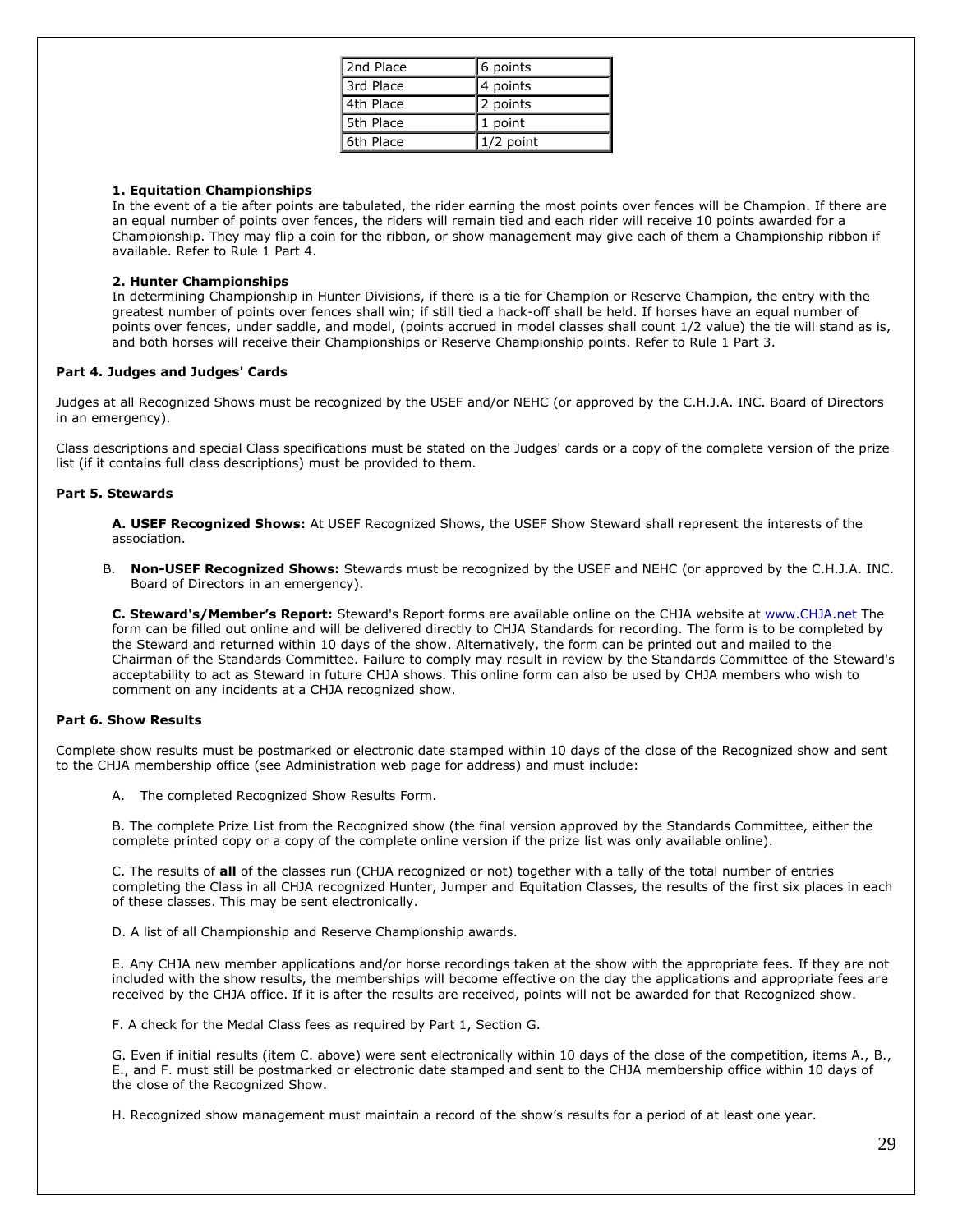# **Part 7. Safety**

Recognized show management must:

A. Provide a designated Safety Coordinator, 21 years of age or over, with no other appointed duties who will be readily available to immediately respond to any injury, accident or emergency at the recognized show. The Safety Coordinator will be the liaison to coordinate the response of any needed emergency services (police, fire, ambulance) or veterinary care. The Safety Coordinator shall have training in First Aid and be comfortable with and maintain calm professionalism when handling emergency situations. (Rule change added September 2017 and approved January 29, 2018.)

B. Comply with the regulations set forth by the USEF regarding the attendance of a veterinarian and farrier.

# **Part 8. Schooling**

Every Recognized Show must regulate their pre-show schooling in a way that will insure safe conditions in the ring.

A. If the recognized show's management fails to provide for this, their future Recognition by the CHJA could be in jeopardy.

B. If an exhibitor fails to heed the directions of the recognized show management in the matter of schooling, he/she will be subject to elimination from the show.

C. If a trainer fails to heed the directions of the Recognized show management in the matter of schooling, he and all of his riders and horses will be subject to elimination from the show.

D. Every schooling area must contain at least one vertical and one oxer, eight rails and eight cups.

# **Part 9. Violations and Penalties**

In addition to the penalties set forth in Article VIII, Section 2 of the Bylaws, the following penalties shall be imposed by the Standards Committee:

A. Fine for violating the rules requiring an ambulance (on call) and a certified medical person on the recognized showgrounds at all times: \$100.00

B. Fine for each violation of the rule governing reporting of recognized show results: \$50.00

C. Fine for failing to submit a prize list at least two weeks prior to printing and/or posting to the recognized show's web site \$100

- D. Fine for failure to make requested Prize List Edits \$100
- E. Fine for failure to submit proof of insurance 14 days prior to the recognized show date: \$200.00
- F. Fine for a Non CHJA Member in a CHJA Medal Class (imposed for each CHJA Medal class at the recognized show that has a non member): \$50.00
- G. Fine for running a CHJA Medal Class that doesn't count because there were not four active CHJA members in it: \$150.00
- H. Fine for cancelling a Recognized Show less than 30 days prior to the show's date unless the cancellation is due to an Act Of God such as a natural disaster or extreme weather conditions: \$200

If a fine is not paid, then future shows will not be Recognized until the fine is paid. Points from the Recognized show where the violation occurred will count except in a CHJA Medal class which has less than four active members compete in and complete the class.

# **RULE 3. POINT TABULATIONS FOR YEAREND AWARDS**

# **Part 1. Eligibility**

A. Unless otherwise noted in the C.H.J.A. INC. Rulebook, all Recognized Divisions are eligible for yearend high score awards. However, in order for yearend high score awards to be made, the following minimum levels of participation must be met:

- 1. The division must be held at a minimum of four Recognized shows during the show year with at least three eligible entries competing in each class at each show; and,
- 2. Each class will stand on its own with a minimum of three entries needed to compete and complete (show and place) the class for points to be awarded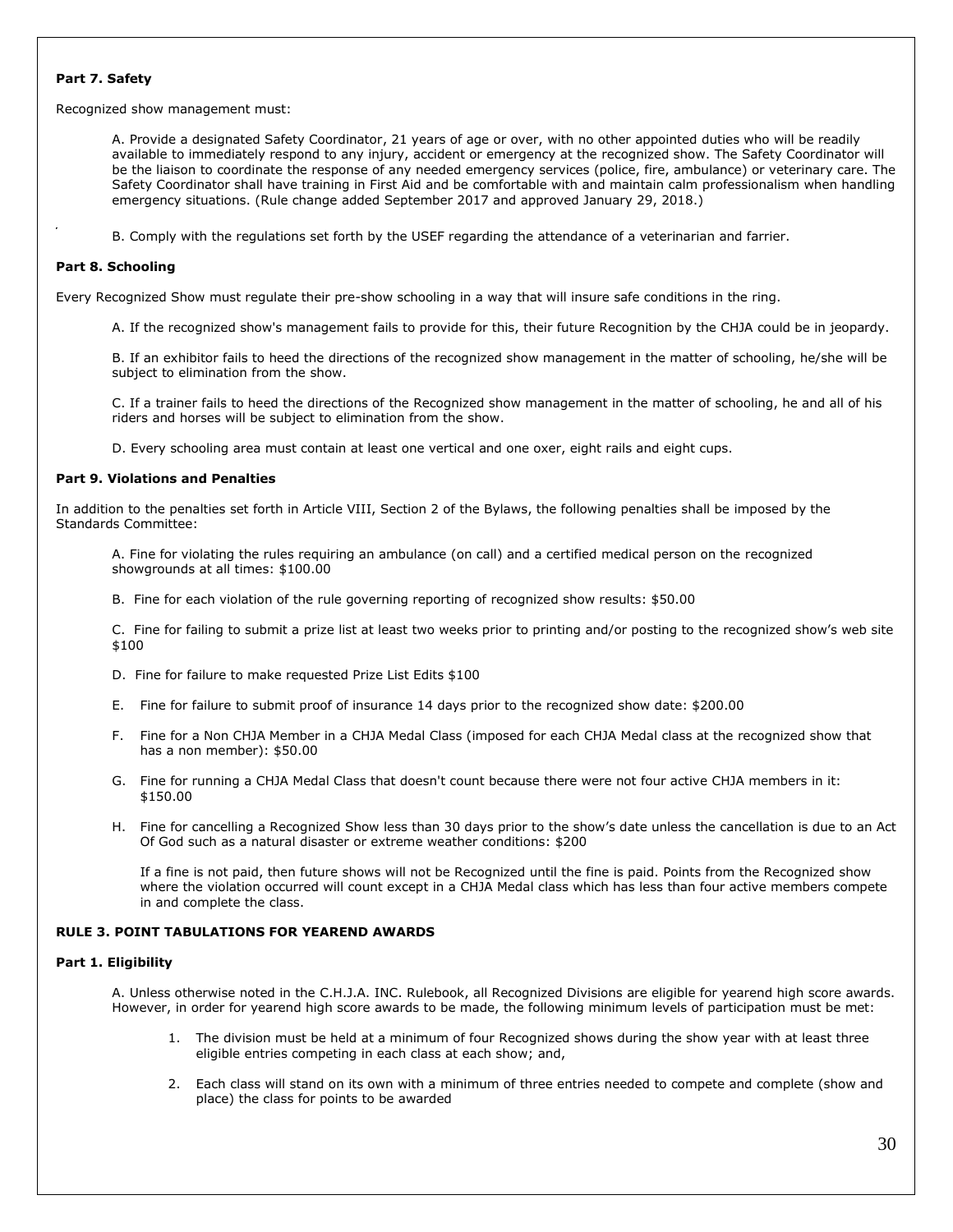- 3. A horse or rider must compete at a minimum of four Recognized shows during the show year in the specified division, and when they compete the division or the individual class must be eligible to receive points (i.e., must have at least the minimum number of entries required for points) even if the horse or rider wins none of those points.
- 4. A minimum of 50 points must be accrued in a division in order to receive a Yearend Award or Ribbon
	- c. In order to accumulate points, horses must be registered with the CHJA and their owners must be members in good standing, and equitation riders must be members in good standing.
	- d. There will be 5 Levels of Awards for Yearend Champions based on point accumulation.
- 1. Level 1 Champion: 400 points or more will be awarded a Monogrammed CHJA Cooler
- 2. Level 2 Champion: 300-399 points will be awarded a Monogrammed CHJA Scrim Sheet
- 3. Level 3 Champion: 200-299 points will be awarded a Leather Halter with Brass Plate and Lead
- 4. Level 4 Champion: 100-199 points will be awarded a Leather Lead
- 5. Level 5 Champion: Less than 100 points will be awarded a gift to be selected by the Awards Committee
	- e. All Reserve Champions will be awarded a gift to be selected by the Awards Committee.
	- f. In bestowing yearend awards, the CHJA reserves the right to combine performance divisions that are normally split during the show year in order to ensure a minimum of six yearend award recipients. For example, Amateur Owner Hunters (under/over 35) and Adult Hunters (over/under 35) could be combined if recipients were fewer than 6 in either of the uncombined divisions.
	- g. The CHJA will recognize Opportunity classes as long as they are run according to CHJA requirements and specifications.
	- h. there will be one combined Yearend Award for the following divisions: Adult and Children's Jumpers Amateur Owner and Junior Hunters (large and small)

# **Part 2. Performance Divisions-Hunters and Jumpers**

#### **A. General**

1. Placings/ribbons won have the following basic point values:

| 1st             | 10 points   |  |
|-----------------|-------------|--|
| 2 <sub>nd</sub> | 6 points    |  |
| 3rd             | 4 points    |  |
| 4th             | 2 points    |  |
| 5th             | 1 point     |  |
| 6th             | $1/2$ point |  |

2. Ribbons won in any Recognized show in model Classes will count 1/2 point value for yearend awards but will only count if the entry competes in all Classes over obstacles and under saddle offered in that Division.

3. Basic points are increased by point multipliers, which are determined by the number of entries competing in and completing each class (see Rule 1, Part 3.) Note: A minimum of three entries must compete in and complete any class in order for any points to count.

| Number of Entries | Multiplier |
|-------------------|------------|
| 25 and Over       |            |
| 17-24             |            |
| $10 - 16$         |            |
| 3-9               |            |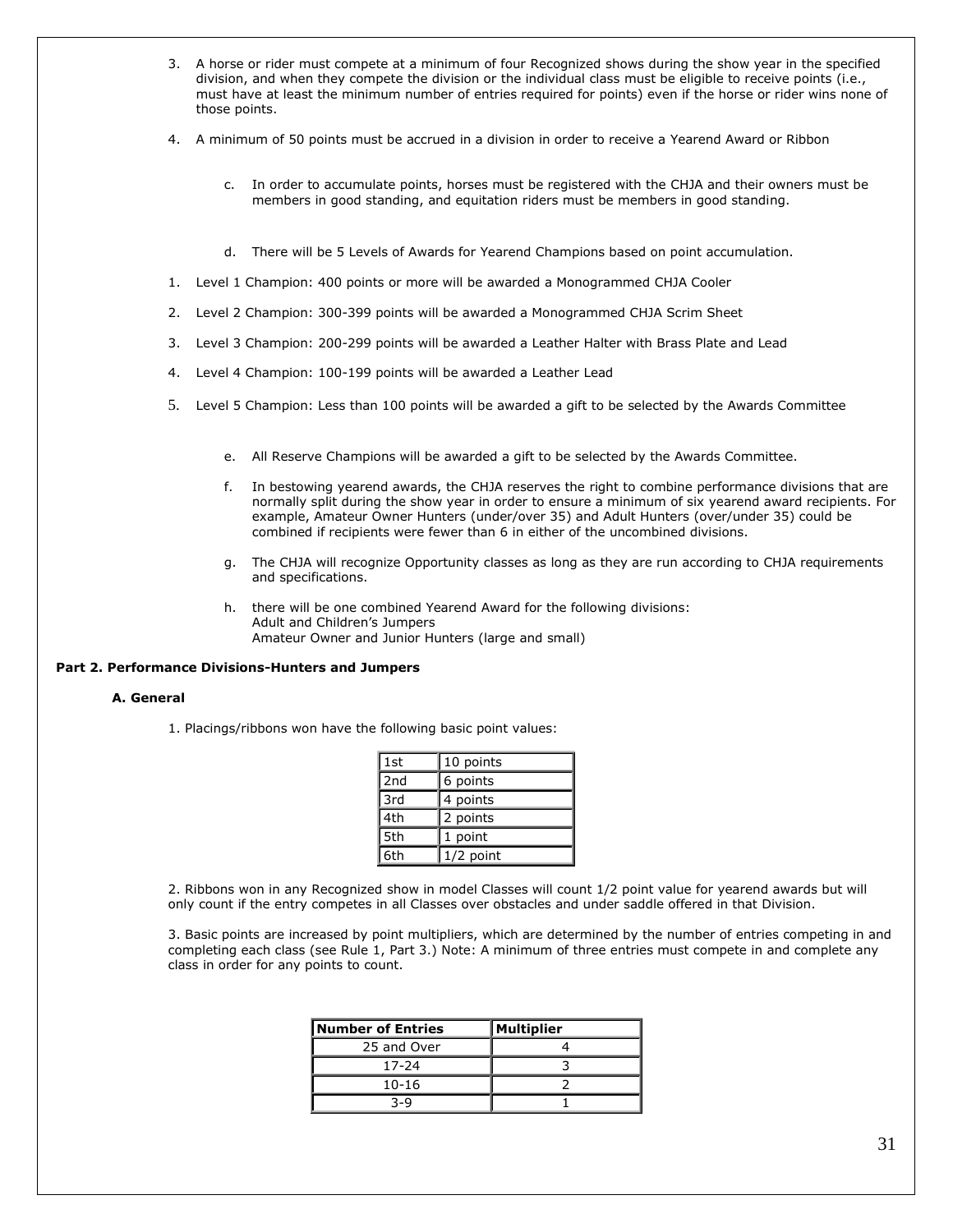4. If eligible, bonus points will be awarded for Division Champion (10 points) and Reserve Champion (6 points). These bonus points are the same regardless of the number of entries competing in and completing each class. (Refer to Rule 1, Parts 3 and 4 for requirements for eligibility for championships and reserves in hunter/jumper and equitation divisions.)

#### **Part 3. Equitation Yearend High Score Awards**

#### **A. Equitation Awards**

1. Equitation awards will be made to the following groups: Short Stirrup; Children's, Pre Children's, Junior Equitation; Modified Adult; Adult Amateur Equitation.

# **B. High Score Award Points**

1. Points may only be accumulated in the age group indicated on a competitor's application for membership.

2. Beyond the basic point values for each placing/ribbon won, the number of points awarded will be multiplied based on the number of entries completing each class, as follows in the chart:

| <b>Number of Entries</b> | <b>Multiplier</b> |
|--------------------------|-------------------|
| 25 and Over              |                   |
| 17-24                    |                   |
| $10 - 16$                |                   |
| 3-Q                      |                   |

3. In all cases, at least three entries are required to compete in and complete the class for points to count.

4. No competitor may enter classes for more than one age group in any one recognized show.

5. Flat and over obstacle classes shall be treated separately for point purposes, but one yearend high score award will be given in each Division.

#### **C. Ribbons have the following basic point values:**

| l 1st | 10 points   |  |
|-------|-------------|--|
| 2nd   | 6 points    |  |
| 3rd   | 4 points    |  |
| 4th   | 2 points    |  |
| 5th   | 1 point     |  |
| l 6th | $1/2$ point |  |

**D. Basic points are increased by point multipliers, which are determined by the number of entries that complete the class:**

| <b>Number of Entries</b> | <b>Multiplier</b> |
|--------------------------|-------------------|
| 25 and Over              |                   |
| 17-24                    |                   |
| $10 - 16$                |                   |
| 3-Q                      |                   |

E. **If eligible, bonus points will be awarded for Division Champion (10 points) and Reserve Champion (6 points**). These bonus points are the same regardless of the number of entries competing in and completing each class. (Refer to Rule 1, Parts 3 and 4 for requirements for eligibility for championships and reserves in hunter/jumper and equitation divisions.)

# **HOW TO TABULATE YOUR OWN CHJA POINT STANDING**